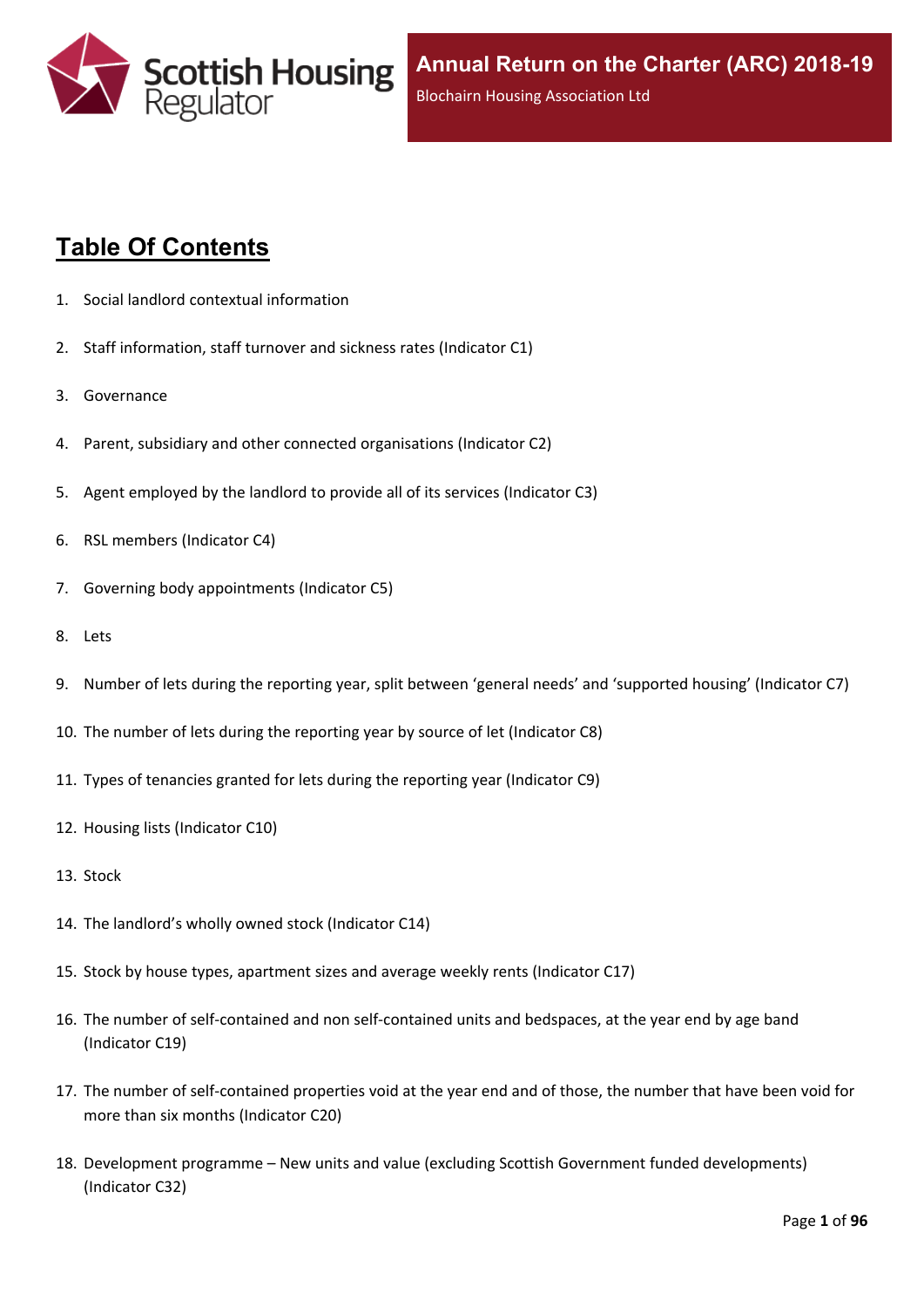

- 19. Comments (Social landlord contextual [information\)](#page-25-0)
- 20. Overall [satisfaction](#page-26-0)
- 21. [Percentage](#page-27-0) of tenants satisfied with the overall service provided by their landlord (Indicator 1)
- 22. Comments (Overall [satisfaction\)](#page-29-0)
- 23. The [Customer/Landlord](#page-30-0) relationship
- 24. Ethnic origins and disability details of service users, staff and for RSLs only, [governing](#page-31-0) body members (Indicator [2\)](#page-31-0)
- 25. [Percentage](#page-33-0) of tenants who feel their landlord is good at keeping them informed about their services and [decisions](#page-33-0) [\(Indicator](#page-33-0) 3)
- 26. Percentage of tenants satisfied with the [opportunities](#page-34-0) given to them to participate in their landlord's decision making [processes](#page-34-0) (Indicator 6)
- 27. Comments (The customer / landlord [relationship\)](#page-35-0)
- 28. Housing Quality and [Maintenance](#page-36-0)
- 29. Quality of [Housing](#page-37-0)
- 30. Scottish Housing Quality [Standard](#page-38-0) (SHQS) [–](#page-38-0) Stock condition survey [information](#page-38-0) (Indicator C24)
- 31. Scottish Housing Quality [Standard](#page-39-0) (SHQS) [–](#page-39-0) Stock summary [\(Indicator](#page-39-0) C25)
- 32. Scottish Housing Quality [Standard](#page-41-0) (SHQS) [–](#page-41-0) Stock failing by criterion [\(Indicator](#page-41-0) C26)
- 33. Scottish Housing Quality [Standard](#page-42-0) (SHQS) [–](#page-42-0) Working towards the standard [\(Indicator](#page-42-0) C27)
- 34. Scottish Housing Quality Standard (SHQS) [\(Indicator](#page-43-0) C28.1)
- 35. Scottish Housing Quality [Standard](#page-44-0) (SHQS) [–](#page-44-0) [Abeyances](#page-44-0) at the year end (Indicator C28.2)
- 36. Scottish Housing Quality [Standard](#page-45-0) (SHQS) [–](#page-45-0) Actual and projected investment by [criteria/element](#page-45-0) (Indicator C29)
- 37. [Percentage](#page-46-0) of stock meeting the Scottish Housing Quality Standard (SHQS) (Indicator 7)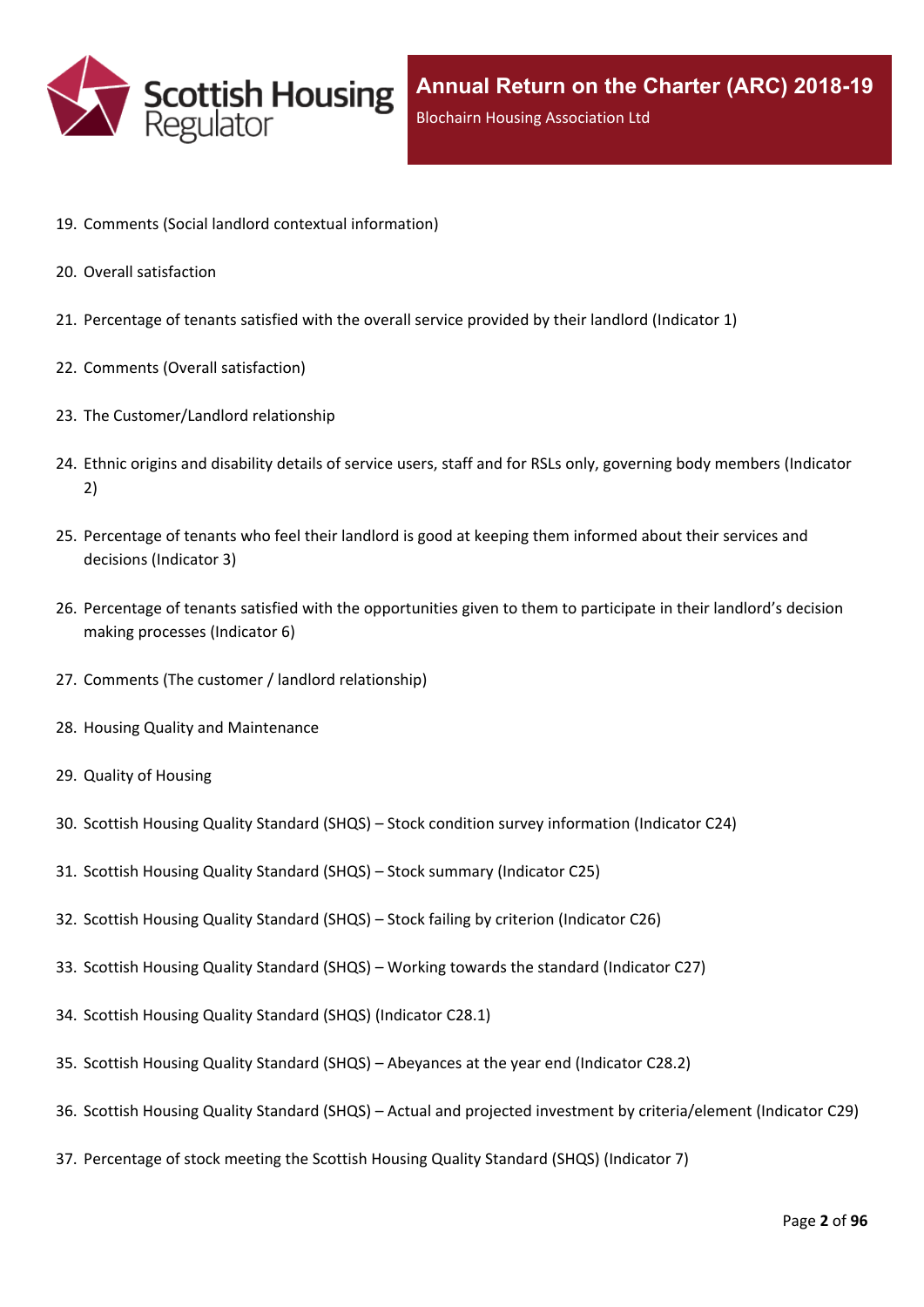

- 38. Percentage of properties at or above the [appropriate](#page-47-0) NHER or SAP ratings specified in element 35 of the SHQS, as at 31 March each year [\(Indicator](#page-47-0) 8)
- 39. [Percentage](#page-48-0) of tenants satisfied with the standard of their home when moving in (Indicator 9)
- 40. [Percentage](#page-49-0) of tenants satisfied with the quality of their home (Indicator 10)
- 41. Repairs, Maintenance & [Improvements](#page-50-0)
- 42. Average number of reactive repairs [completed](#page-51-0) per occupied property (Indicator C13)
- 43. Average length of time taken to complete [emergency](#page-52-0) repairs (Indicator 11)
- 44. Average length of time taken to complete [non-emergency](#page-53-0) repairs (Indicator 12)
- 45. [Percentage](#page-54-0) of reactive repairs carried out in the last year completed right first time (Indicator 13)
- 46. Percentage of repairs [appointments](#page-55-0) kept (Indicator 14)
- 47. [Percentage](#page-56-0) of properties that require a gas safety record which had a gas safety check and record completed by the [anniversary](#page-56-0) date (Indicator 15)
- 48. Percentage of tenants who have had repairs or [maintenance](#page-57-0) carried out in last 12 months satisfied with the repairs and [maintenance](#page-57-0) service (Indicator 16)
- 49. Comments (Housing quality and [maintenance\)](#page-58-0)
- 50. [Neighbourhood](#page-59-0) and Community
- 51. Estate [Management,](#page-60-0) anti-social behaviour, neighbour nuisance and tenancy disputes
- 52. [Percentage](#page-61-0) of 1st and 2nd stage complaints resolved by the landlord (Indicators 4 & 5)
- 53. Percentage of tenants satisfied with the management of the [neighbourhood](#page-64-0) they live in (Indicator 17)
- 54. [Percentage](#page-65-0) of tenancy offers refused during the year (Indicator 18)
- 55. [Percentage](#page-66-0) of anti-social behaviour cases reported in the last year which were resolved within locally agreed targets [\(Indicator](#page-66-0) 19)
- 56. [Percentage](#page-67-0) of the court actions initiated which resulted in eviction and the reasons for eviction (Indicator 24)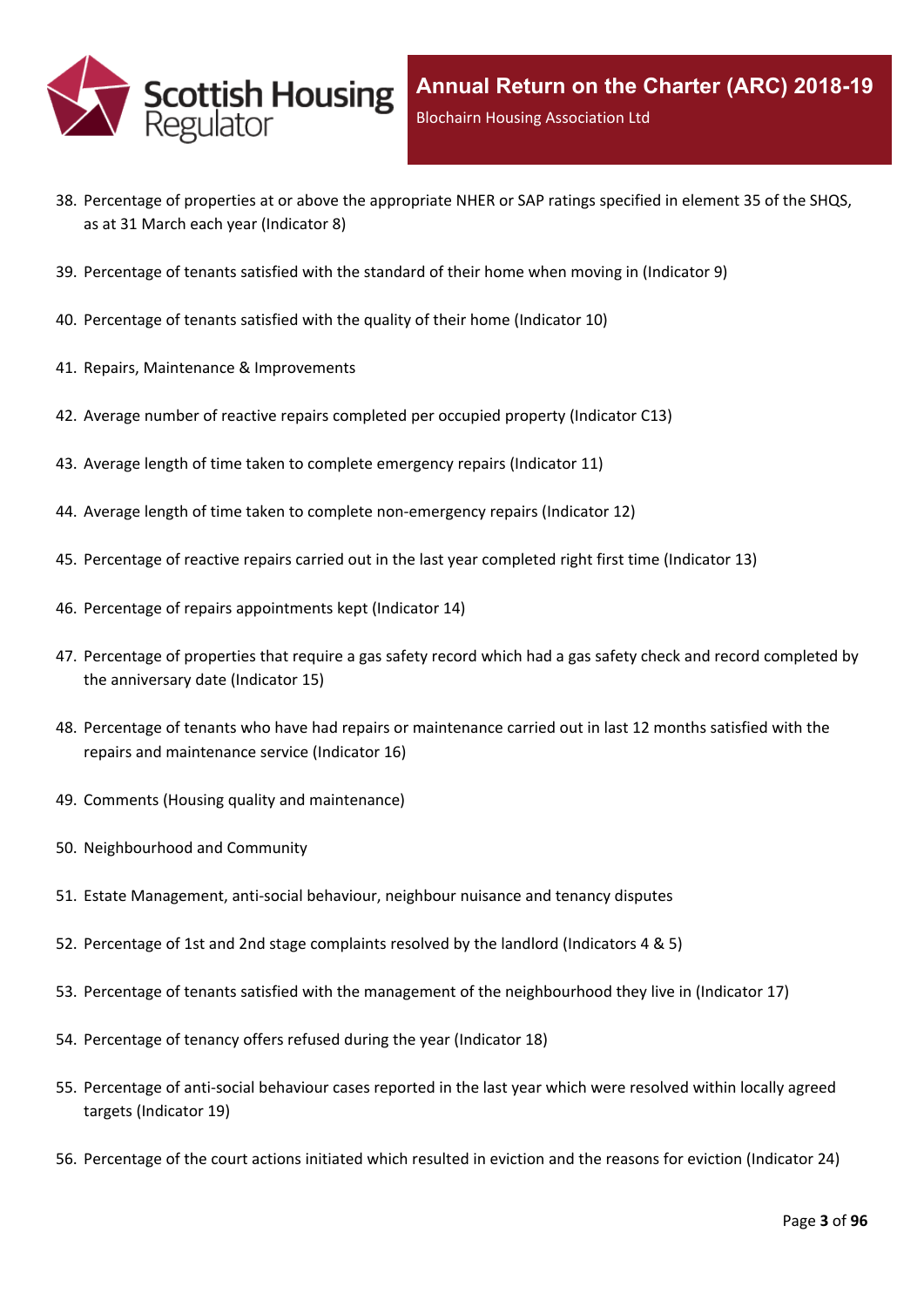

- 57. [Abandoned](#page-68-0) properties (Indicator C11)
- 58. Number of notices of [proceedings](#page-69-0) issued and court action initiated (Indicator C12)
- 59. Comments [\(Neighbourhood](#page-70-0) & community)
- 60. Access to [housing](#page-71-0) and support
- 61. [Housing](#page-72-0) Options and Access to Social Housing
- 62. [Percentage](#page-73-0) of lettable houses that became vacant in the last year (Indicator 21)
- 63. Average time to re-let [properties](#page-74-0) in the last year (Indicator 35)
- 64. Percentage of approved [applications](#page-75-0) for medical adaptations completed during the reporting year and the average time to complete [applications](#page-75-0) (Indicators 22 & 23)
- 65. [Percentage](#page-76-0) of new tenancies sustained for more than a year, by source of let (Indicator 20)
- 66. [Comments](#page-78-0) (Access to housing and support)
- 67. Getting good value from rents and service [charges](#page-79-0)
- 68. Value for [money](#page-80-0)
- 69. [Percentage](#page-81-0) of tenants who feel that the rent for their property represents good value for money (Indicator 29)
- 70. [Percentage](#page-82-0) of factored owners satisfied with the factoring service they receive (Indicator 33)
- 71. Rents and service [charges](#page-83-0)
- 72. Rent collected as [percentage](#page-84-0) of total rent due in the reporting year (Indicator 30)
- 73. Gross rent arrears (all tenants) as at 31 March each year as a [percentage](#page-85-0) of rent due for the reporting year [\(Indicator](#page-85-0) 31)
- 74. Average annual [management](#page-86-0) fee per factored property (Indicator 32)
- 75. [Percentage](#page-87-0) of rent due lost through properties being empty during the last year (Indicator 34)
- 76. Rent increase [\(Indicator](#page-88-0) C21)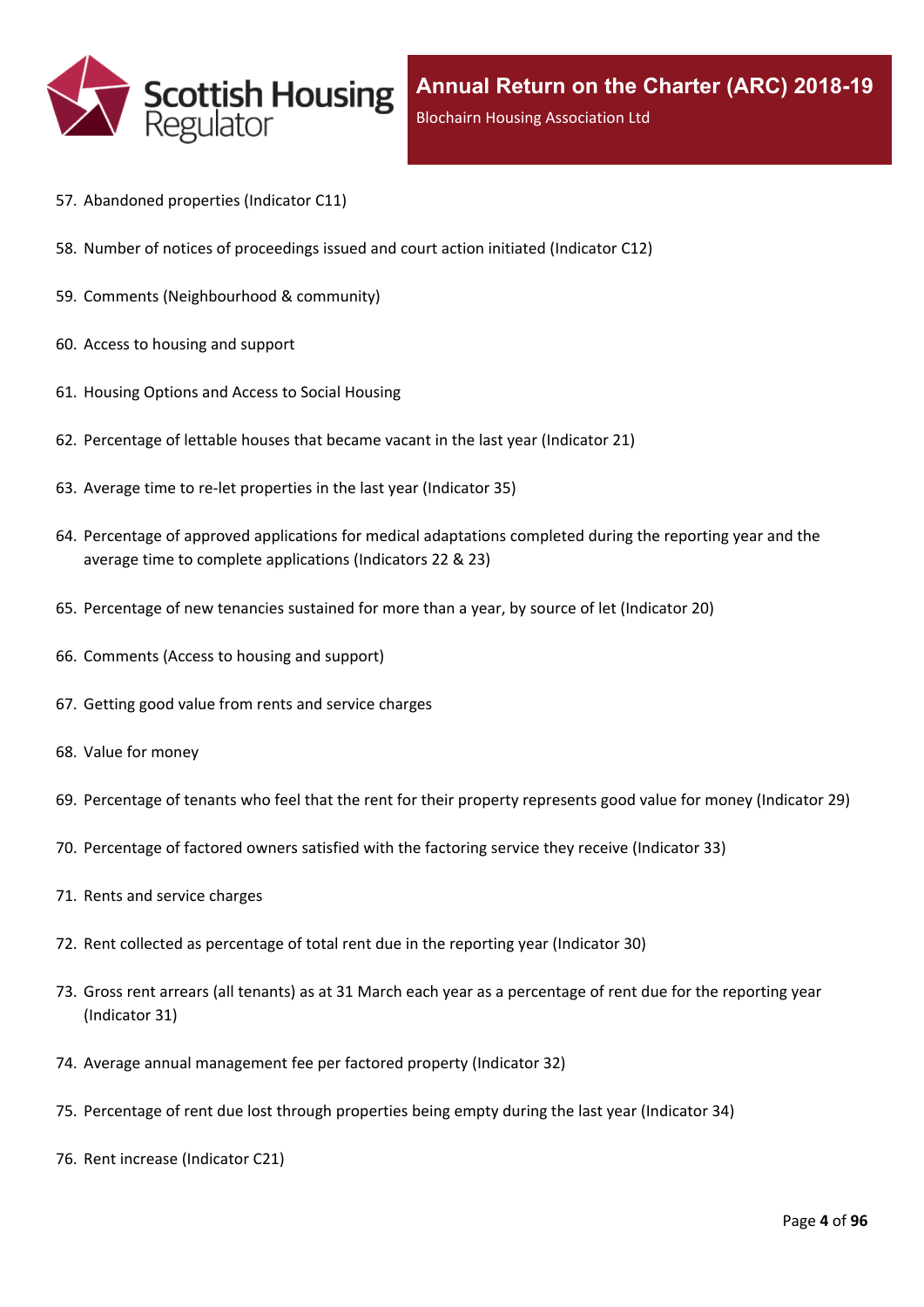

- 77. The number of [households](#page-89-0) for which landlords are paid housing costs directly and the total value of payments received in the reporting year [\(Indicator](#page-89-0) C22)
- 78. Amount and [percentage](#page-90-0) of former tenant rent arrears written off at the year end (Indicator C23)
- 79. [Comments](#page-91-0) (Getting good value from rents and service charges)
- 80. Other [Customers](#page-92-0)
- 81. [Gypsies/travellers](#page-93-0) [–](#page-93-0) Average weekly rent per pitch [\(Indicator](#page-93-0) 36)
- 82. For those who [provide](#page-94-0) sites [–](#page-94-0) percentage of [gypsies/travellers](#page-94-0) satisfied with the landlord's management of the site [\(Indicator](#page-94-0) 37)
- 83. Comments (Other [customers\)](#page-95-0)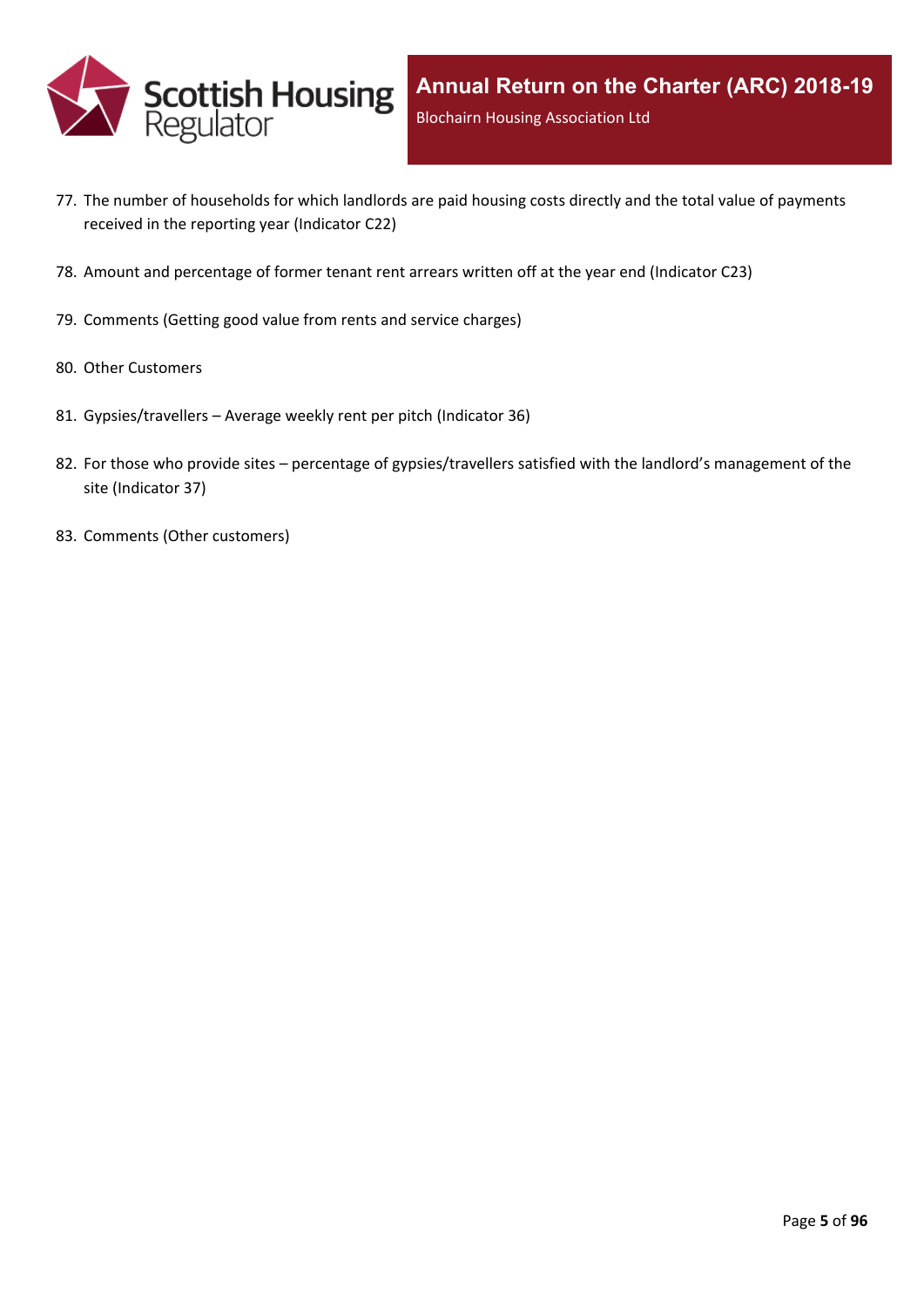

#### <span id="page-5-0"></span>*Social landlord contextual information*

The information you give us here will allow us to build a profile of you as a landlord and the housing sector. We **will use this information to assess performance against the Charter.**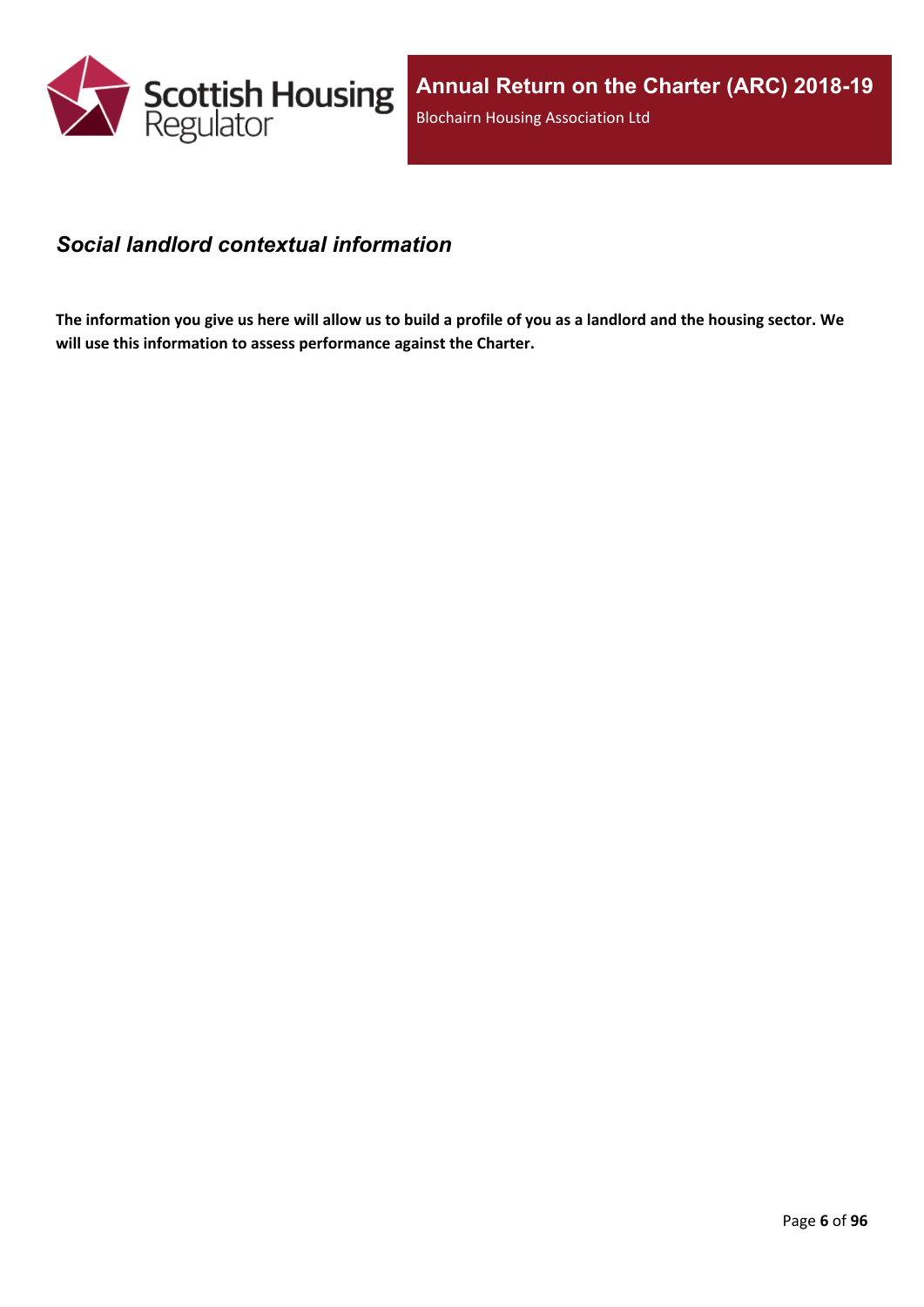

#### <span id="page-6-0"></span>*Staff information, staff turnover and sickness rates (Indicator C1)*

The information you give us here will allow us to build a profile of you as a landlord and the housing sector. We **will use this information to assess performance against the Charter.**

| C1.2 Staff employed by the RSL:                                                            |                                                                                             |                  |
|--------------------------------------------------------------------------------------------|---------------------------------------------------------------------------------------------|------------------|
| C1.2.1 the number of senior staff                                                          |                                                                                             | $\mathbf{1}$     |
|                                                                                            |                                                                                             |                  |
| C1.1 the name of Chief Executive                                                           | Michael Carberry                                                                            |                  |
|                                                                                            |                                                                                             |                  |
| C1.2.2 the number of office based staff                                                    |                                                                                             | $\overline{4}$   |
|                                                                                            |                                                                                             |                  |
| C1.2.3 the number of care / support staff                                                  |                                                                                             | $\pmb{0}$        |
|                                                                                            |                                                                                             |                  |
| C1.2.4 the number of concierge staff                                                       |                                                                                             | $\mathbf 0$      |
|                                                                                            |                                                                                             |                  |
| C1.2.5 the number of direct labour staff                                                   |                                                                                             | $\pmb{0}$        |
|                                                                                            |                                                                                             |                  |
|                                                                                            |                                                                                             |                  |
| C1.2.6 the total number of staff                                                           |                                                                                             | 5.0              |
|                                                                                            |                                                                                             |                  |
| C1.3 Staff turnover and sickness absence:                                                  | C1.3.1 the percentage of senior staff turnover in the year to the end of the reporting year | $\pmb{0}$        |
|                                                                                            |                                                                                             |                  |
| C1.3.2 the percentage of total staff turnover in the year to the end of the reporting year |                                                                                             | $\boldsymbol{0}$ |
|                                                                                            |                                                                                             |                  |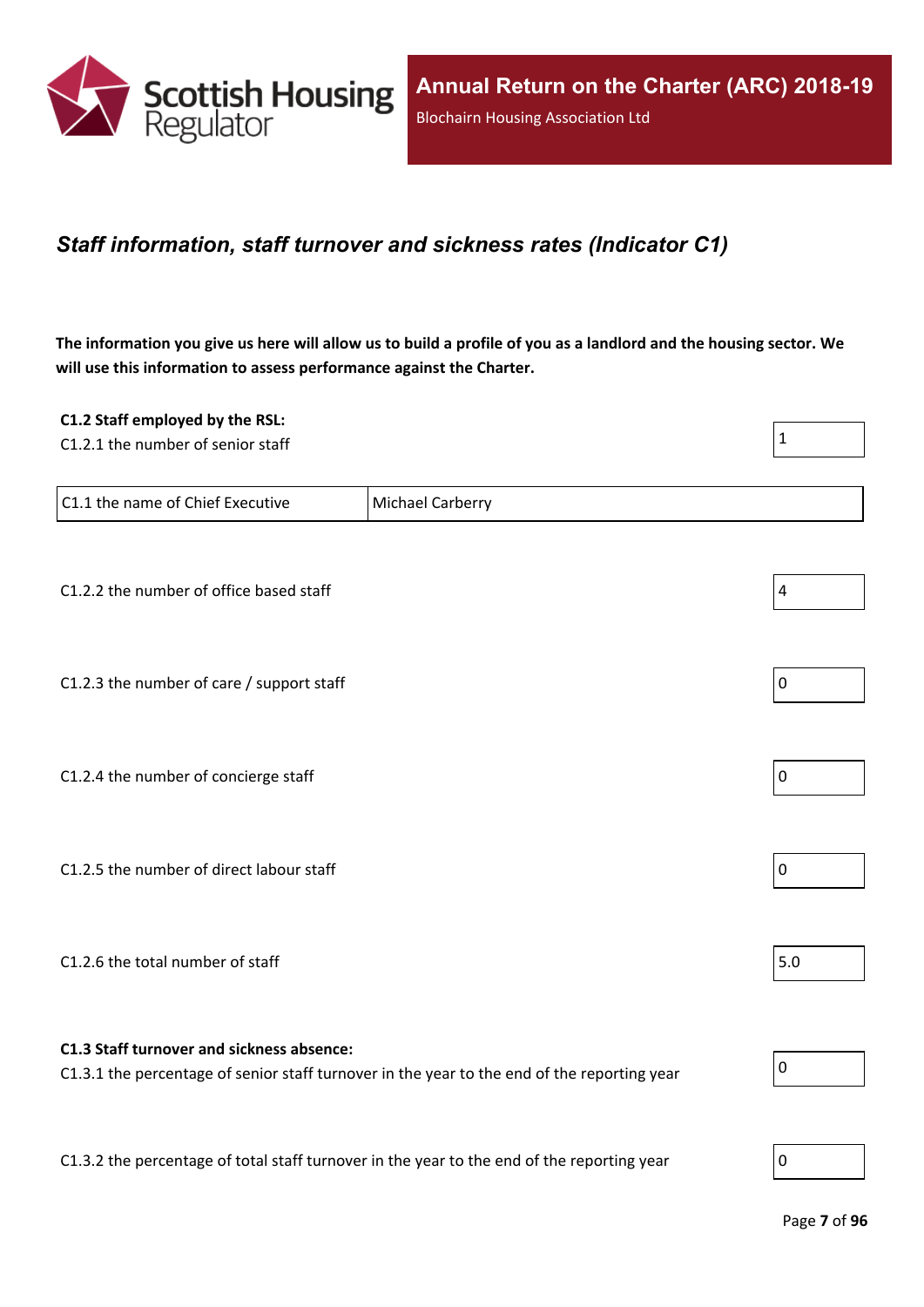

C1.3.3 the percentage of days lost through staff sickness absence in the reporting year  $\vert$  0.3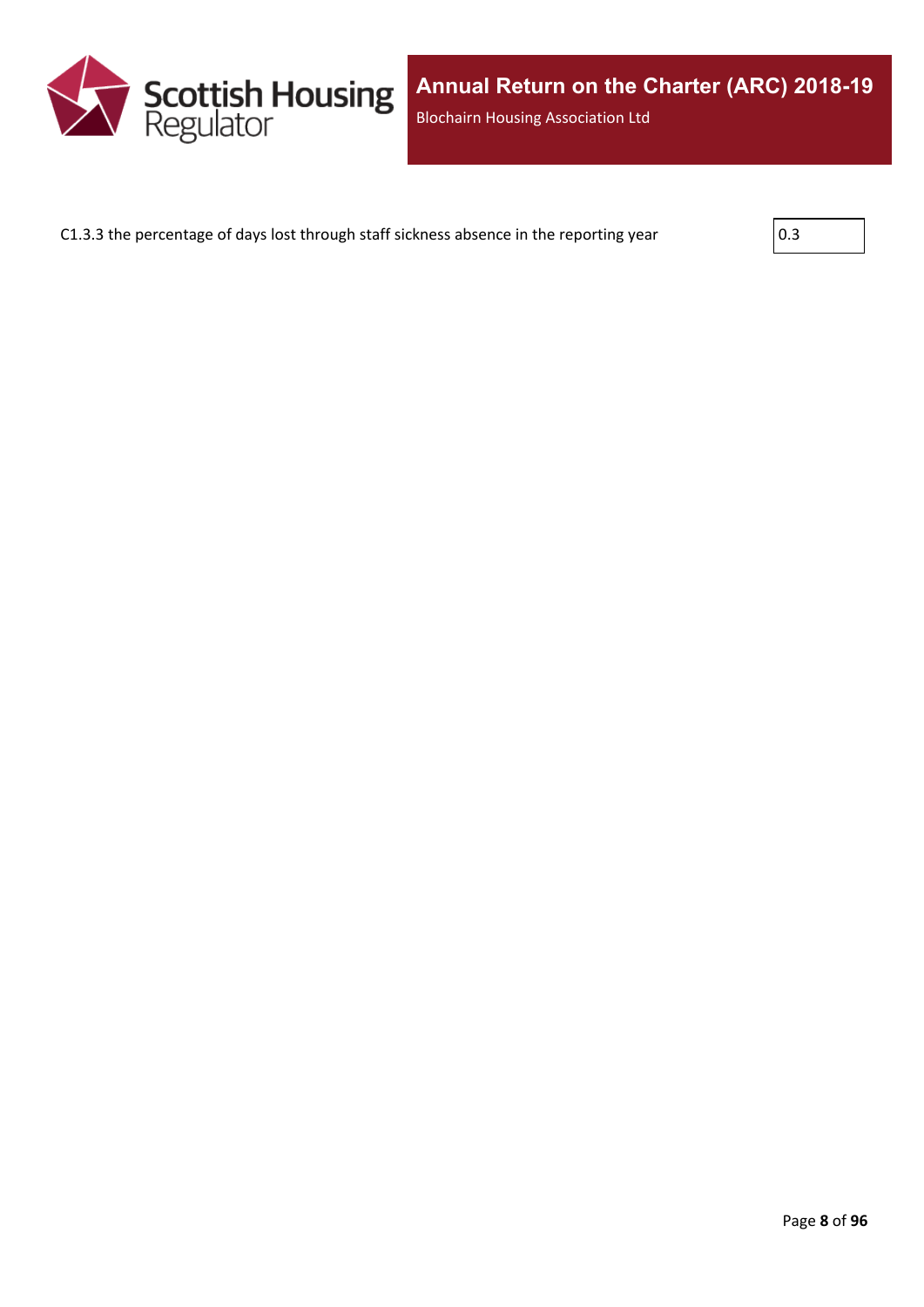

**Annual Return on the Charter (ARC) 2018-19** Blochairn Housing Association Ltd

#### <span id="page-8-0"></span>*Governance*

The information you give us here will tell us about your governing body and how your organisation is structured.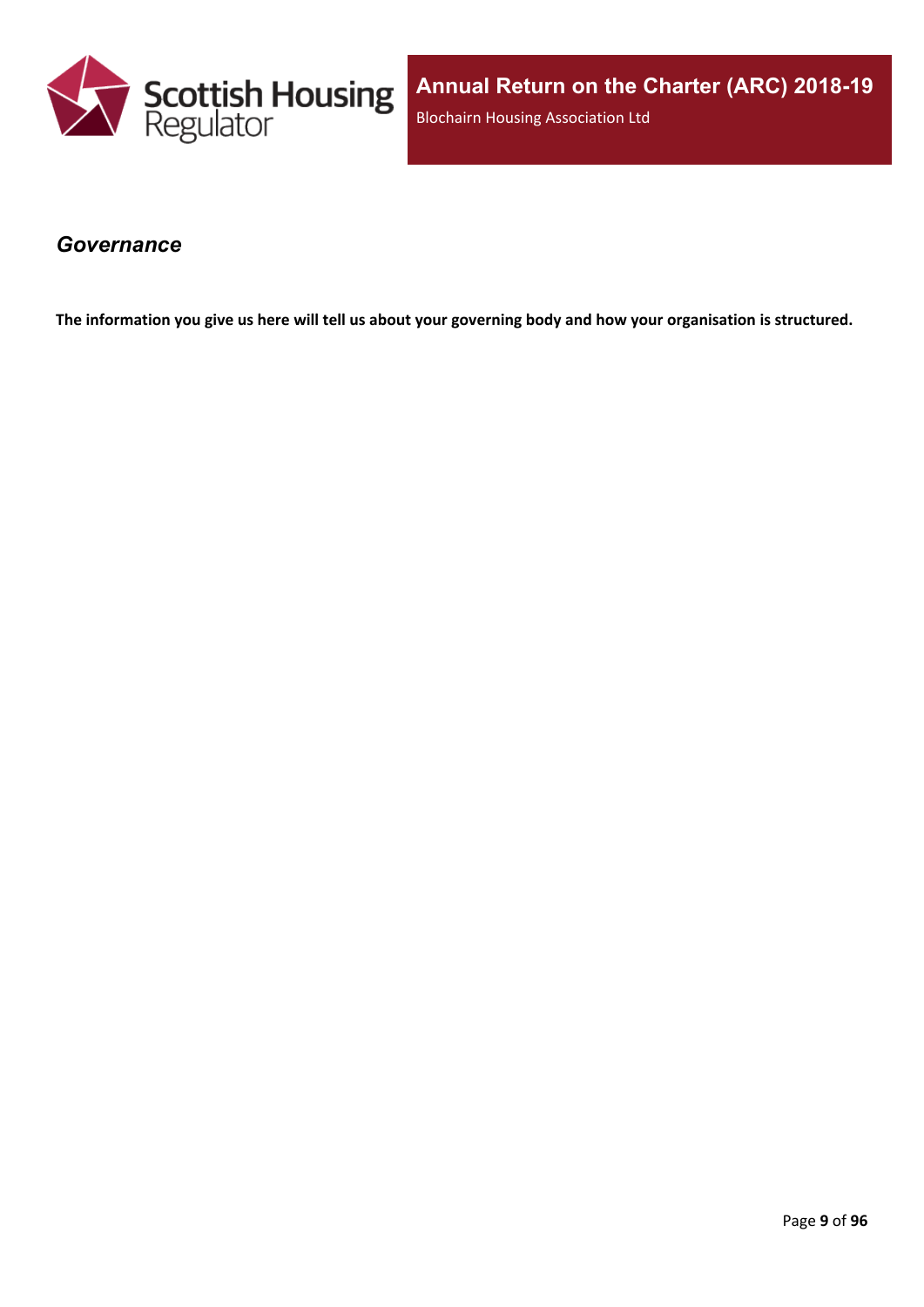

### <span id="page-9-0"></span>*Parent, subsidiary and other connected organisations (Indicator C2)*

**If parent organisation**

**C2.2 If subsidiary of another organisation, please state:**

C2.2.1 the name of the parent organisation

C2.2.2 the address of the parent organisation

**If connected with another organisation, please state:**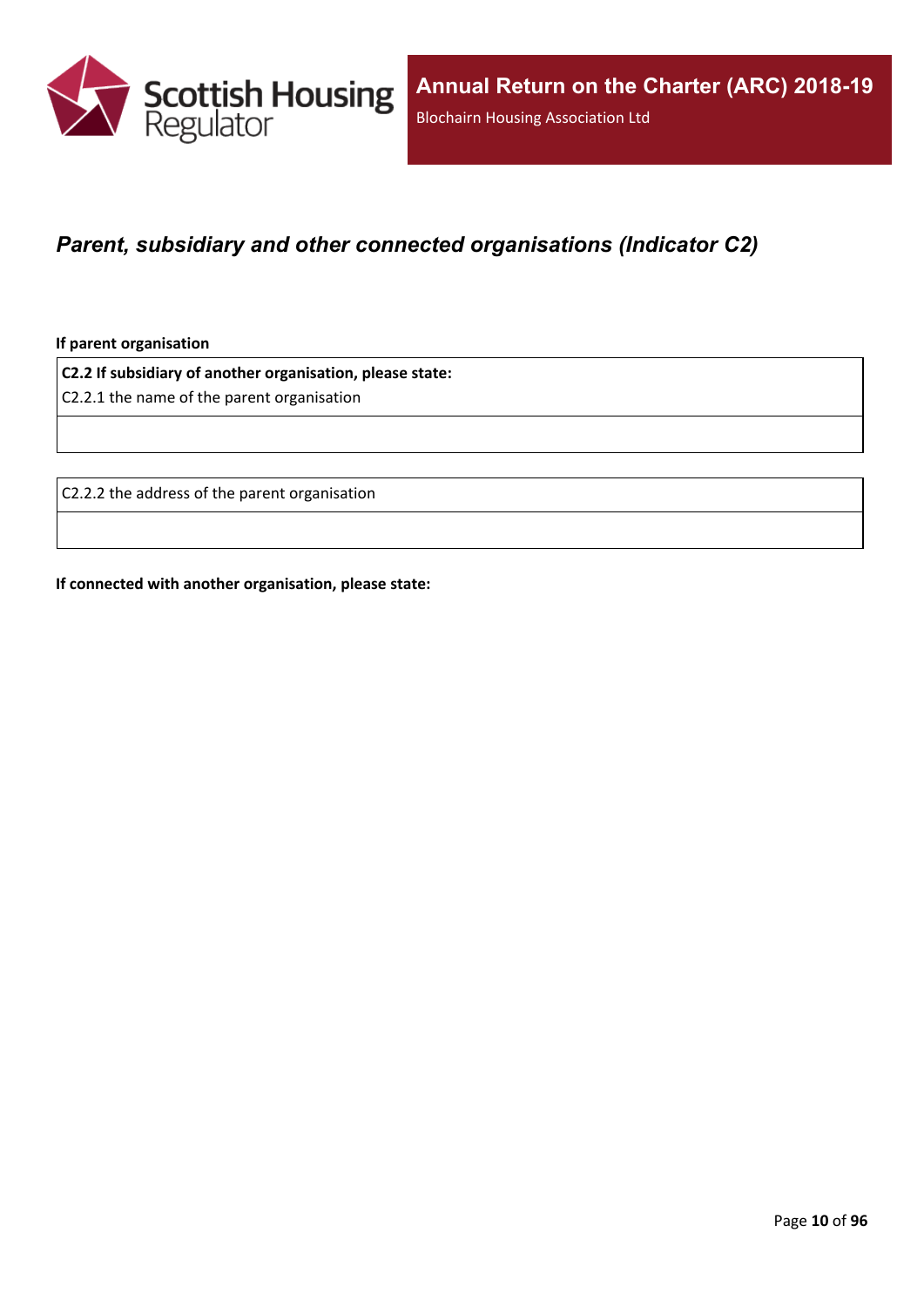

### <span id="page-10-0"></span>*Agent employed by the landlord to provide all of its services (Indicator C3)*

**If an agent is employed by the landlord to provide all its services, please state:**

#### **(i) the name of the organisation**

#### **(ii) contact details of the organisation**

C3.1 The name of organisation

C3.2.3 surname

C3.2 Contact name: C3.2.1 title (Select) C3.2.2 forename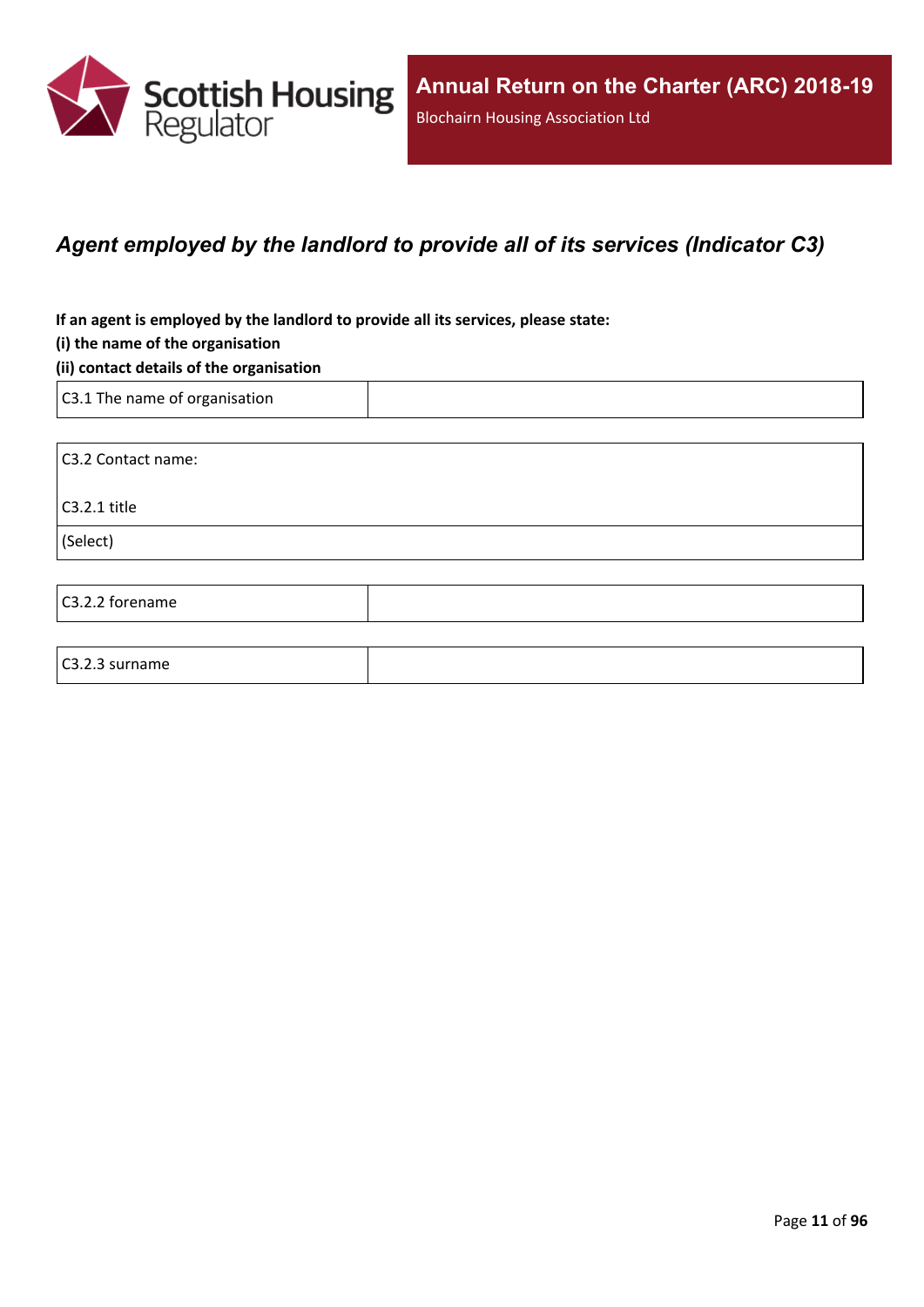

#### <span id="page-11-0"></span>*RSL members (Indicator C4)*

**Please state:**

C4.1 The total number of RSL members as at the time of the last Annual General Meeting 206

C4.2 The number of members attending last RSL Annual General Meeting 23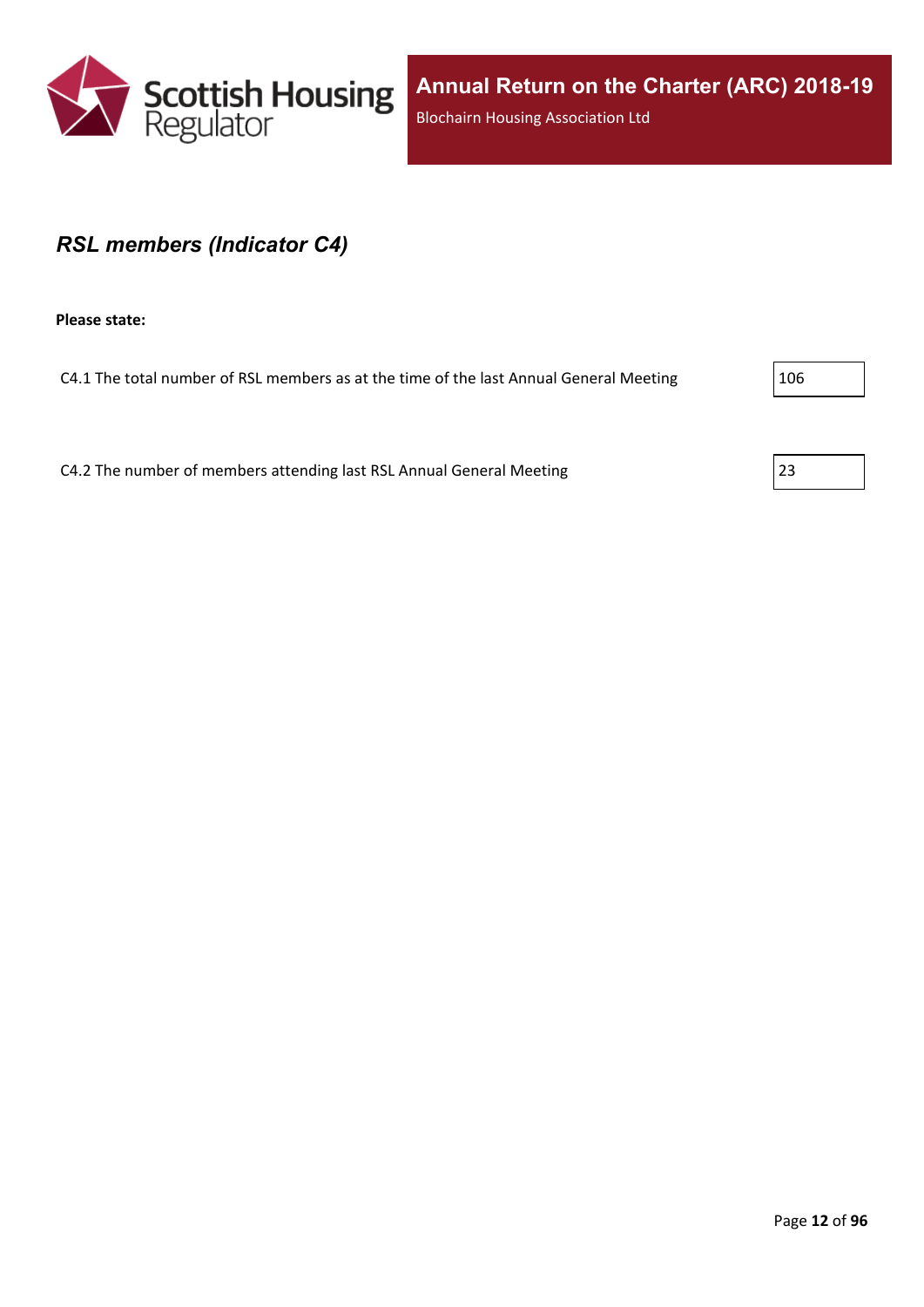

## <span id="page-12-0"></span>*Governing body appointments (Indicator C5)*

**Please state:**

C5.1 The number of governing body vacancies at last Annual General Meeting  $|10 \rangle$ 

C5.2 The number of candidates for the vacancies  $\vert 8 \vert$ 

C5.3 The number of vacancies filled  $\vert 8$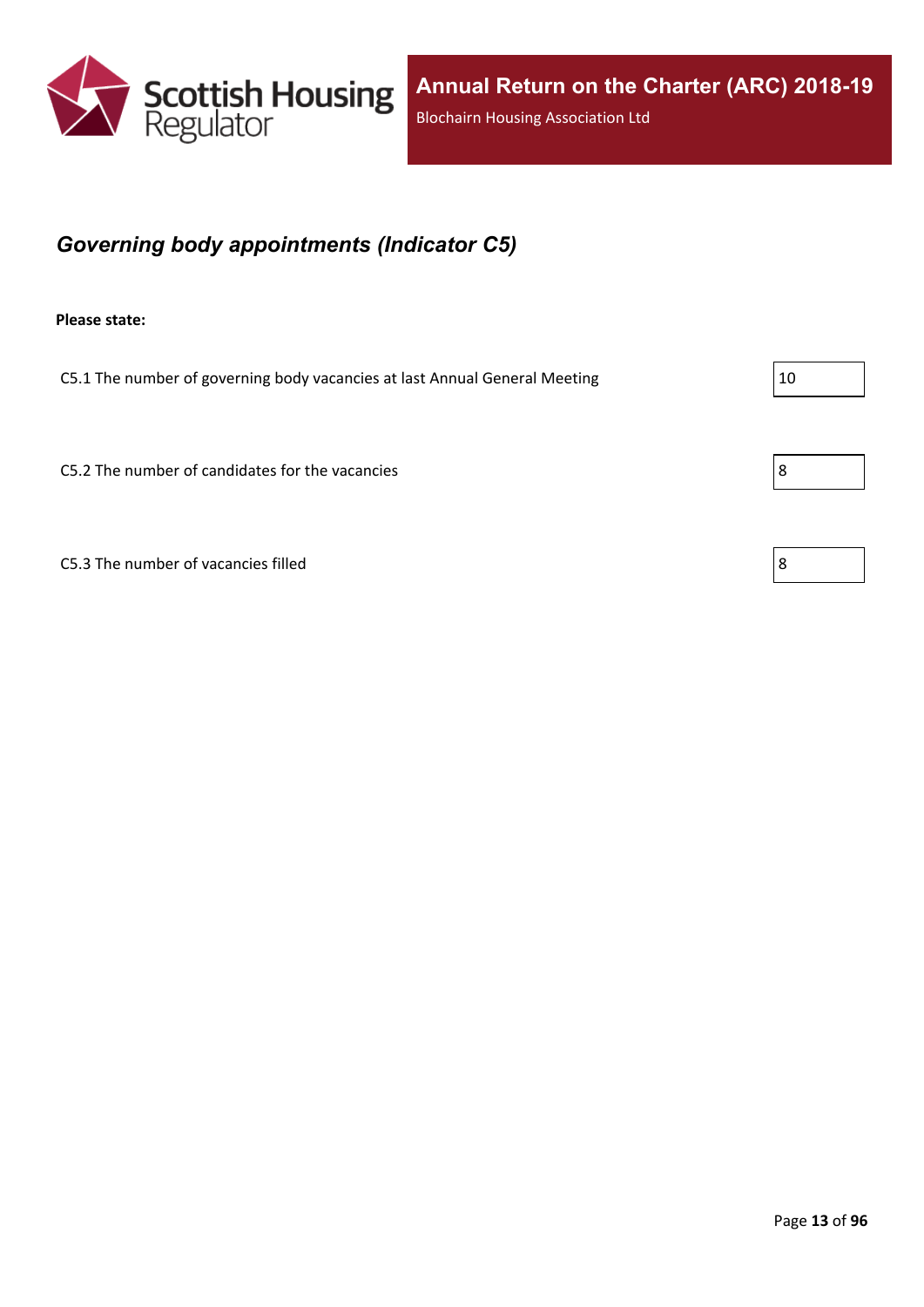

#### <span id="page-13-0"></span>*Lets*

**The information you give us here will allow us to build a profile of your lets.**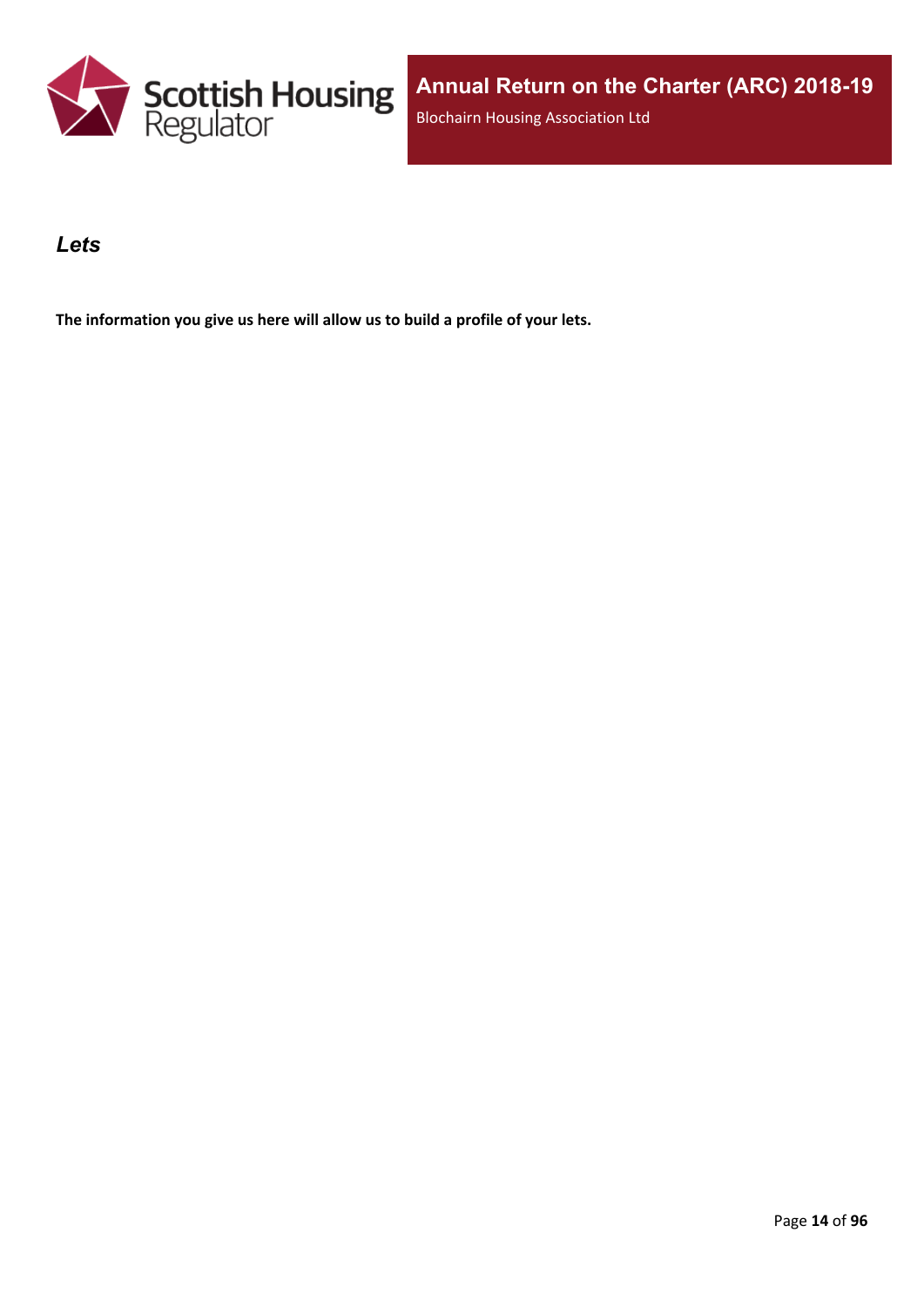

## <span id="page-14-0"></span>*Number of lets during the reporting year, split between 'general needs' and 'supported housing' (Indicator C7)*

**Please state, excluding mutual exchanges:**

C7.1 The number of 'general needs' lets during the reporting year 26

C7.2 The number of 'supported housing' lets during the reporting year  $\vert 0 \rangle$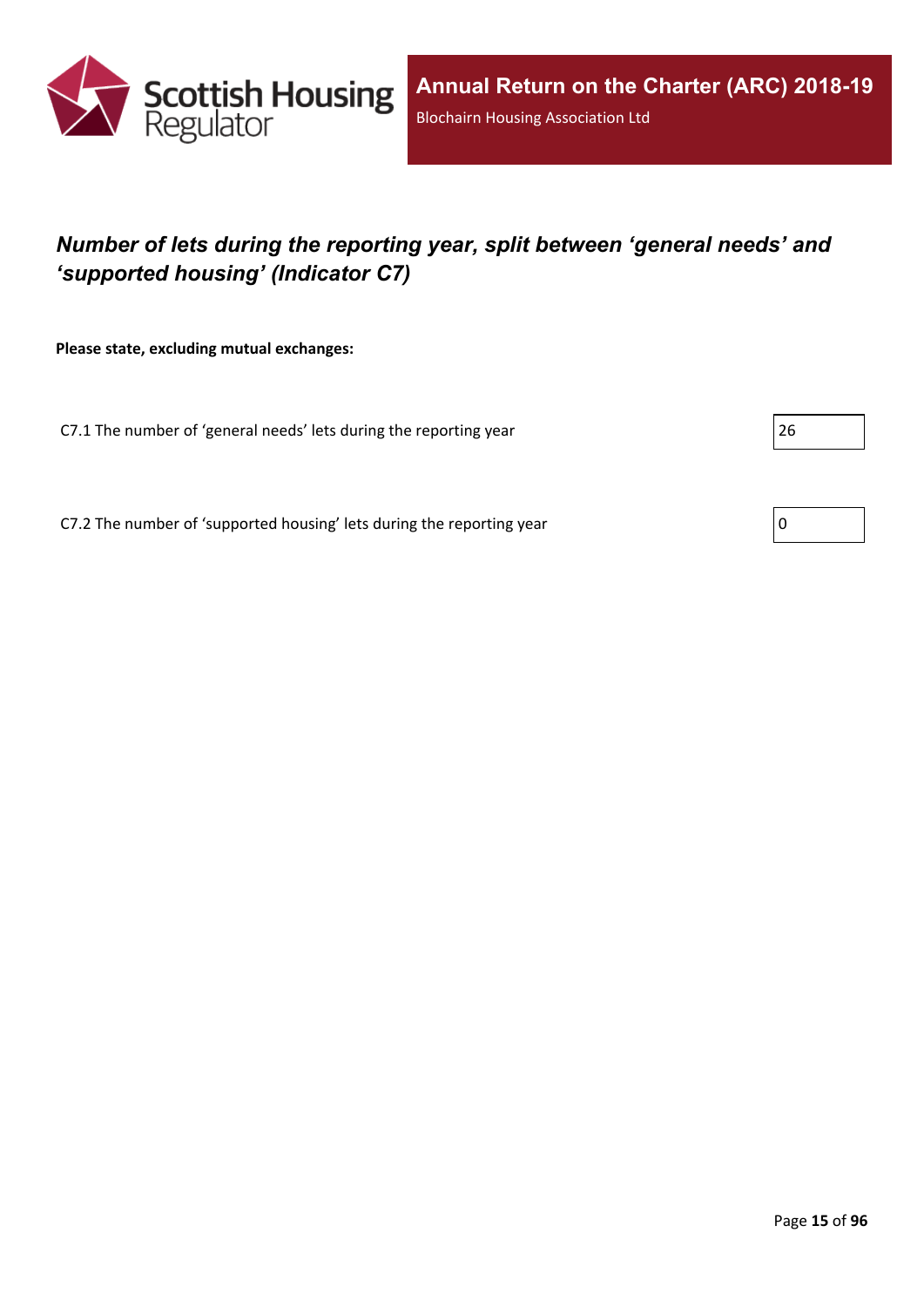

#### <span id="page-15-0"></span>*The number of lets during the reporting year by source of let (Indicator C8)*

#### **Please state:**

| C8.1 The number of lets to existing tenants                                               | 11           |
|-------------------------------------------------------------------------------------------|--------------|
|                                                                                           |              |
| C8.2 The number of lets to housing list applicants                                        | 13           |
|                                                                                           |              |
| C8.3 The number of mutual exchanges                                                       | $\pmb{0}$    |
| C8.4 The number of lets from other sources                                                | $\mathbf{1}$ |
|                                                                                           |              |
|                                                                                           |              |
| C8.5 The number of applicants who have been assessed as statutorily homeless by the local |              |
| authority as:<br>C8.5.1 section 5 referrals                                               | $\mathbf{1}$ |
|                                                                                           |              |
| C8.5.2 nominations from the local authority                                               | $\pmb{0}$    |
| C8.5.3 other                                                                              | $\pmb{0}$    |
|                                                                                           |              |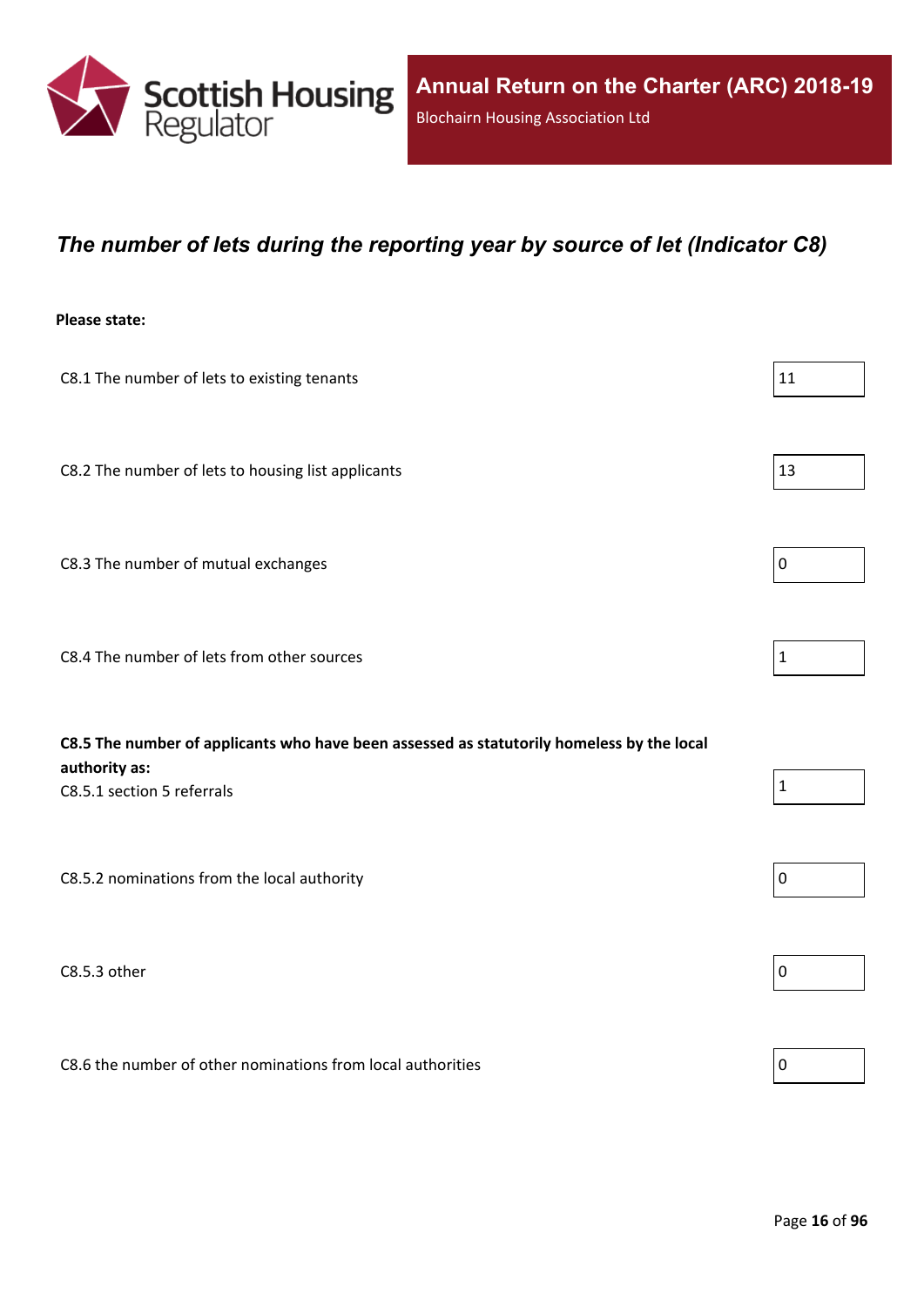

### <span id="page-16-0"></span>*Types of tenancies granted for lets during the reporting year (Indicator C9)*

**Please state, excluding mutual exchanges:**

C9.1 The number of occupancy agreements granted in the reporting year

C9.2 The number of short SSTs granted in the reporting year  $\vert$  0

C9.3 The number of SSTs granted in the reporting year  $\vert$  26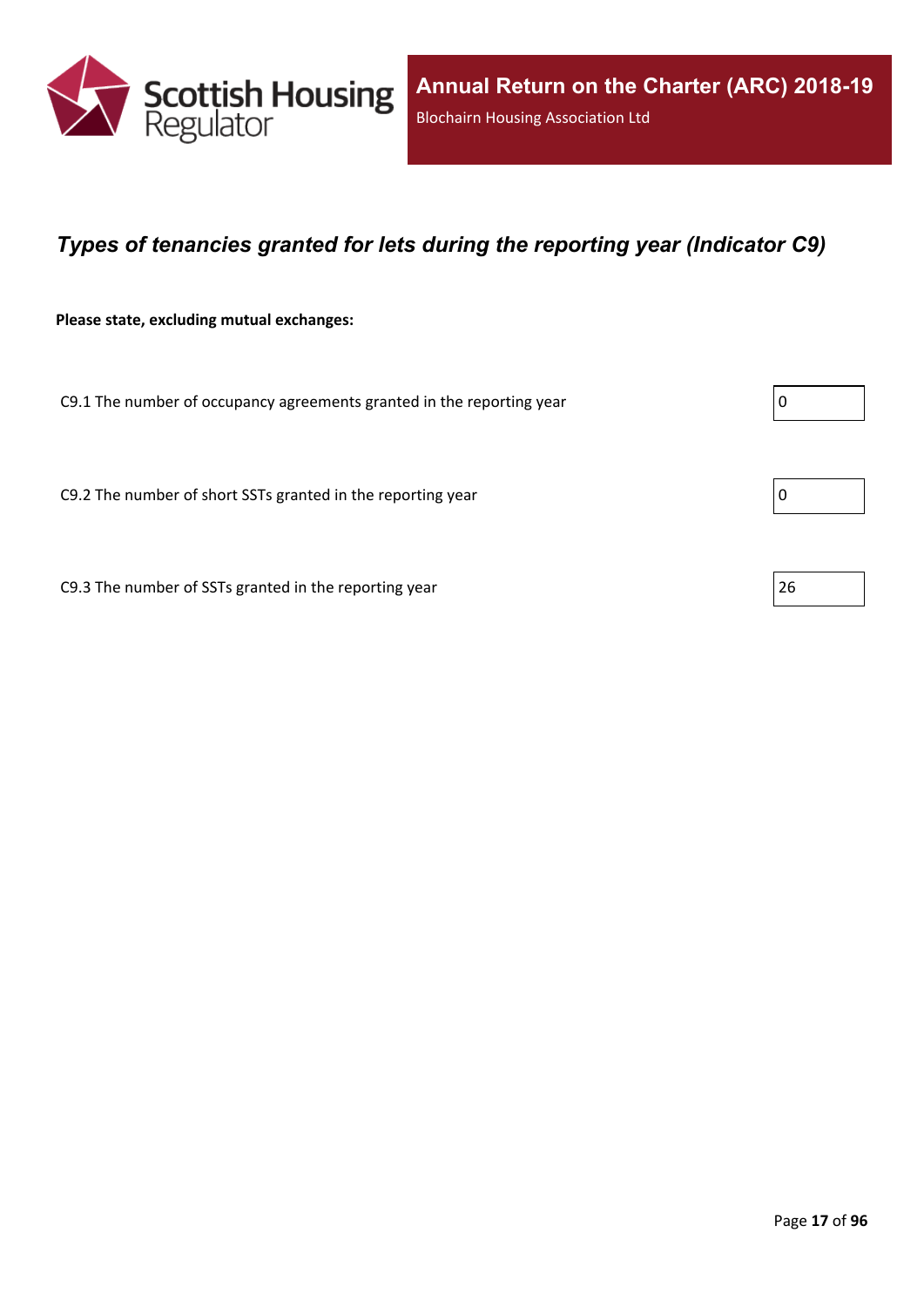

## <span id="page-17-0"></span>*Housing lists (Indicator C10)*

#### **Please state:**

C10.1 What type of housing list do you operate (select all that apply)

| Your own housing list                                                                      |     |
|--------------------------------------------------------------------------------------------|-----|
|                                                                                            |     |
| C10.2 The number of new applicants added to the housing list(s)                            | 105 |
|                                                                                            |     |
| C10.3 The number of applicants on the housing list(s) at end of reporting year             | 185 |
|                                                                                            |     |
| C10.4 The number of suspensions from the housing list at end of reporting year             |     |
|                                                                                            |     |
| C10.5 The number of applications cancelled from the housing list during the reporting year | 39  |
|                                                                                            |     |
| C10.6 The number of Section 5 referrals received during the last reporting year            | 4   |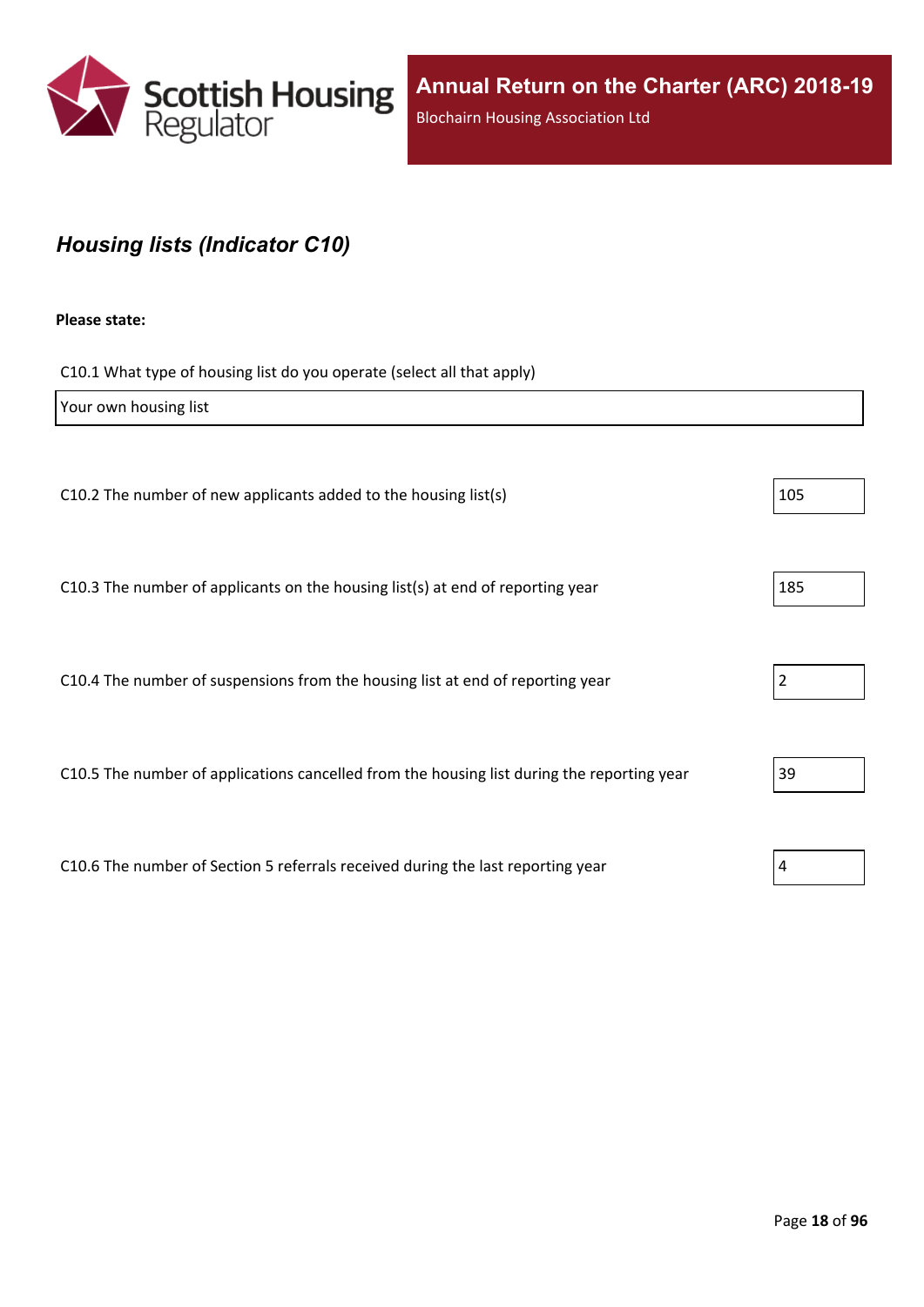

**Annual Return on the Charter (ARC) 2018-19** Blochairn Housing Association Ltd

#### <span id="page-18-0"></span>*Stock*

The information you give us here will allow us to build a profile of your stock and your average weekly rents.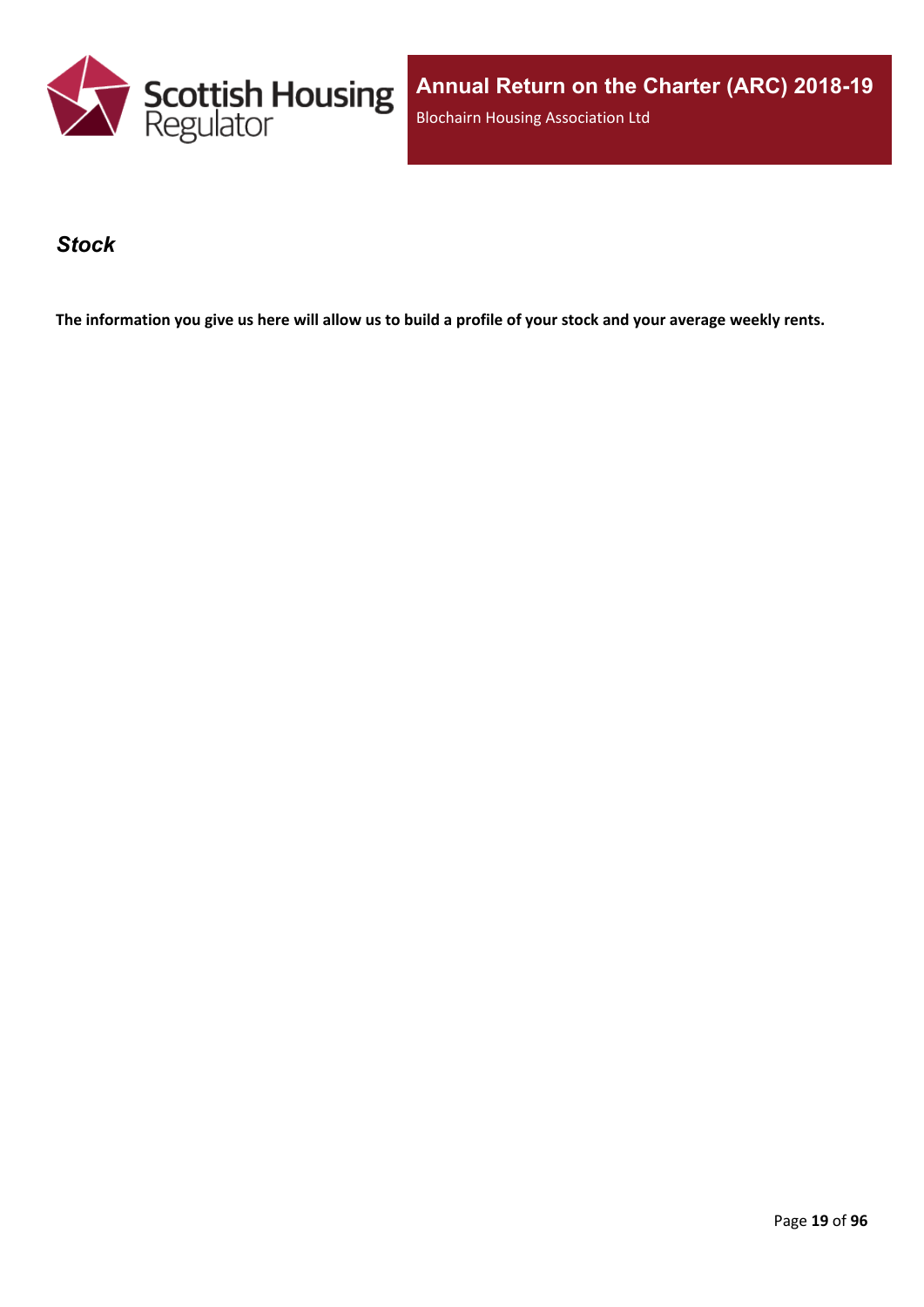

## <span id="page-19-0"></span>*The landlord's wholly owned stock (Indicator C14)*

**Self contained dwellings are properties where the household has exclusive use of WC, bathroom and kitchen facilities contained within the property.**

**Non-self contained units/bedspaces are properties where WC, bathroom or kitchen facilities are communal or shared.**

**Non-housing units are properties that could be used for respite care; commercial activities; office space.** Please note, parts (a), (b) and (c) of indicator C14 are located at the 'Organisation details' section on the Portal and are not included in the ARC return itself. Further information on this is available in the FAQs at the 'Help & **Guidance' section.**

**Please state:**

|                                                   |                                                                            | Of the<br>stock at<br>year end: |                  |                   |           |                                            |             |
|---------------------------------------------------|----------------------------------------------------------------------------|---------------------------------|------------------|-------------------|-----------|--------------------------------------------|-------------|
|                                                   |                                                                            | (d) Low<br>Demand               |                  | (e)<br>unlettable |           | (f) used for<br>temporary<br>accommodation |             |
| For the<br>landlord's<br>wholly<br>owned<br>stock | C14.1 The<br>number of<br>self-<br>contained<br>units                      | 0                               |                  | $\mathbf 0$       |           | $\mathbf 0$                                |             |
|                                                   | C14.2 The<br>number of<br>non self-<br>contained<br>units $/$<br>bedspaces | $\mathbf 0$                     | $\boldsymbol{0}$ | $\boldsymbol{0}$  | $\pmb{0}$ | $\mathbf 0$                                | $\mathbf 0$ |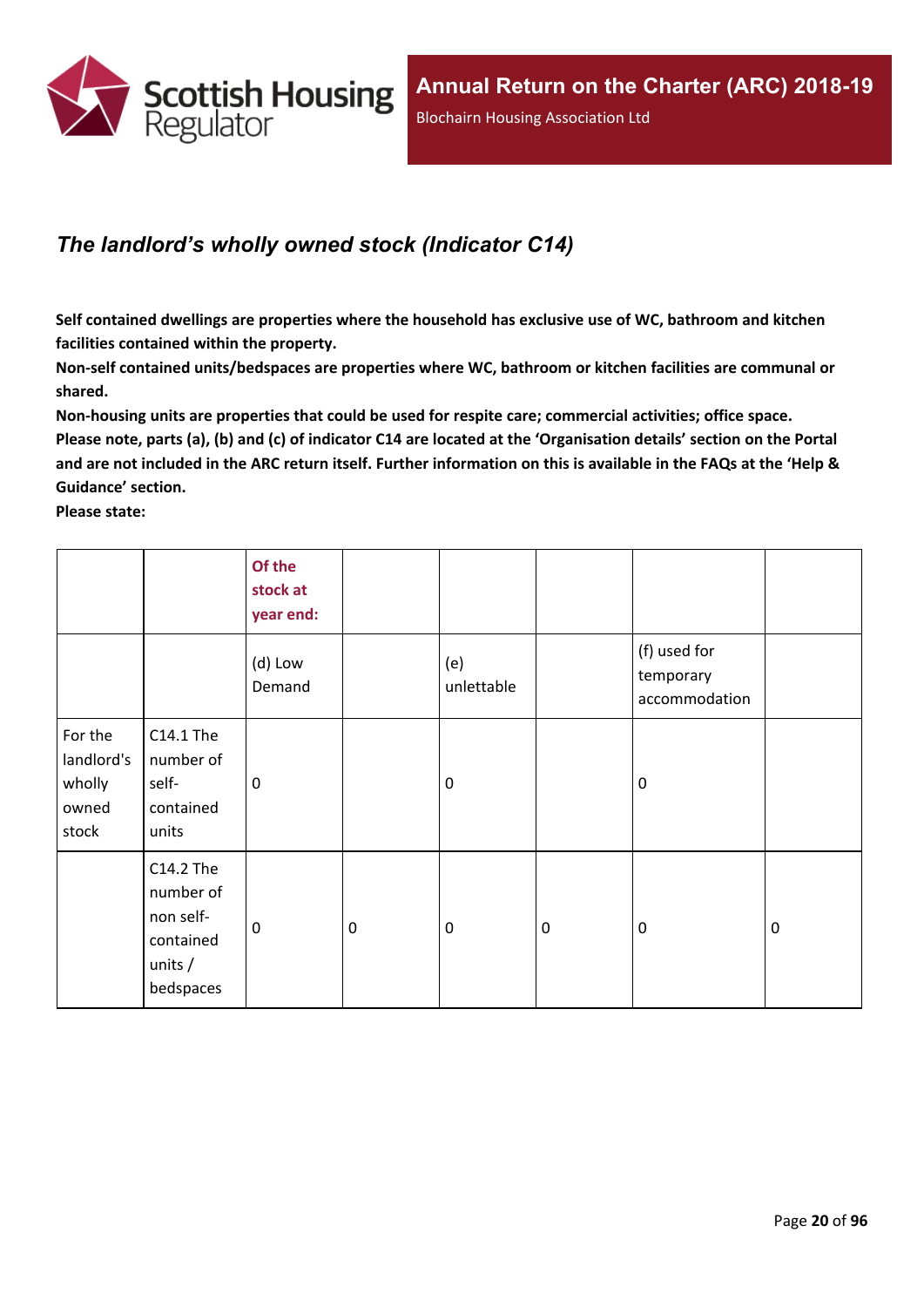

## <span id="page-20-0"></span>*Stock by house types, apartment sizes and average weekly rents (Indicator C17)*

The stock by type and apartment size reported in this indicator are wholly owned by the landlord and should **match the totals provided at C14.**

The average weekly rent in this indicator includes service or other charges and is calculated for lettable stock only. **For all wholly owned stock, please state:**

| C17 Stock<br>by type,<br>apartment<br>size and<br>rent | House            | High rise   | Tenement       | 4 in a block   | Other flat<br>/ maisonett<br>e | Total       | Nos. of<br>lettable<br>units | Average<br>weekly rent<br>$\pmb{\mathsf{f}}$ |
|--------------------------------------------------------|------------------|-------------|----------------|----------------|--------------------------------|-------------|------------------------------|----------------------------------------------|
| 1 Apt                                                  | $\overline{0}$   | $\mathbf 0$ | 0              | $\mathbf 0$    | $\mathbf 0$                    | $\mathbf 0$ | 0                            |                                              |
| 2 Apt                                                  | $\mathbf 0$      | $\mathbf 0$ | 51             | $\overline{2}$ | 4                              | 57          | 57                           | 60.76                                        |
| 3 Apt                                                  | $\boldsymbol{0}$ | $\mathbf 0$ | 123            | 20             | 13                             | 156         | 156                          | 74.41                                        |
| 4 Apt                                                  | $\overline{4}$   | $\mathbf 0$ | 51             | $\mathbf 0$    | 9                              | 64          | 64                           | 82.97                                        |
| $5$ Apt +                                              | $6\,$            | $\mathbf 0$ | $\overline{2}$ | $\mathbf 0$    | $\mathbf 0$                    | 8           | 8                            | 108.92                                       |
| <b>Total SC</b>                                        | 10               | $\mathbf 0$ | 227            | 22             | 26                             | 285         | 285                          | 74.57                                        |

Number of lettable non self contained units at year end  $\vert 0 \vert$ 

Number of lettable non self contained bed spaces at year end  $\vert$  0

Average weekly rent charge per bed space for the reporting year

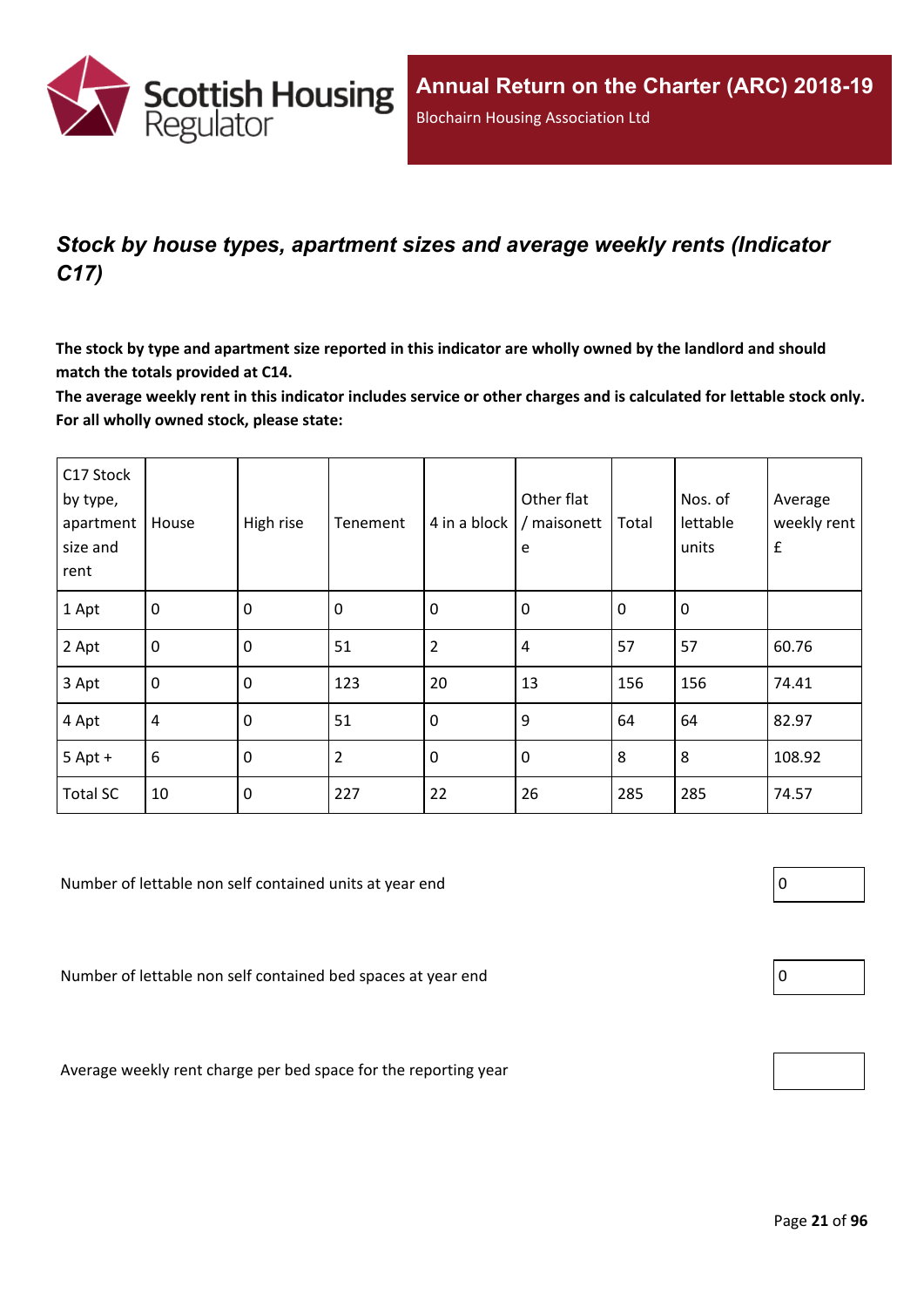

## <span id="page-21-0"></span>*The number of self-contained and non self-contained units and bedspaces, at the year end by age band (Indicator C19)*

The stock by age band reported in this indicator are wholly owned by the landlord and should match the totals **provided at C14.**

**For all wholly owned stock, please state:**

|                                                   | (a)<br>pre-<br>1919 | (b)<br>1919<br>1944 | (c)<br>1945<br>$\overline{\phantom{a}}$<br>1964 | (d)<br>1965<br>1982 | (e)<br>1983<br>2002 | (f)<br>Post-<br>2002 | Total |
|---------------------------------------------------|---------------------|---------------------|-------------------------------------------------|---------------------|---------------------|----------------------|-------|
| C19.1 The number of self-contained units          | 0                   | 171                 | l 0                                             | 0                   | 44                  | 70                   | 285   |
| C19.2 The number of non self-contained units      | -0                  | 0                   | l 0                                             | 0                   | $\Omega$            | 0                    | l 0   |
| C19.2 The number of non self-contained bed spaces | -0                  | 0                   | l 0                                             | 0                   | 0                   | 0                    | l 0   |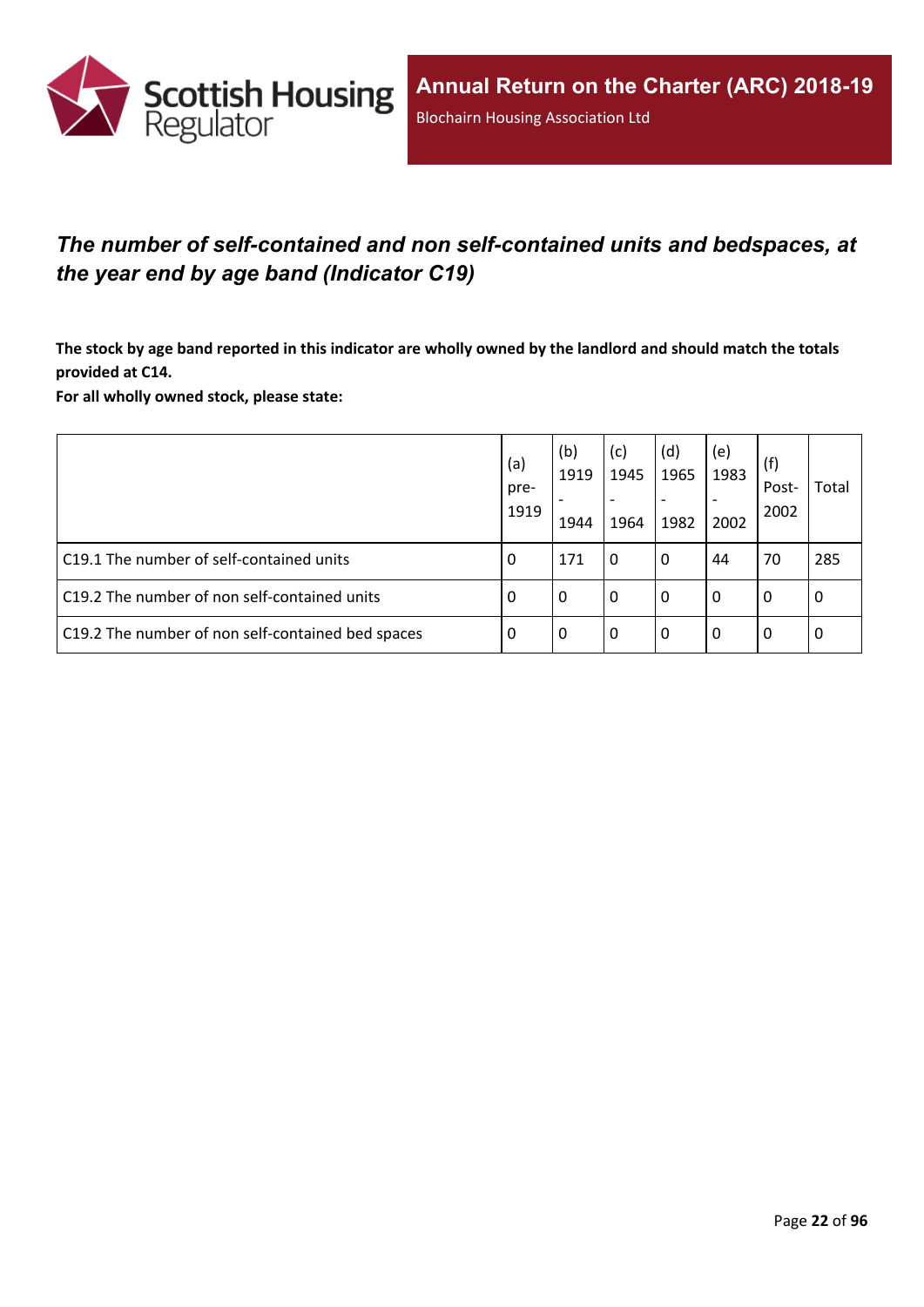

## <span id="page-22-0"></span>*The number of self-contained properties void at the year end and of those, the number that have been void for more than six months (Indicator C20)*

**Please state the number of self-contained properties that:**

C20.1 were void at the year end

Г

C20.2 have been void for more than six months  $\vert 0 \rangle$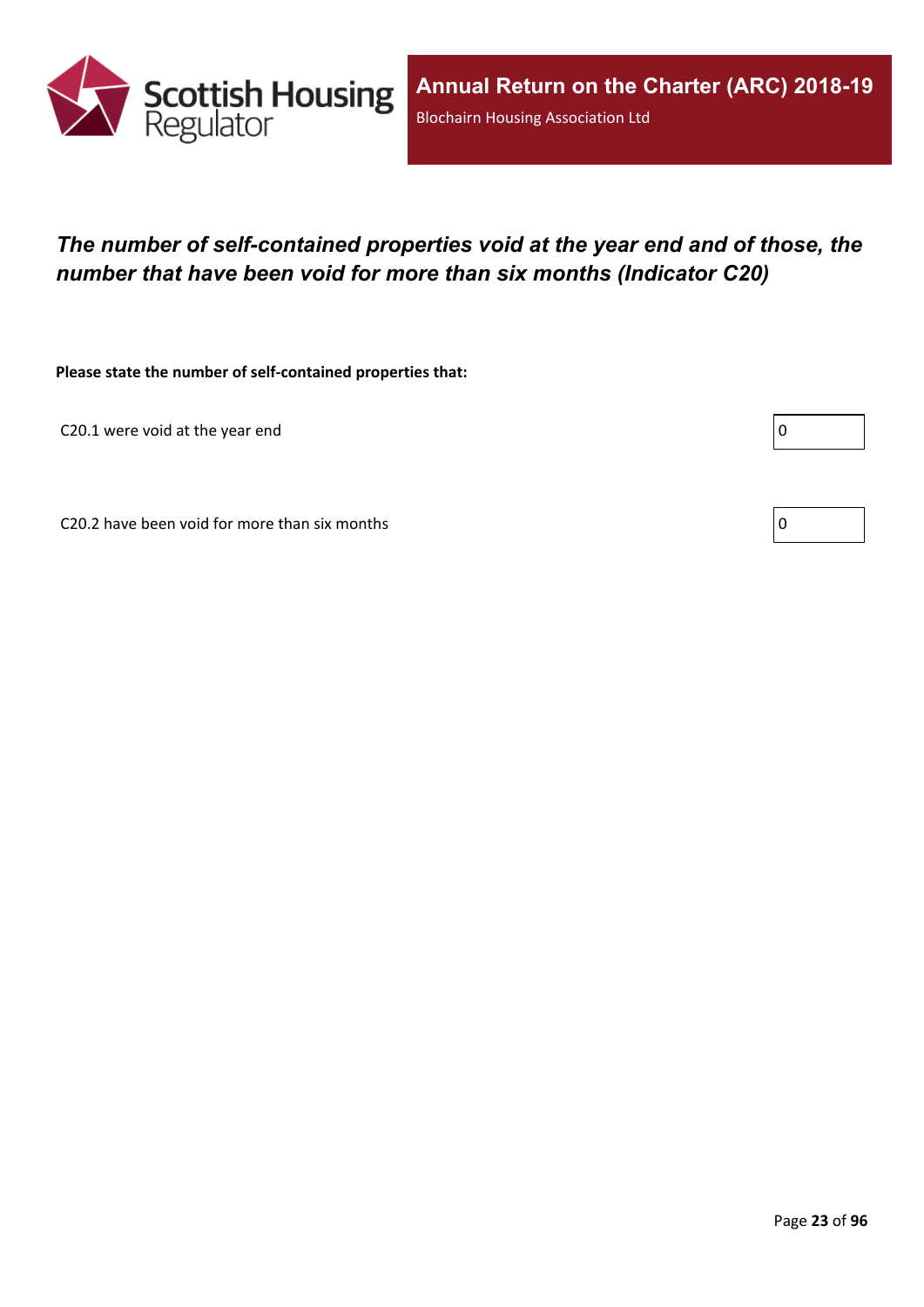

## <span id="page-23-0"></span>*Development programme – New units and value (excluding Scottish Government funded developments) (Indicator C32)*

**Please state:**

|                       | in the current reporting year |                          |                         |
|-----------------------|-------------------------------|--------------------------|-------------------------|
|                       | Social letting                | Midmarket / market rents | Low cost home ownership |
| C32.1.1 RSL           | u                             | υ                        | ∣U                      |
| C32.1.2<br>subsidiary | 0                             | υ                        | O                       |

|                       | projected for the next<br>reporting year |                          |                         |
|-----------------------|------------------------------------------|--------------------------|-------------------------|
|                       | Social letting                           | Midmarket / market rents | Low cost home ownership |
| C32.1.1 RSL           | 0                                        | J.                       | 0                       |
| C32.1.2<br>subsidiary | 0                                        | 0                        | 0                       |

|                       | projected for the following<br>year |                          |                         |
|-----------------------|-------------------------------------|--------------------------|-------------------------|
|                       | Social letting                      | Midmarket / market rents | Low cost home ownership |
| C32.1.1 RSL           | 0                                   | -U                       | 0                       |
| C32.1.2<br>subsidiary | 0                                   | 0                        | 0                       |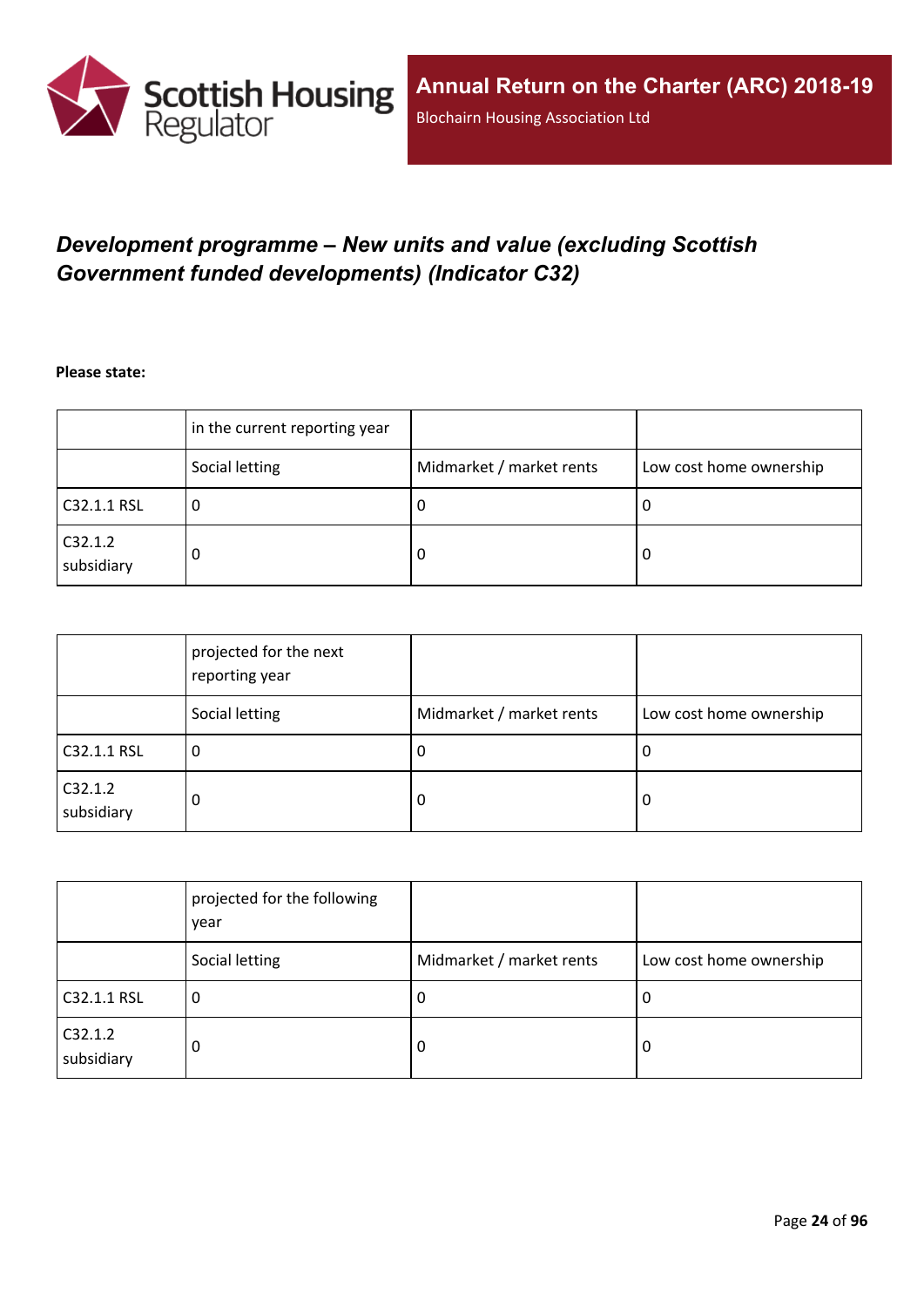

Blochairn Housing Association Ltd

|                                                     | in the current reporting year | projected for the next<br>reporting year | projected for the following<br>year |
|-----------------------------------------------------|-------------------------------|------------------------------------------|-------------------------------------|
| C32.2.1 funded<br>through own<br>cash / reserves    | $\mathbf 0$                   | 0                                        | 0                                   |
| C32.2.2 funded<br>through private<br>finance        | $\mathbf 0$                   | 0                                        | 0                                   |
| C32.2.3 funded<br>through other<br>grants / sources | 0                             | $\Omega$                                 | 0                                   |
| C32.2.4 funded<br>through sales                     | $\Omega$                      | 0                                        | 0                                   |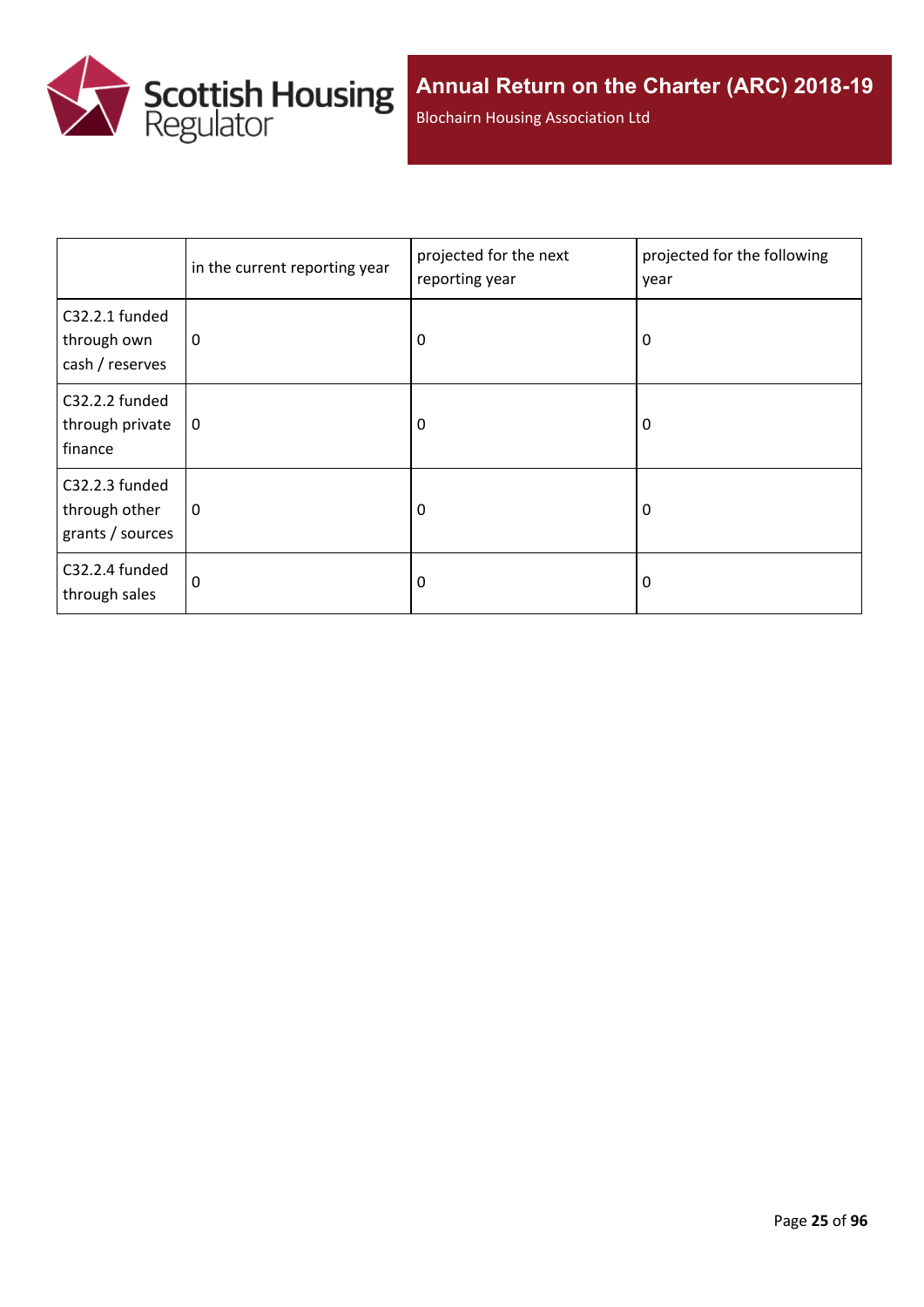

### <span id="page-25-0"></span>*Comments (Social landlord contextual information)*

Please use the comment field below to tell the regulator about any exceptional circumstances regards the figures **supplied in the "Social landlord contextual information" section.**

Statistics for staff sickness relate to calendar year 1 January 2018 to 31 December 2018. There were 5 days lost through sickness between 1 January 2019 and 31 March 2019. This will be recorded in the next ARC.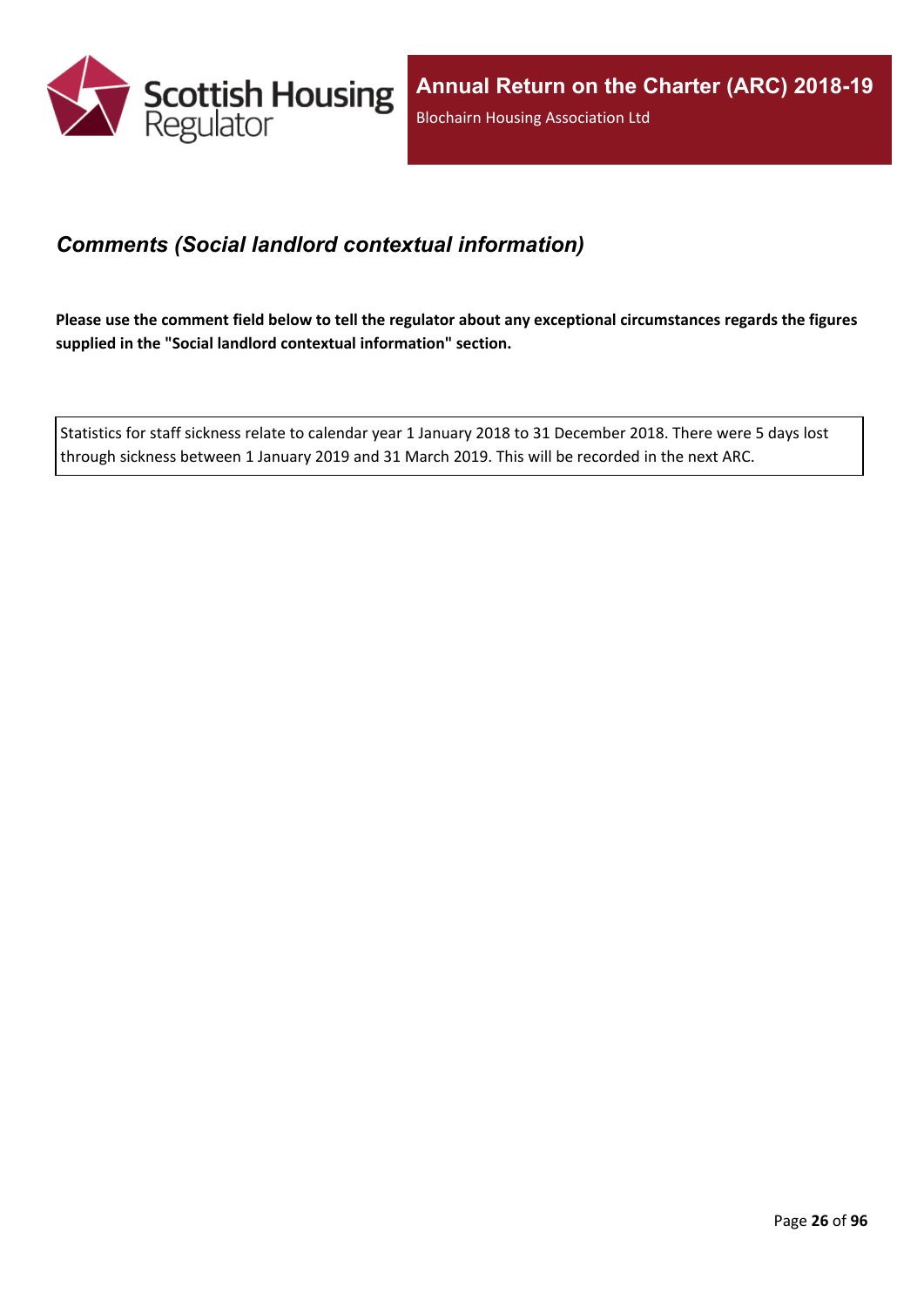

**Annual Return on the Charter (ARC) 2018-19** Blochairn Housing Association Ltd

#### <span id="page-26-0"></span>*Overall satisfaction*

The information you give us here will tell us how satisfied your tenants are with the overall service you provide.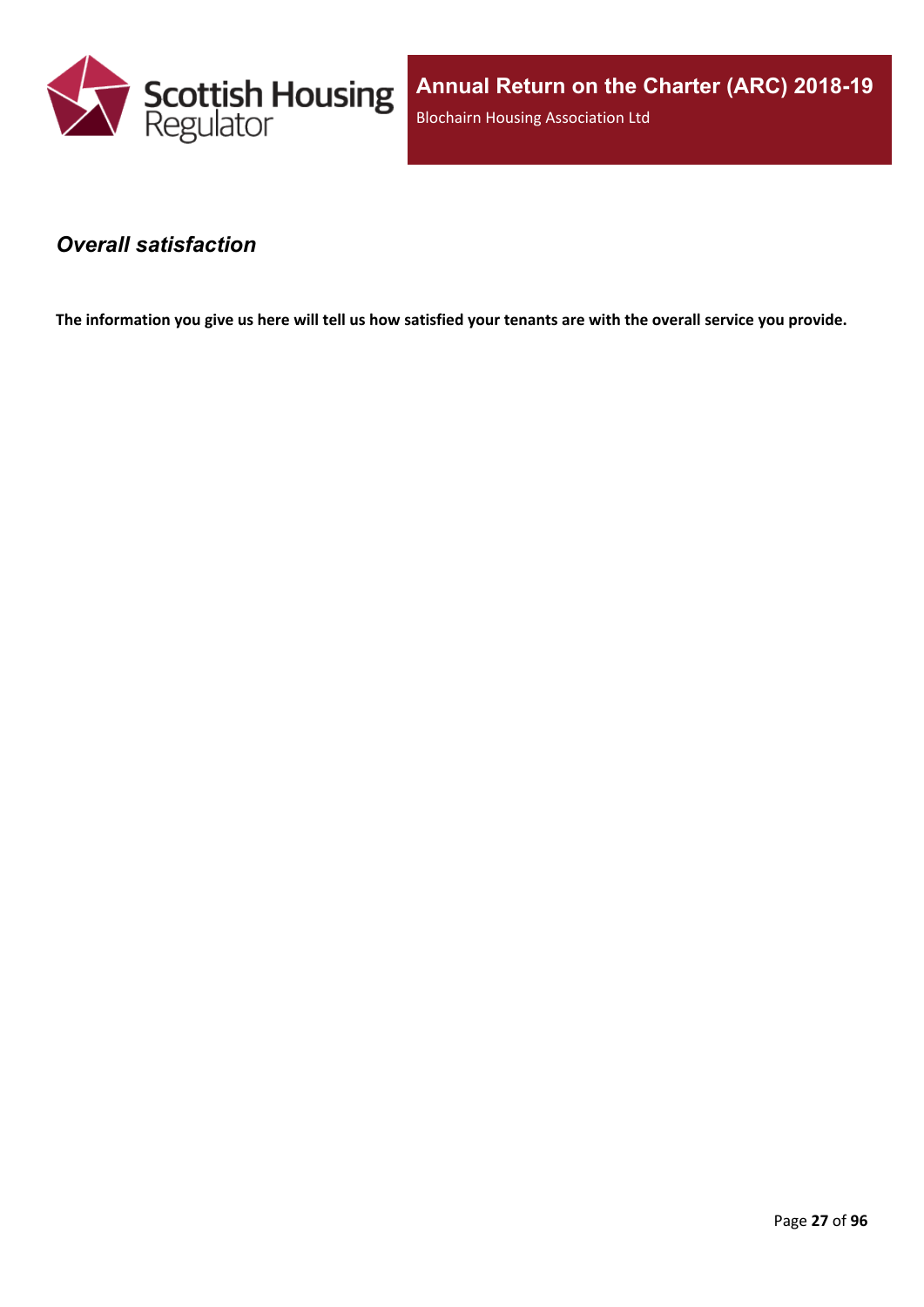

## <span id="page-27-0"></span>*Percentage of tenants satisfied with the overall service provided by their landlord (Indicator 1)*

**1.1 In relation to the overall tenant satisfaction survey carried out, please state:**

| 1.1.1 the number of tenants who were surveyed   |               | 170 |
|-------------------------------------------------|---------------|-----|
|                                                 |               |     |
| 1.1.2 the fieldwork dates of the survey         | November 2017 |     |
|                                                 |               |     |
| 1.1.3 the method(s) of administering the survey |               |     |
|                                                 |               |     |

| Post         |  |
|--------------|--|
| Telephone    |  |
| Face-to-Face |  |

| 1.2 In relation to the tenant satisfaction question on overall services, please state the number of<br>tenants who responded: |     |
|-------------------------------------------------------------------------------------------------------------------------------|-----|
| 1.2.1 very satisfied                                                                                                          | 109 |
|                                                                                                                               |     |
| 1.2.2 fairly satisfied                                                                                                        | 46  |
|                                                                                                                               |     |
| 1.2.3 neither satisfied nor dissatisfied                                                                                      | 9   |
|                                                                                                                               |     |



#### 1.2.5 very dissatisfied and the contract of the contract of the contract of the contract of  $\sim$  0

Page **28** of **96**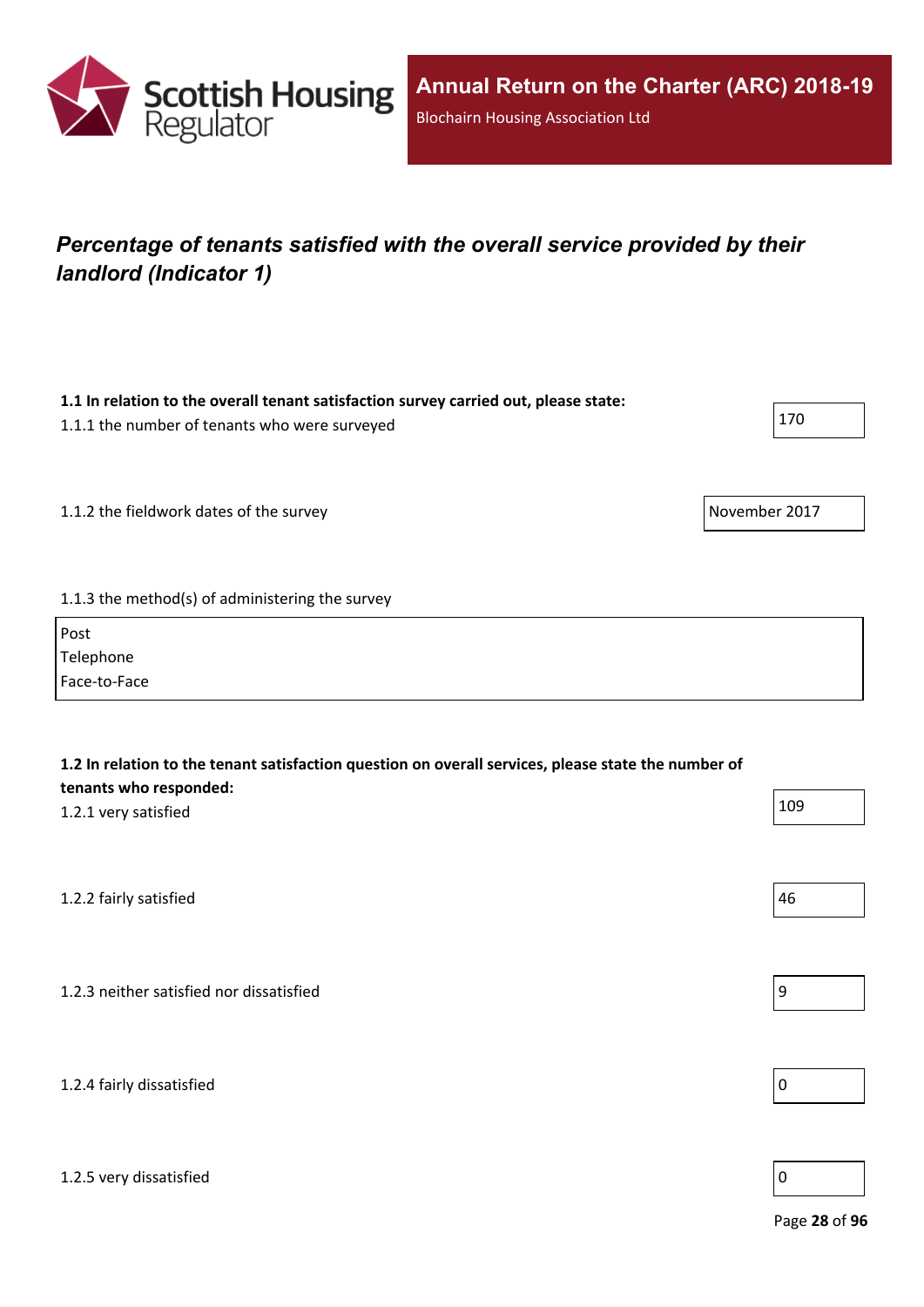

1.2.6 no opinion

164

| Percentage of tenants satisfied with the overall service provided by their landlord | ' 94.51 | % |
|-------------------------------------------------------------------------------------|---------|---|
| (Indicator 1)                                                                       |         |   |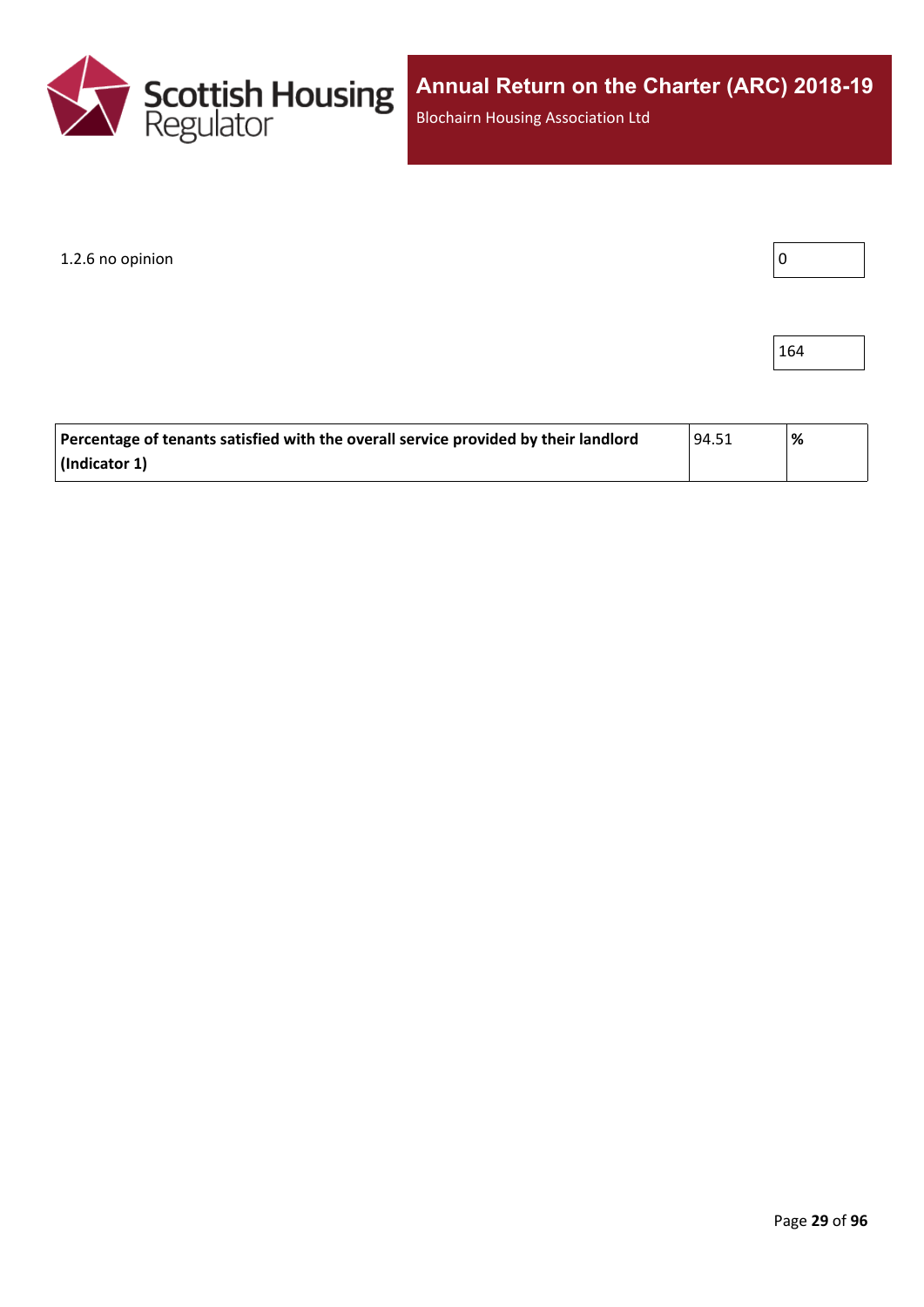

#### <span id="page-29-0"></span>*Comments (Overall satisfaction)*

Please use the comment field below to tell the regulator about any exceptional circumstances regards the figures **supplied in the "Overall satisfaction" section.**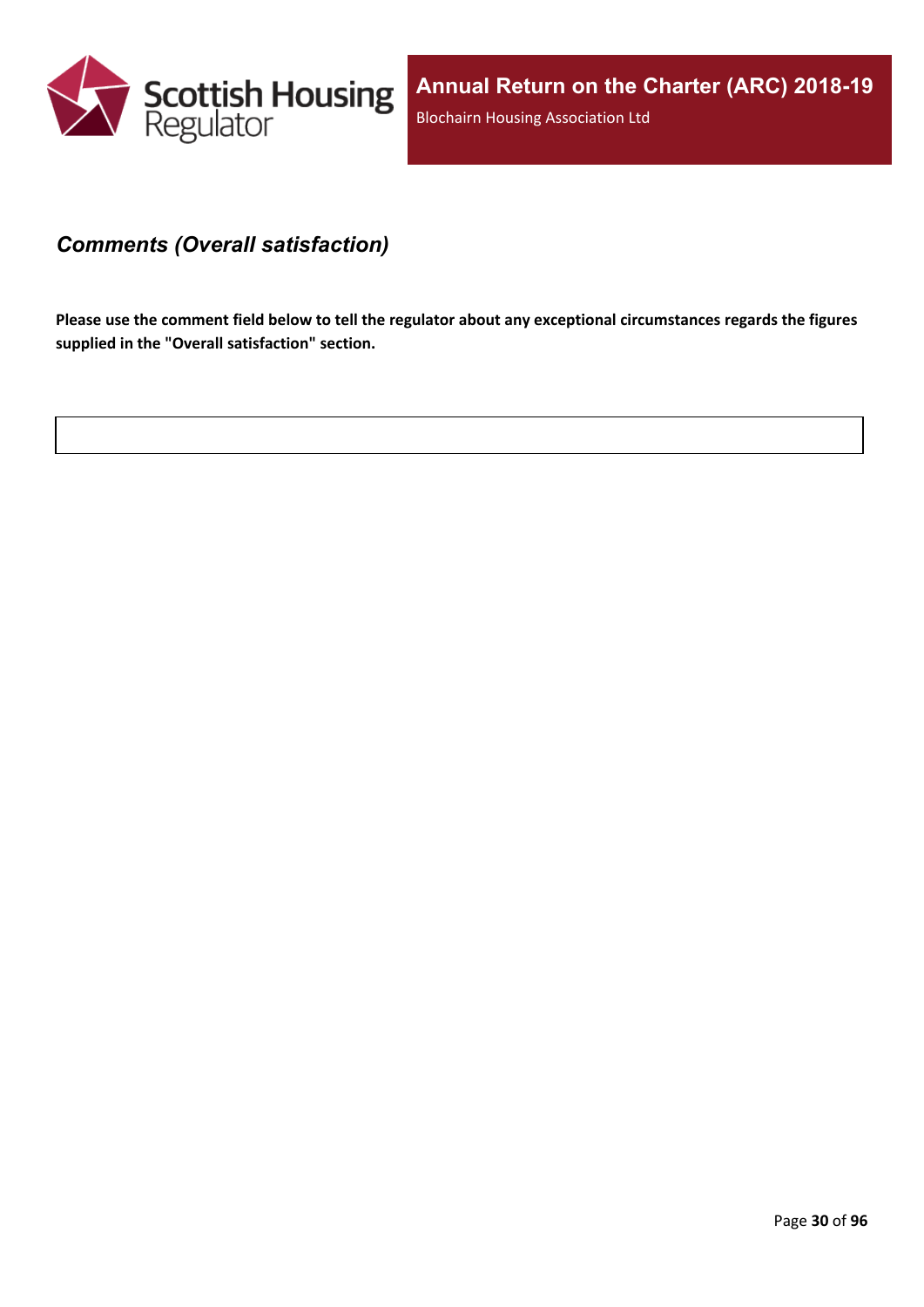

#### <span id="page-30-0"></span>*The Customer/Landlord relationship*

The information you give us here will tell us about the relationships you have with your tenants and other service **users.**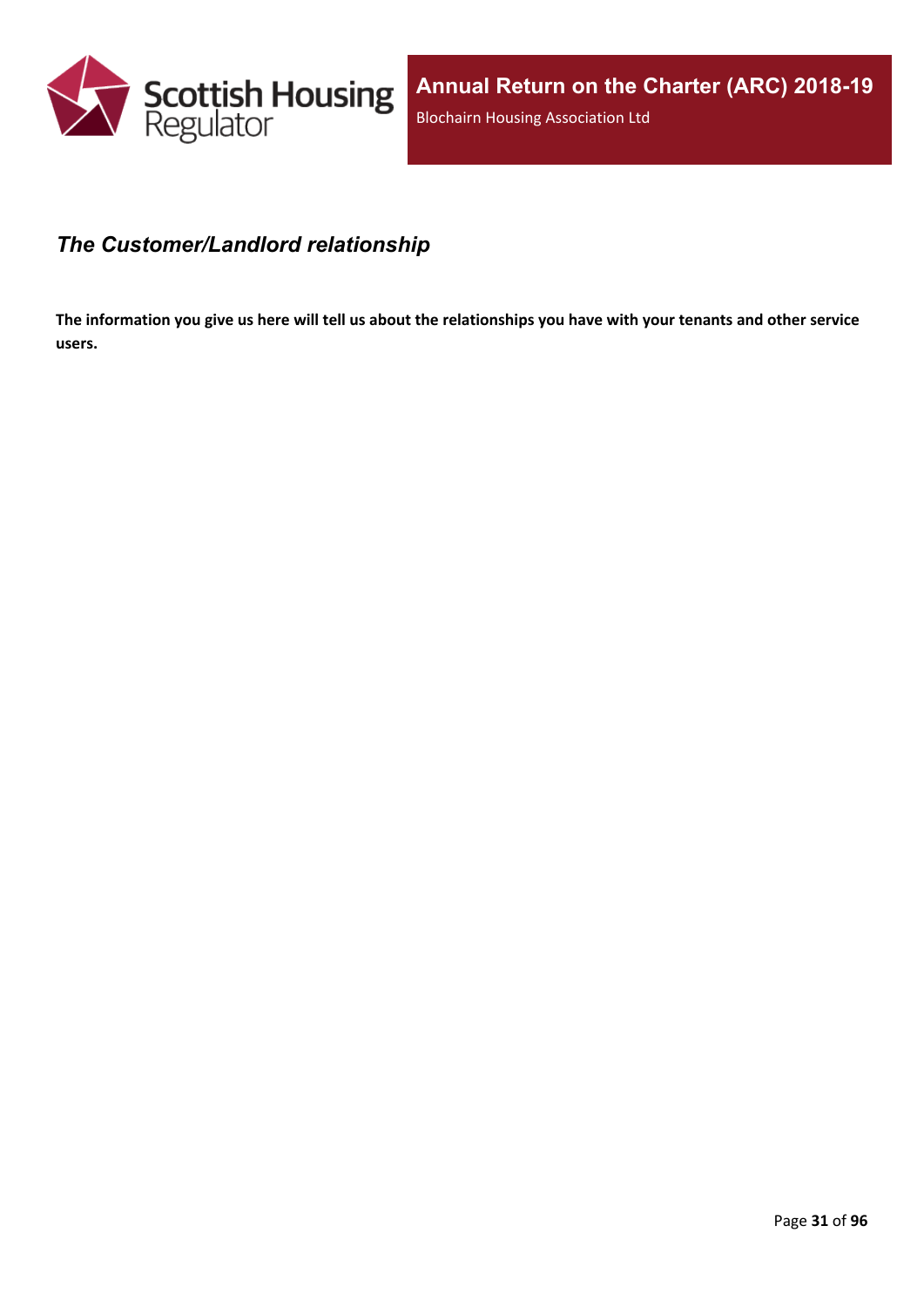

## <span id="page-31-0"></span>*Ethnic origins and disability details of service users, staff and for RSLs only, governing body members (Indicator 2)*

Ethnic origins are as based on The Scottish Government and General Register Office for Scotland official Ethnicity **Classification for Scottish Official Statistics. Disability is as defined under the Equality Act 2010. Please state:**

2.1 The ethnic origins of:

2.2 The number of people who consider themselves to have a disability by:

|       |                                                      | (a) staff   | (b) existing<br>tenants | (c) applicants<br>on housing list | (d) new tenants  | (e) governing<br>body members |
|-------|------------------------------------------------------|-------------|-------------------------|-----------------------------------|------------------|-------------------------------|
| 2.1.1 | White (total)                                        | 5           | 263                     | 129                               | 25               | $10\,$                        |
|       | (a) Scottish                                         | 5           | 237                     | 115                               | 23               | 9                             |
|       | (b) Other British                                    | $\mathbf 0$ | $\overline{2}$          | $\overline{2}$                    | $\mathbf 0$      | $\mathbf 0$                   |
|       | (c) Irish                                            | $\mathbf 0$ | 1                       | $\mathbf{1}$                      | $\mathbf 0$      | $\mathbf 0$                   |
|       | (d)<br>Gypsy/traveller                               | $\mathbf 0$ | 0                       | $\mathbf 0$                       | $\mathbf 0$      | $\mathbf 0$                   |
|       | (e) Polish                                           | $\mathbf 0$ | 13                      | 6                                 | $\mathbf{1}$     | $\pmb{0}$                     |
|       | (f) any other<br>white backgroun $ 0$<br>d           |             | 10                      | 5                                 | $\mathbf 1$      | $\mathbf{1}$                  |
| 2.1.2 | <b>Mixed or</b><br>multiple<br>ethnic backgrou<br>nd | 0           | $\overline{4}$          | $\mathbf 0$                       | $\boldsymbol{0}$ | $\mathbf 0$                   |
|       | Asian, Asian                                         |             |                         |                                   |                  |                               |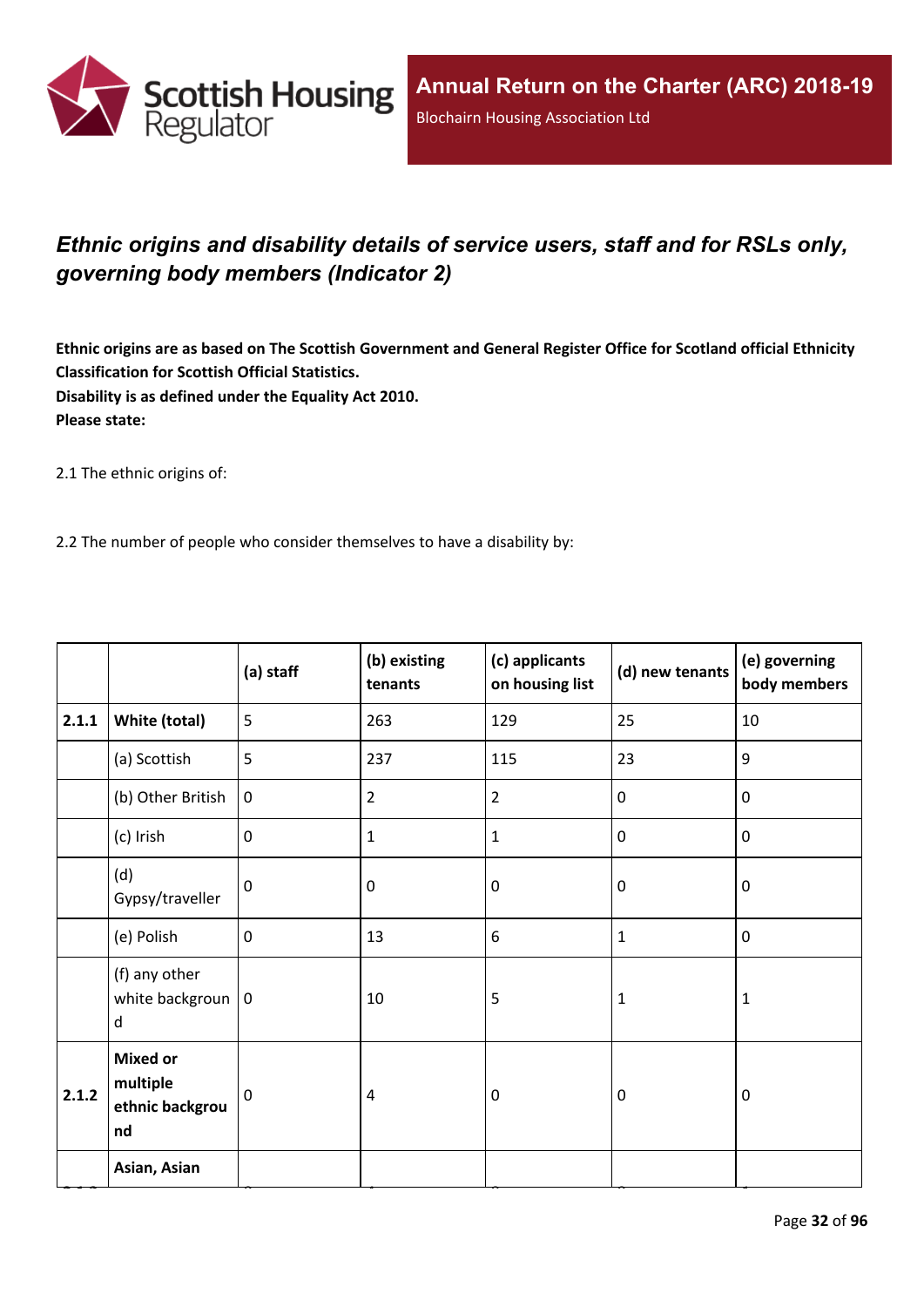

Blochairn Housing Association Ltd

|       | Scottish, Asian<br><b>British (total)</b>                               |                  |                |                |                  |                  |
|-------|-------------------------------------------------------------------------|------------------|----------------|----------------|------------------|------------------|
|       | (a) Indian                                                              | $\mathbf 0$      | $\mathbf{1}$   | $\overline{2}$ | $\pmb{0}$        | $\mathbf{1}$     |
|       | (b) Pakistani                                                           | $\boldsymbol{0}$ | $\pmb{0}$      | $\mathbf 1$    | $\pmb{0}$        | $\pmb{0}$        |
|       | (c) Bangladeshi                                                         | $\boldsymbol{0}$ | $\mathbf{1}$   | $\pmb{0}$      | $\pmb{0}$        | $\pmb{0}$        |
|       | (d) Chinese                                                             | $\mathbf 0$      | $\pmb{0}$      | $\pmb{0}$      | $\pmb{0}$        | $\pmb{0}$        |
|       | (e) Any other<br>Asian backgroun<br>$\sf d$                             | $\boldsymbol{0}$ | $\overline{2}$ | 5              | $\boldsymbol{0}$ | $\pmb{0}$        |
| 2.1.4 | <b>Black, Black</b><br><b>Scottish, Black</b><br><b>British (total)</b> | $\pmb{0}$        | 12             | 39             | $\mathbf{1}$     | $\pmb{0}$        |
|       | (a) Caribbean                                                           | $\mathbf 0$      | $\pmb{0}$      | $\pmb{0}$      | $\pmb{0}$        | $\pmb{0}$        |
|       | (b) African                                                             | $\pmb{0}$        | 12             | 39             | $\mathbf{1}$     | $\pmb{0}$        |
|       | (c) Any other<br>black backgroun<br>d                                   | $\pmb{0}$        | $\pmb{0}$      | $\pmb{0}$      | $\boldsymbol{0}$ | $\boldsymbol{0}$ |
| 2.1.5 | Other<br>ethnic backgrou<br>nd                                          | $\pmb{0}$        | $\overline{2}$ | 9              | $\boldsymbol{0}$ | $\mathbf 1$      |
|       | (a) Arab, Arab<br>Scottish or Arab<br>British                           | $\mathbf 0$      | $\overline{2}$ | $\overline{2}$ | $\boldsymbol{0}$ | $\mathbf{1}$     |
|       | (b) any other<br>group                                                  | $\pmb{0}$        | $\pmb{0}$      | $\overline{7}$ | $\pmb{0}$        | $\pmb{0}$        |
| 2.1.6 | <b>Unknown</b>                                                          | $\pmb{0}$        | $\pmb{0}$      | $\mathbf 0$    | $\pmb{0}$        | $\pmb{0}$        |
| 2.1.7 | <b>Total</b>                                                            | $\overline{5}$   | 285            | 185            | 26               | 12               |

| (a) staff | (b) existing<br>tenants | (c) applicants on<br>housing list | (d) new tenants $ $ | $\vert$ (e) governing<br>body members |
|-----------|-------------------------|-----------------------------------|---------------------|---------------------------------------|
|           | 139                     | 68                                | ᆠᅸ                  |                                       |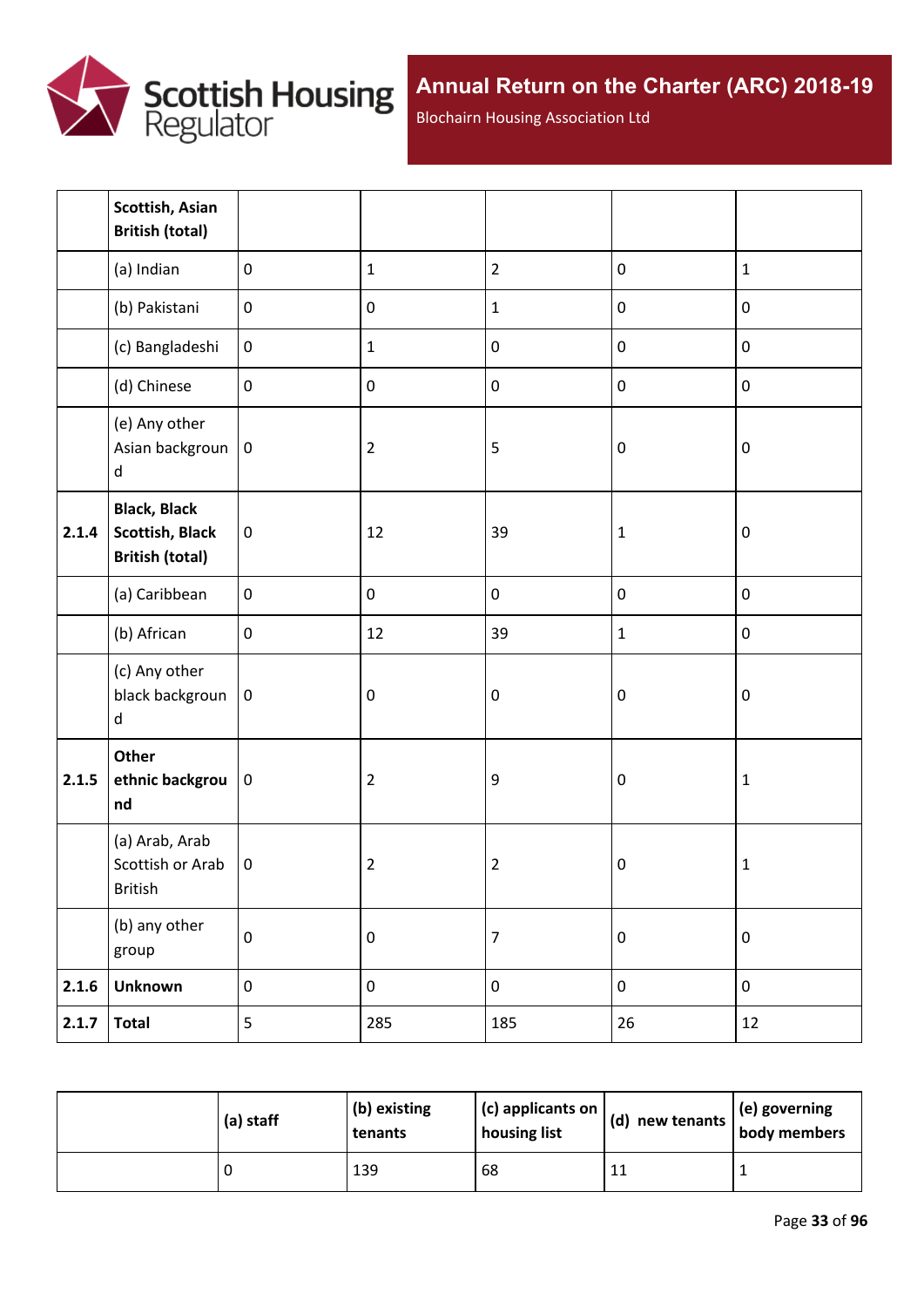

## <span id="page-33-0"></span>*Percentage of tenants who feel their landlord is good at keeping them informed about their services and decisions (Indicator 3)*

In relation to satisfaction with how well their landlord keeps tenants informed about their services, please state:

| 3.1 "How many tenants answered the question How good or poor do you feel your landlord is at<br>keeping you informed about their services and decisions?" | 164            |
|-----------------------------------------------------------------------------------------------------------------------------------------------------------|----------------|
| 3.2 Of the tenants who answered, how many said that their landlord was:<br>3.2.1 very good at keeping them informed                                       | 127            |
| 3.2.2 fairly good at keeping them informed                                                                                                                | 30             |
| 3.2.3 neither good nor poor at keeping them informed                                                                                                      | 5              |
| 3.2.4 fairly poor at keeping them informed                                                                                                                | $\overline{2}$ |
| 3.2.5 very poor at keeping them informed                                                                                                                  | $\pmb{0}$      |
|                                                                                                                                                           | 164            |

| Percentage of tenants who feel their landlord is good at keeping them informed about | 95.73 | % |
|--------------------------------------------------------------------------------------|-------|---|
| their services and decisions (Indicator 3)                                           |       |   |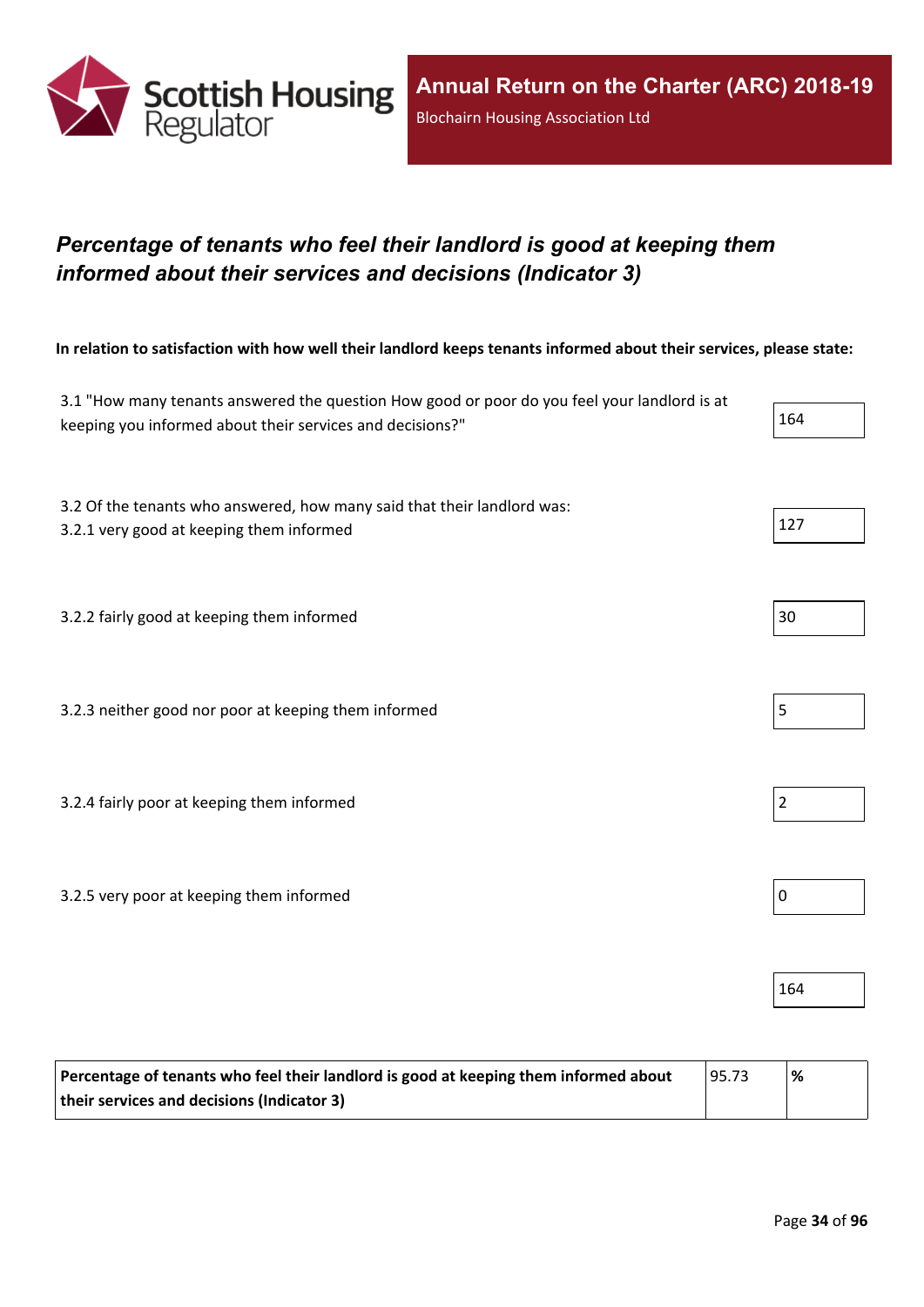

## <span id="page-34-0"></span>*Percentage of tenants satisfied with the opportunities given to them to participate in their landlord's decision making processes (Indicator 6)*

In relation to satisfaction with opportunities given to tenants to participate in their landlord's decision making **process, please state:**

| 6.1 "How many tenants answered the question How satisfied or dissatisfied are you with   |     |
|------------------------------------------------------------------------------------------|-----|
| opportunities given to you to participate in your landlord's decision making processes?" | 160 |

6.2 Of the tenants who answered, how many said that they were: 6.2.1 very satisfied and the set of the set of the set of the set of the set of the set of the set of the set of the set of the set of the set of the set of the set of the set of the set of the set of the set of the set of

6.2.2 fairly satisfied 56

6.2.3 neither satisfied nor dissatisfied 22

6.2.4 fairly dissatisfied  $\vert$  3

6.2.5 very dissatisfied and the set of the set of the set of the set of the set of the set of the set of the set of the set of the set of the set of the set of the set of the set of the set of the set of the set of the set

| Percentage of tenants satisfied with the opportunities given to them to participate in | 83.75 | $\frac{9}{6}$ |
|----------------------------------------------------------------------------------------|-------|---------------|
| their landlord's decision making processes (Indicator 6)                               |       |               |

160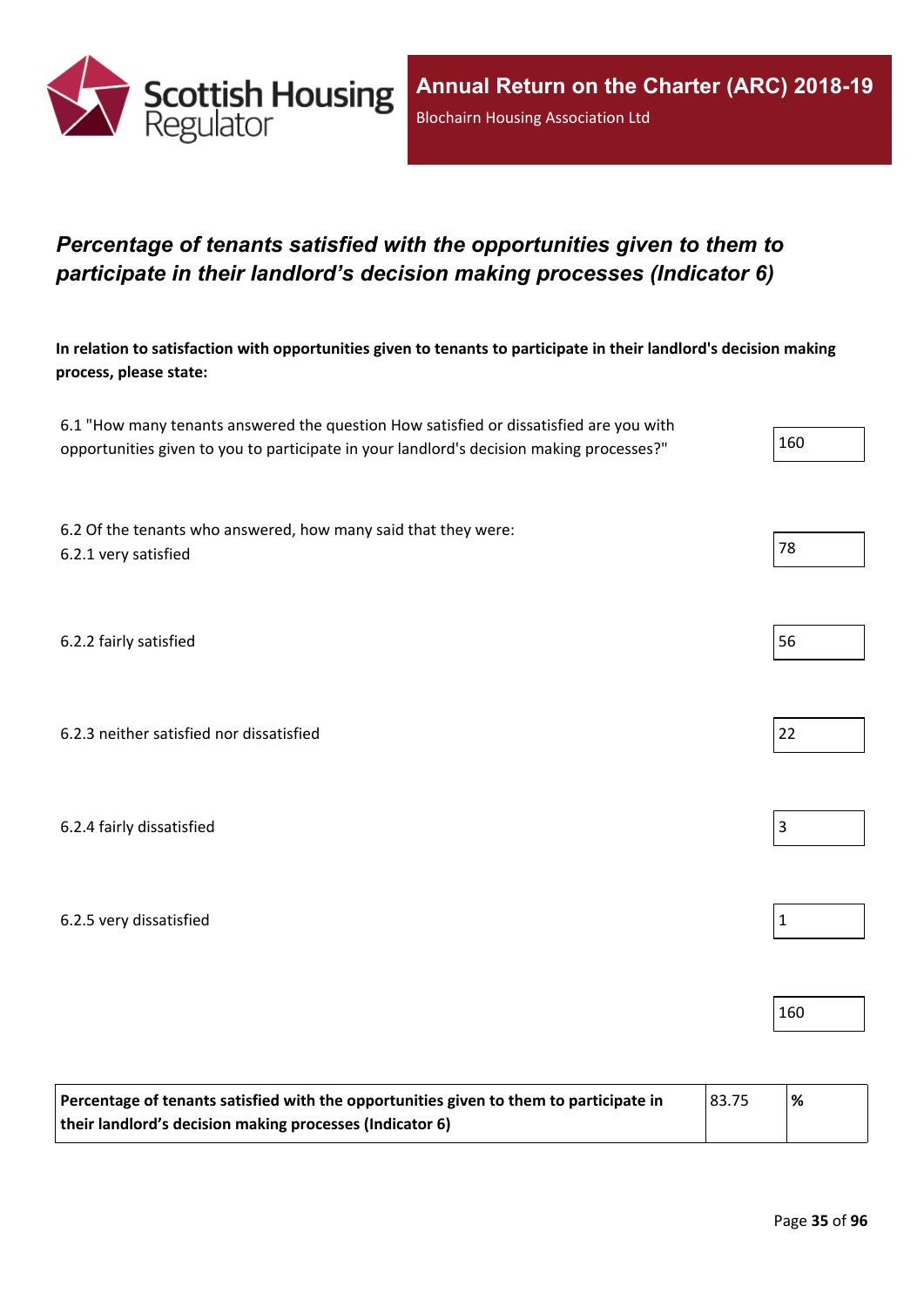

### <span id="page-35-0"></span>*Comments (The customer / landlord relationship)*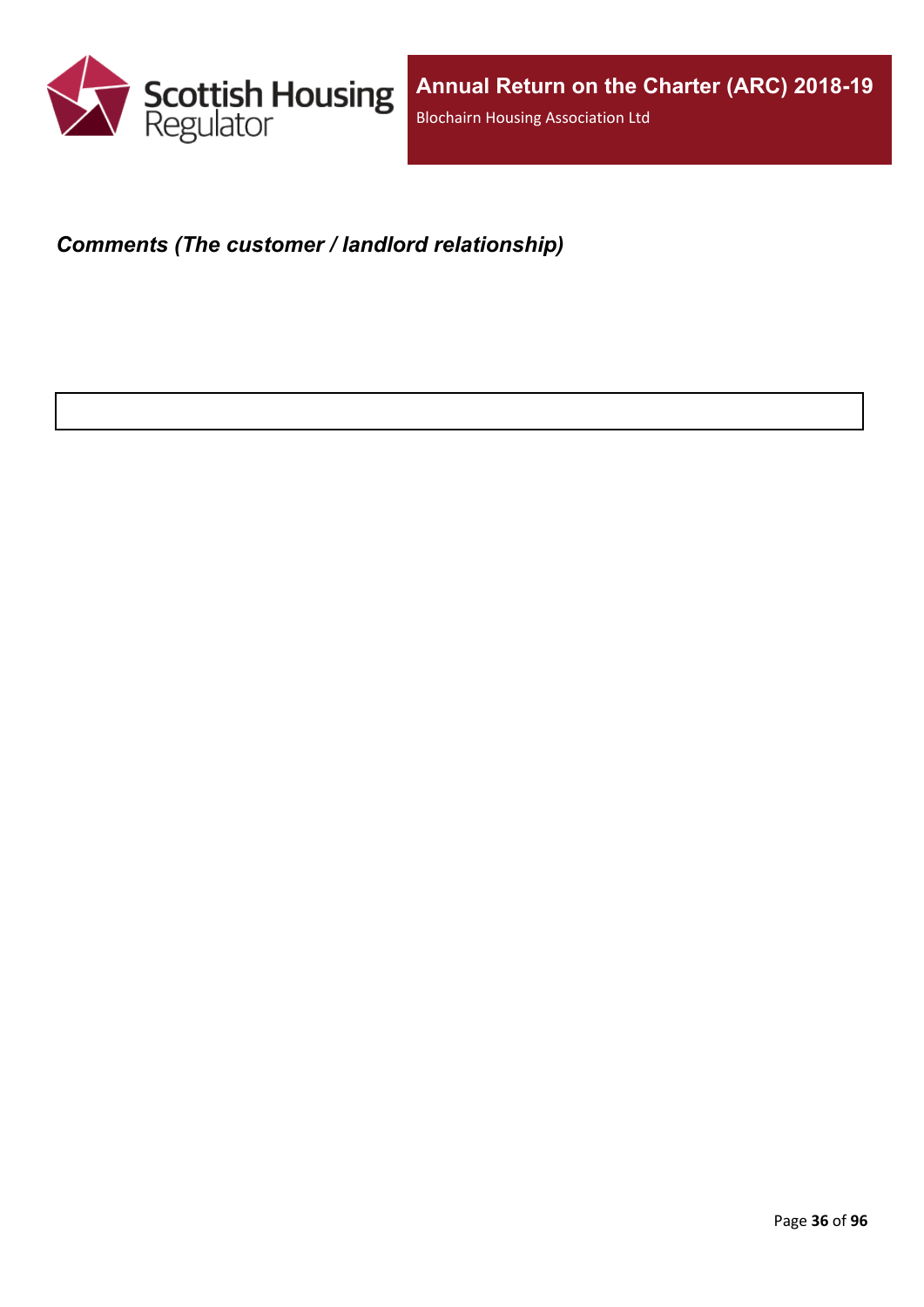

# *Housing Quality and Maintenance*

The information you give us here will tell us about the quality and energy efficiency of the housing you provide **and the repairs service you offer.**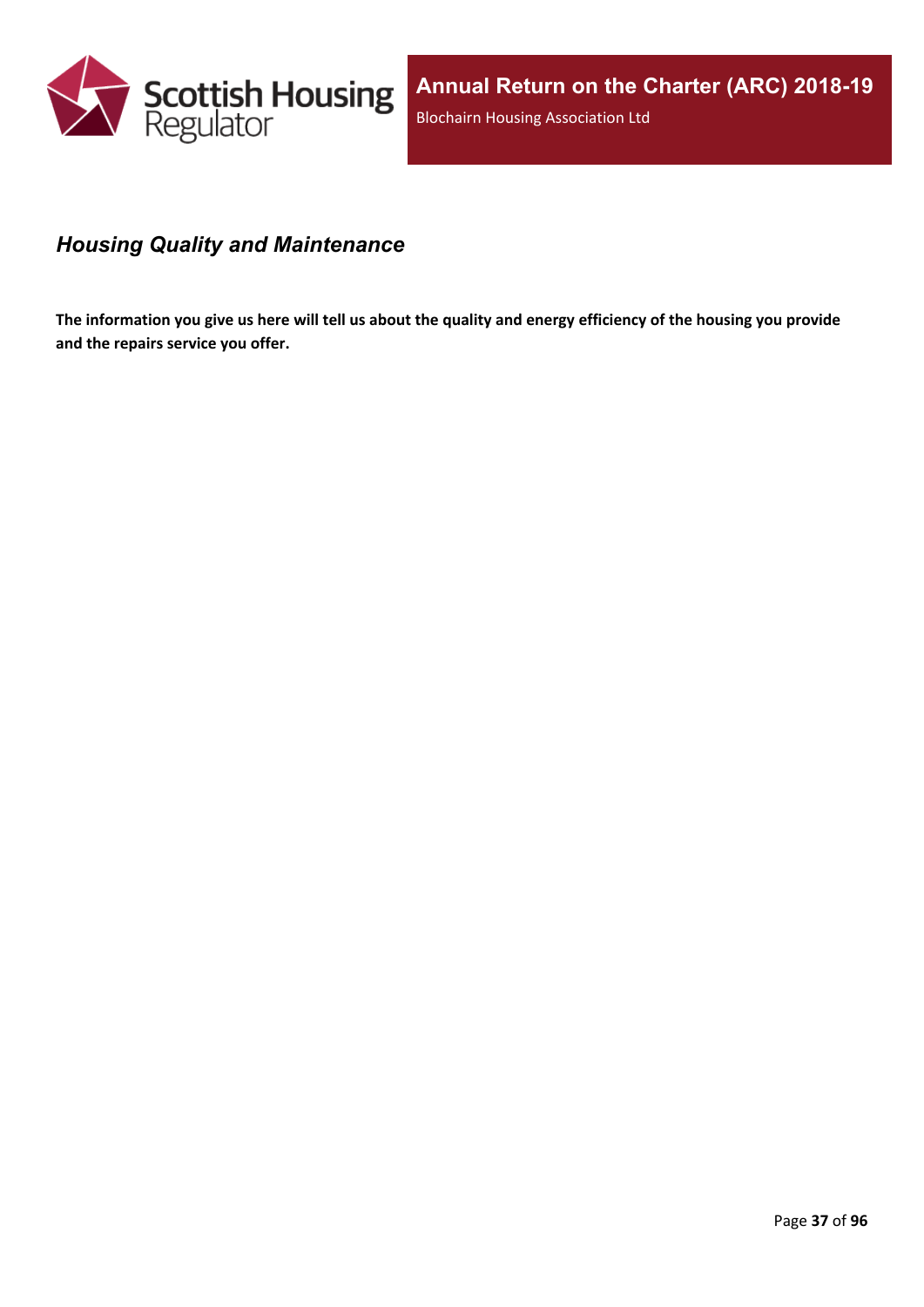

**Annual Return on the Charter (ARC) 2018-19** Blochairn Housing Association Ltd

### *Quality of Housing*

The information you give us here will tell us about the quality and energy efficiency of the housing you provide **and the repairs service you offer.**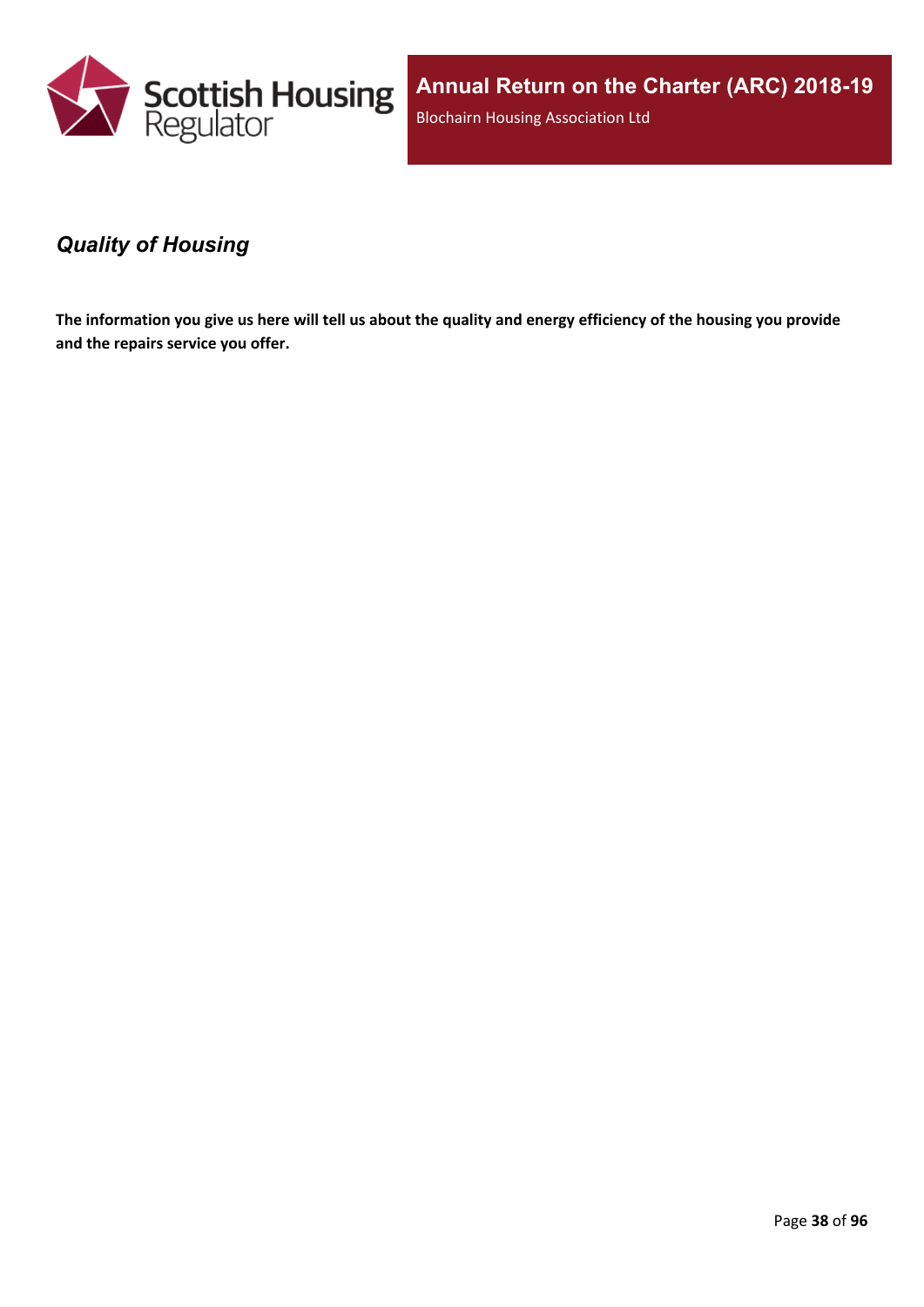

# *Scottish Housing Quality Standard (SHQS) – Stock condition survey information (Indicator C24)*

**Please state:**

C24.1 The date your organisation's stock was last surveyed or assessed for compliance with the SHQS April 2016

C24.2 What percentage of stock did your organisation fully assess for compliance in the last four years? 25

C24.3 The date of your next scheduled stock condition survey or assessment  $\vert$  August 2020

C24.4 What percentage of your organisation's stock will be fully assessed in the next survey 25

C24.5 How did your organisation use the survey data stated at C24.2 to establish how the stock complied overall with the SHQS

QS confirmed all stock complies with SHQS. 15% surveyed in 2011 (excluding new build coming off site July 2011). 25% surveyed in 2016 = 37% surveyed.

Major Repairs programme completed May 2019 renewed EWI on 3 earliest (1990's) improvement conmtracts (102 houses/17 closes). Programme included renewing gutters, facia, downpipes, close doors and house windows.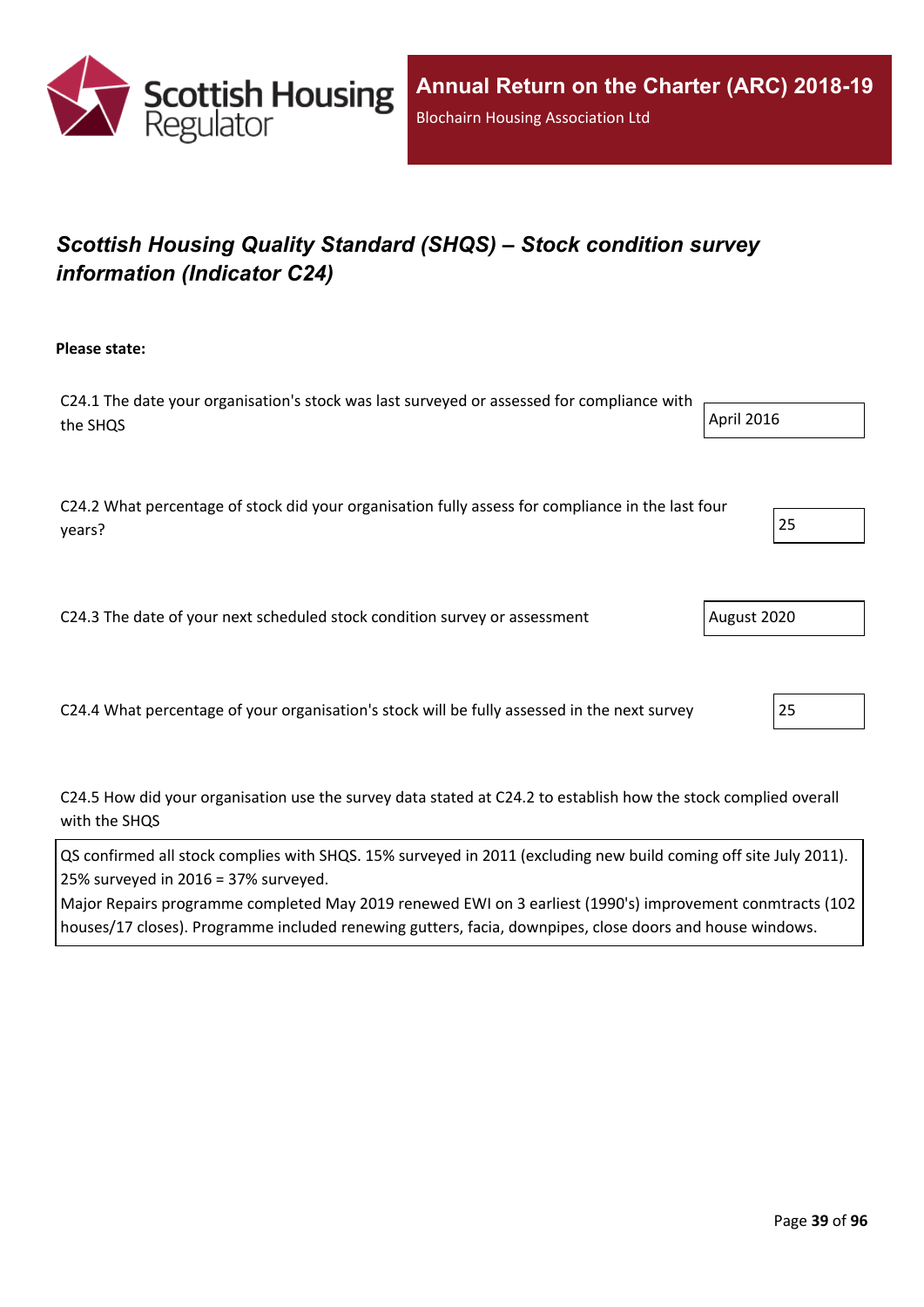

## *Scottish Housing Quality Standard (SHQS) – Stock summary (Indicator C25)*

#### **Please state:**

|                                                                    | End of the reporting<br>year | End of the next<br>reporting year |
|--------------------------------------------------------------------|------------------------------|-----------------------------------|
| C25.1 Total self-contained stock                                   | 285                          | 285                               |
| C25.2 Self-contained stock exempt from SHQS                        | 0                            | 0                                 |
| C25.3 Self-contained stock in abeyance from SHQS                   | 0                            | 0                                 |
| C25.4.1 Self-contained stock failing SHQS for one criterion        | 0                            | 0                                 |
| C25.4.2 Self-contained stock failing SHQS for two or more criteria | $\Omega$                     | 0                                 |
| C25.4.3 Total self-contained stock failing SHQS                    | 0                            | 0                                 |
| C25.5 Stock meeting the SHQS                                       | 285                          | 285                               |

#### **C25.6 Total self-contained stock meeting the SHQS by local authority**

| Aberdeen City              | 0        | 0           |
|----------------------------|----------|-------------|
| Aberdeenshire              | 0        | 0           |
| Angus                      | $\Omega$ | $\mathbf 0$ |
| Argyll & Bute              | 0        | 0           |
| City of Edinburgh          | 0        | $\mathbf 0$ |
| Clackmannanshire           | $\Omega$ | $\Omega$    |
| Dumfries & Galloway        | $\Omega$ | 0           |
| Dundee City                | 0        | $\mathbf 0$ |
| East Ayrshire              | 0        | 0           |
| <b>East Dunbartonshire</b> | $\Omega$ | $\Omega$    |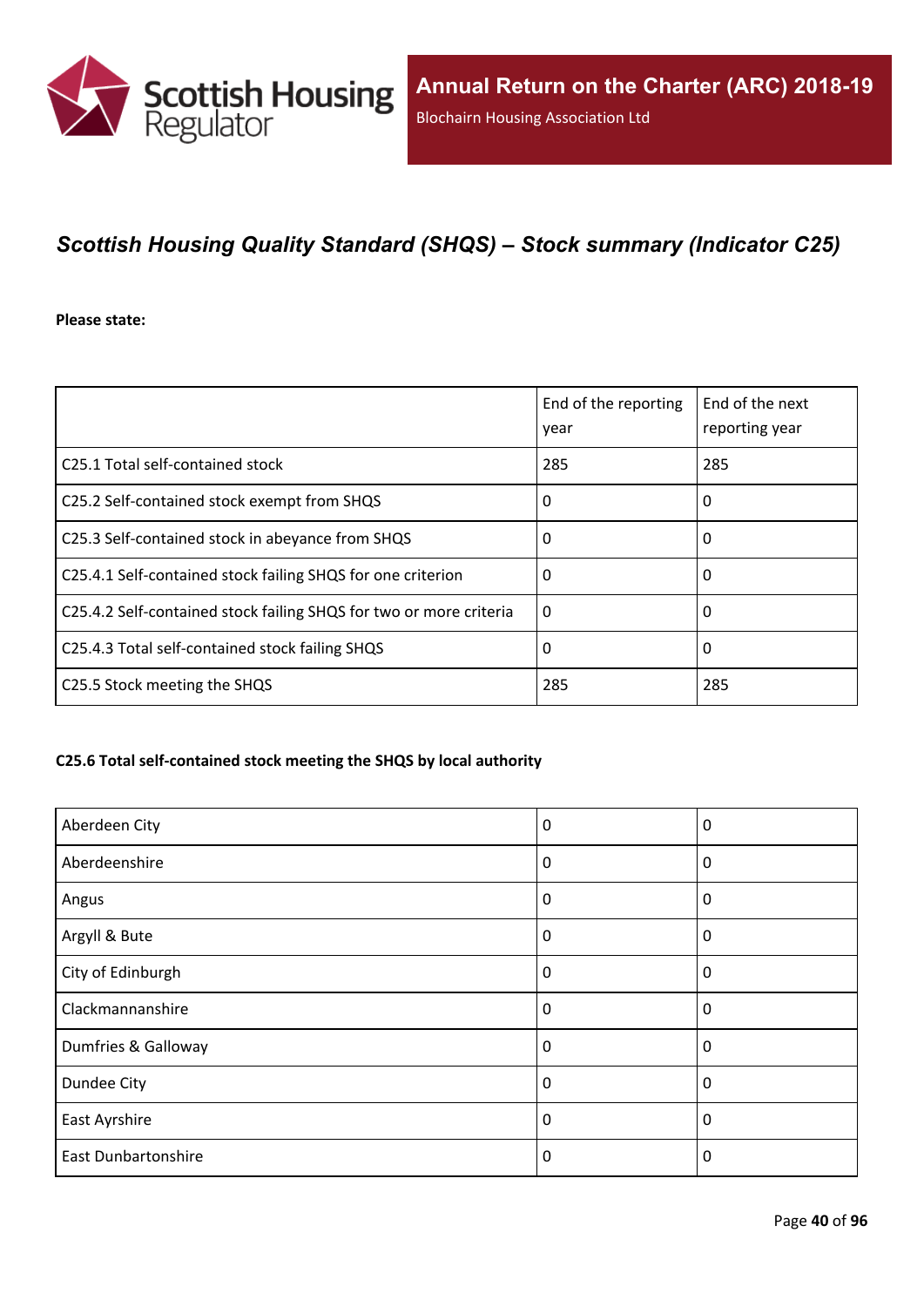

Blochairn Housing Association Ltd

| East Lothian            | $\boldsymbol{0}$ | $\mathbf 0$      |
|-------------------------|------------------|------------------|
| East Renfrewshire       | $\boldsymbol{0}$ | $\pmb{0}$        |
| Eilean Siar             | $\pmb{0}$        | $\pmb{0}$        |
| Falkirk                 | $\pmb{0}$        | $\pmb{0}$        |
| Fife                    | $\boldsymbol{0}$ | $\boldsymbol{0}$ |
| <b>Glasgow City</b>     | 285              | 285              |
| Highland                | $\pmb{0}$        | $\pmb{0}$        |
| Inverclyde              | $\boldsymbol{0}$ | $\pmb{0}$        |
| Midlothian              | $\pmb{0}$        | $\pmb{0}$        |
| Moray                   | $\boldsymbol{0}$ | $\pmb{0}$        |
| North Aryshire          | $\boldsymbol{0}$ | $\pmb{0}$        |
| North Lanarkshire       | $\boldsymbol{0}$ | $\pmb{0}$        |
| Orkney Islands          | $\boldsymbol{0}$ | $\pmb{0}$        |
| Perth & Kinross         | $\boldsymbol{0}$ | $\pmb{0}$        |
| Renfrewshire            | $\boldsymbol{0}$ | $\mathbf 0$      |
| <b>Scottish Borders</b> | $\boldsymbol{0}$ | $\mathbf 0$      |
| Shetland Islands        | $\pmb{0}$        | $\mathbf 0$      |
| South Ayrshire          | $\pmb{0}$        | $\mathbf 0$      |
| South Lanarkshire       | $\pmb{0}$        | $\boldsymbol{0}$ |
| <b>Stirling</b>         | $\pmb{0}$        | $\pmb{0}$        |
| West Dunbartonshire     | $\boldsymbol{0}$ | $\boldsymbol{0}$ |
| West Lothian            | $\pmb{0}$        | $\pmb{0}$        |

| $-$<br>$\cdot$ | 285 | 20r<br>200 |
|----------------|-----|------------|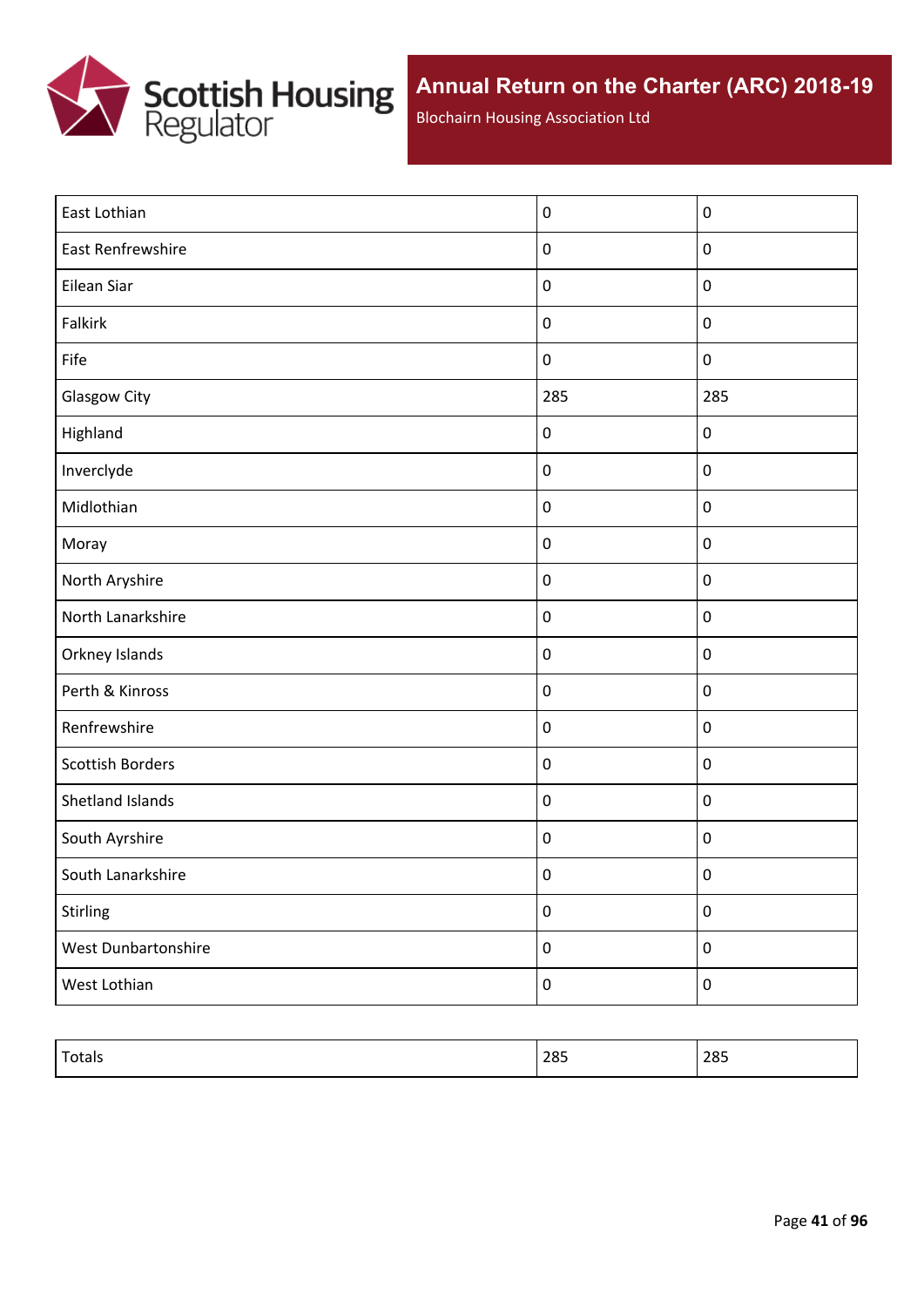

# *Scottish Housing Quality Standard (SHQS) – Stock failing by criterion (Indicator C26)*

How many of your organisation's properties did not meet the Standard at the end of the reporting year, and how **many are projected to not meet the Standard at the end of the next reporting year?**

|                                                                                                                                                                                                                                                | End of the reporting year | End of the next reporting year |
|------------------------------------------------------------------------------------------------------------------------------------------------------------------------------------------------------------------------------------------------|---------------------------|--------------------------------|
| C26.1 Because they were Below the<br>tolerable standard                                                                                                                                                                                        | 0                         | $\Omega$                       |
| C26.2 Because they were in serious<br>disrepair                                                                                                                                                                                                | 0                         | 0                              |
| C26.3 Because they were not energy<br>efficient                                                                                                                                                                                                | $\mathbf 0$               | 0                              |
| C26.4 Because they did not have<br>modern facilities and services                                                                                                                                                                              | 0                         | 0                              |
| C26.5 Because they were not healthy,<br>safe and secure                                                                                                                                                                                        | $\Omega$                  | 0                              |
| C26.6 If any properties are failing<br>SHQS at the end of the reporting<br>year, or are projected to fail for the<br>next reporting year, then explain<br>what actions your organisation is<br>taking or planning to take to address<br>these. |                           |                                |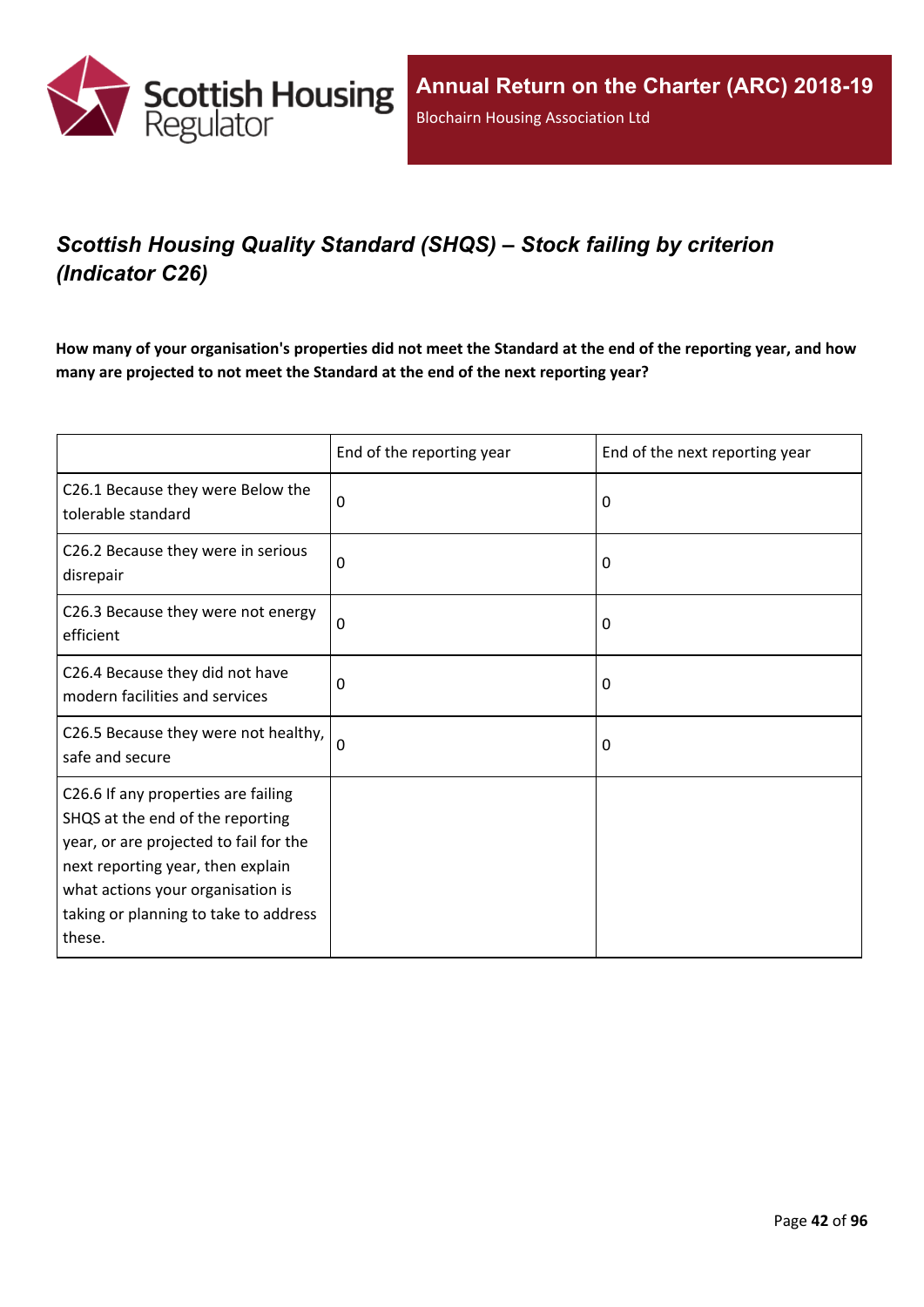

# *Scottish Housing Quality Standard (SHQS) – Working towards the standard (Indicator C27)*

**Please state:**

C27.1 How many properties did your organisation plan to bring fully up to the SHQS during the reporting year?  $\boxed{0}$ 



C27.2 How many properties did your organisation fully bring up to the SHQS during the reporting year  $|0$ 

C27.3 If C27.1 and C27.2 are not the same, please provide an explanation for the difference

C27.4 How many properties does your organisation plan to bring fully up to the SHQS during the next reporting year  $\begin{bmatrix} 0 \end{bmatrix}$ 

C27.5 The number of properties at C27.4 should equal the difference between the projected pass rates for the end of the reporting year and the end of the next reporting year (as reported at C25.5). If it does not, please explain the difference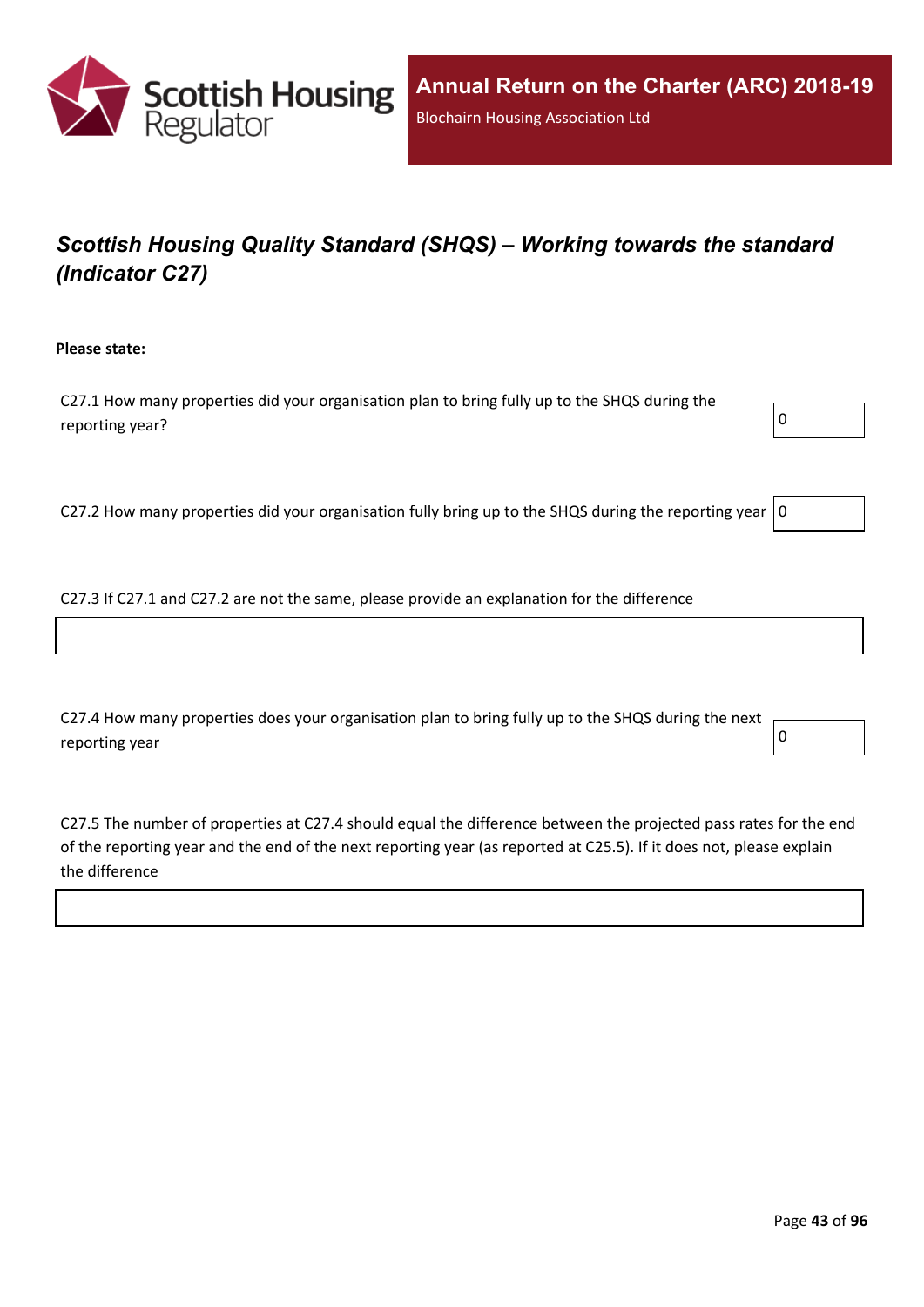

## *Scottish Housing Quality Standard (SHQS) (Indicator C28.1)*

**Please state:**

C28.1.1 The number of self-contained properties with exemptions at the year end  $\vert$  0

C28.1.2 The range of elements not met

C28.1.3 The reason(s) the elements are not met

C28.1.4 What action is your organisation taking or planning to take to address these exemptions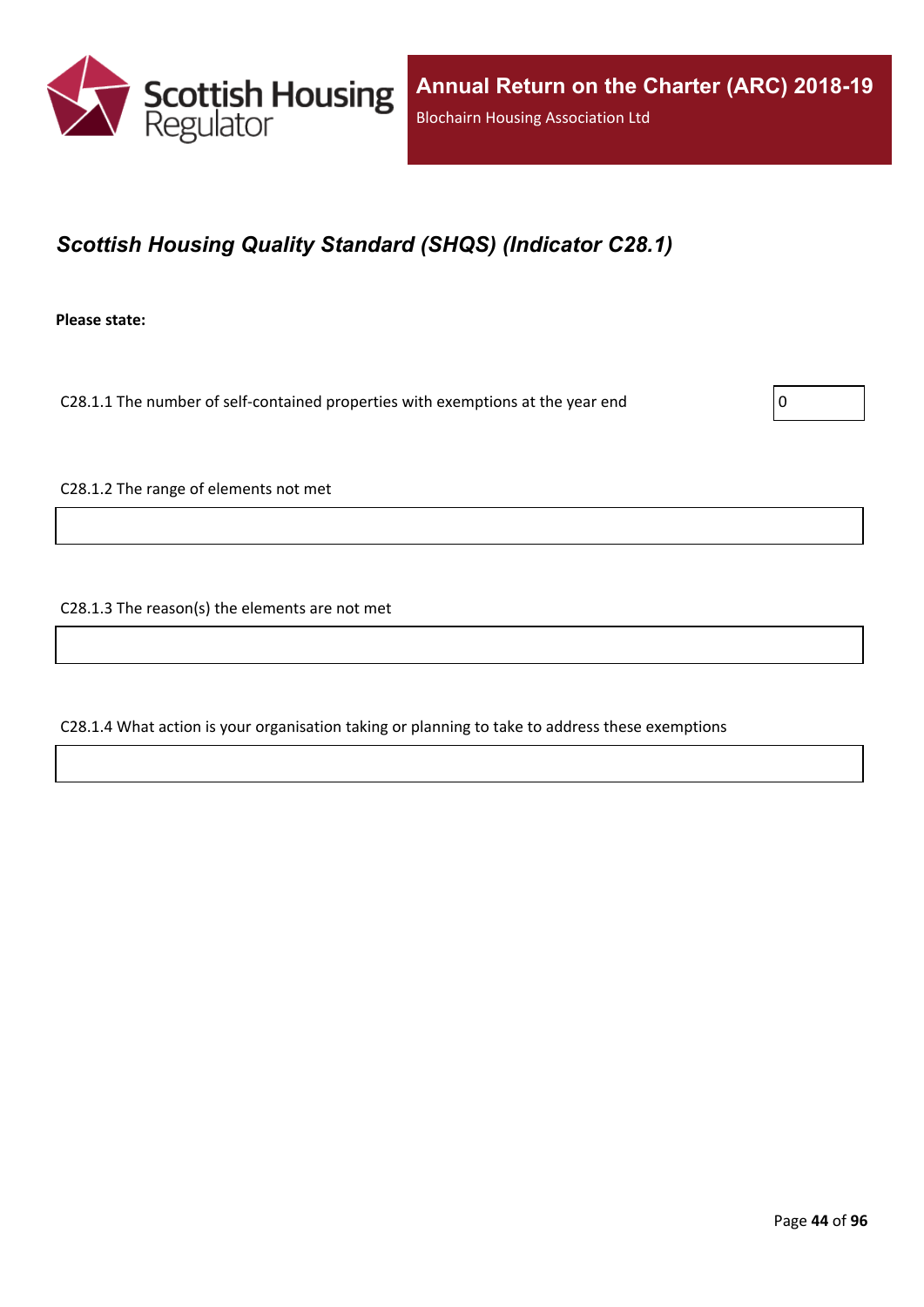

# *Scottish Housing Quality Standard (SHQS) – Abeyances at the year end (Indicator C28.2)*

**Please state:**

C28.2.1 The number of self-contained properties with abeyances at the year end  $\vert$  0

C28.2.2 The range of elements not met

C28.2.3 The reason(s) the elements are not met

C28.2.4 What action is your organisation taking or planning to take to address these abeyances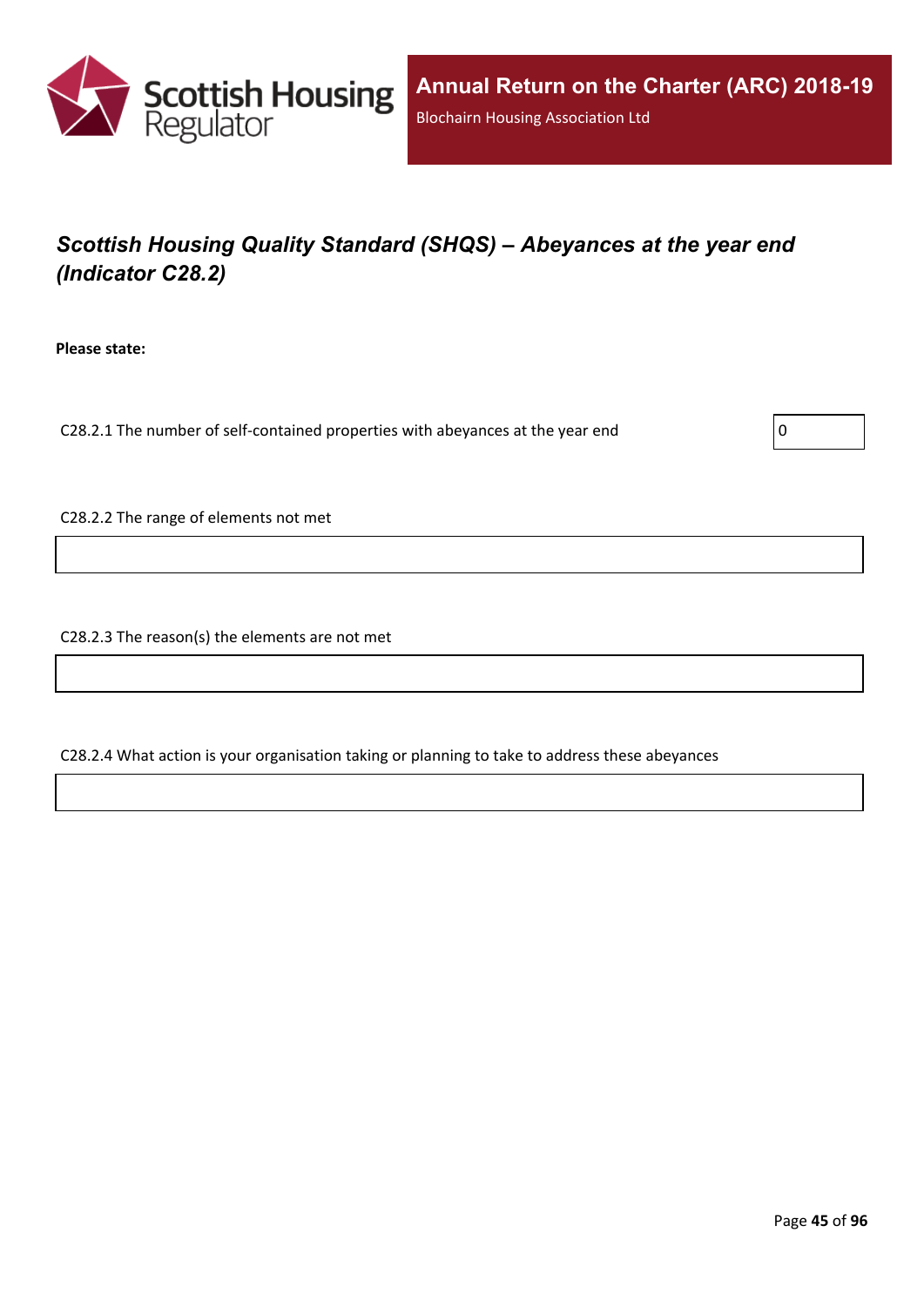

# *Scottish Housing Quality Standard (SHQS) – Actual and projected investment by criteria/element (Indicator C29)*

#### **Please state:**

|                                                                                                                 | (i) in the reporting<br>year                  |                                 | (ii) projected for the<br>next reporting year       |                                       |
|-----------------------------------------------------------------------------------------------------------------|-----------------------------------------------|---------------------------------|-----------------------------------------------------|---------------------------------------|
|                                                                                                                 | (a) the actual<br>number of homes<br>improved | (b) the amount<br>invested (£s) | (a) the actual<br>number of homes<br>to be improved | (b) the amount to<br>be invested (£s) |
| C29.1 Because they<br>were/are below the<br>tolerable standard                                                  | $\mathbf 0$                                   | $\mathbf 0$                     | 0                                                   | $\mathbf 0$                           |
| C29.2 Because they<br>were/are in serious<br>disrepair                                                          | $\mathbf 0$                                   | $\mathbf 0$                     | 0                                                   | $\mathbf 0$                           |
| C29.3 Because they<br>were/are not energy<br>efficient                                                          | $\mathbf 0$                                   | $\mathbf 0$                     | 0                                                   | $\mathbf 0$                           |
| C29.4 Because they<br>did/do not have modern<br>facilities and services                                         | 0                                             | 0                               | 0                                                   | 0                                     |
| C29.5 Because they<br>were/are not healthy,<br>safe and secure                                                  | $\pmb{0}$                                     | $\mathbf 0$                     | 0                                                   | $\pmb{0}$                             |
| C29.6 The total number<br>of properties improved                                                                | $\mathbf 0$                                   | $\mathbf 0$                     | $\pmb{0}$                                           | $\mathbf 0$                           |
| C29.7 The number of<br>properties demolished as<br>a direct result of the<br>SHQS and the cost of<br>demolition | $\pmb{0}$                                     | $\mathbf 0$                     | 0                                                   | $\mathbf 0$                           |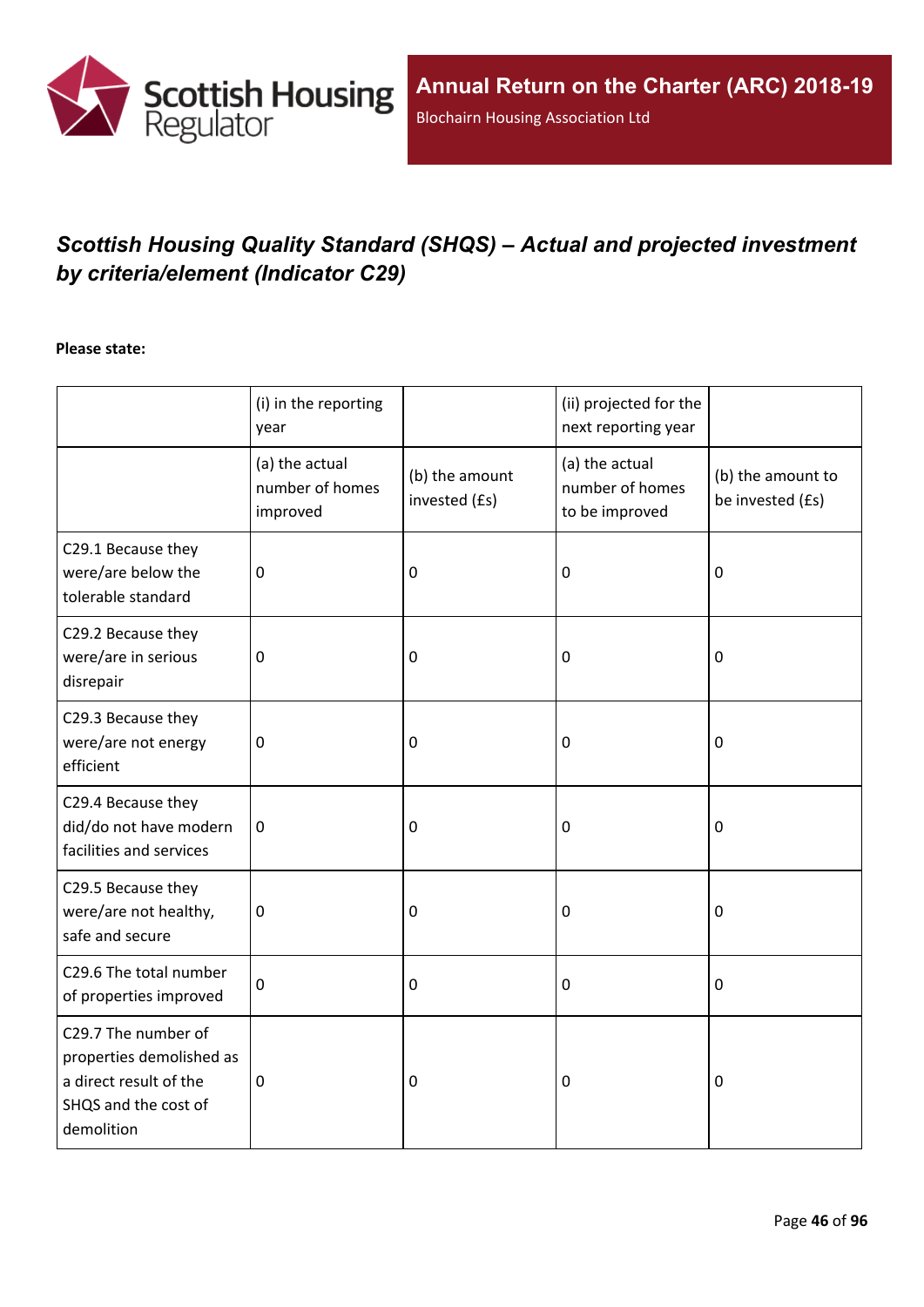

## *Percentage of stock meeting the Scottish Housing Quality Standard (SHQS) (Indicator 7)*

#### **For properties within scope of the SHQS, please state:**

| 7.1 The total number of properties within scope of the SHQS:<br>7.1.1 at the end of the reporting year |        | 285  |
|--------------------------------------------------------------------------------------------------------|--------|------|
| 7.1.2 projected to the end of the next reporting year                                                  |        | 285  |
| 7.2 The number of properties meeting the SHQS:<br>7.2.1 at the end of the reporting year               |        | 285  |
| 7.2.2 projected to the end of the next reporting year                                                  |        | 285  |
| Percentage of stock meeting the SHQS at the end of the reporting year (Indicator 7)                    | 100.00 | $\%$ |

| Percentage of stock meeting the SHQS projected to the end of the next reporting | 100.00 | % |
|---------------------------------------------------------------------------------|--------|---|
| vear (Indicator 7)                                                              |        |   |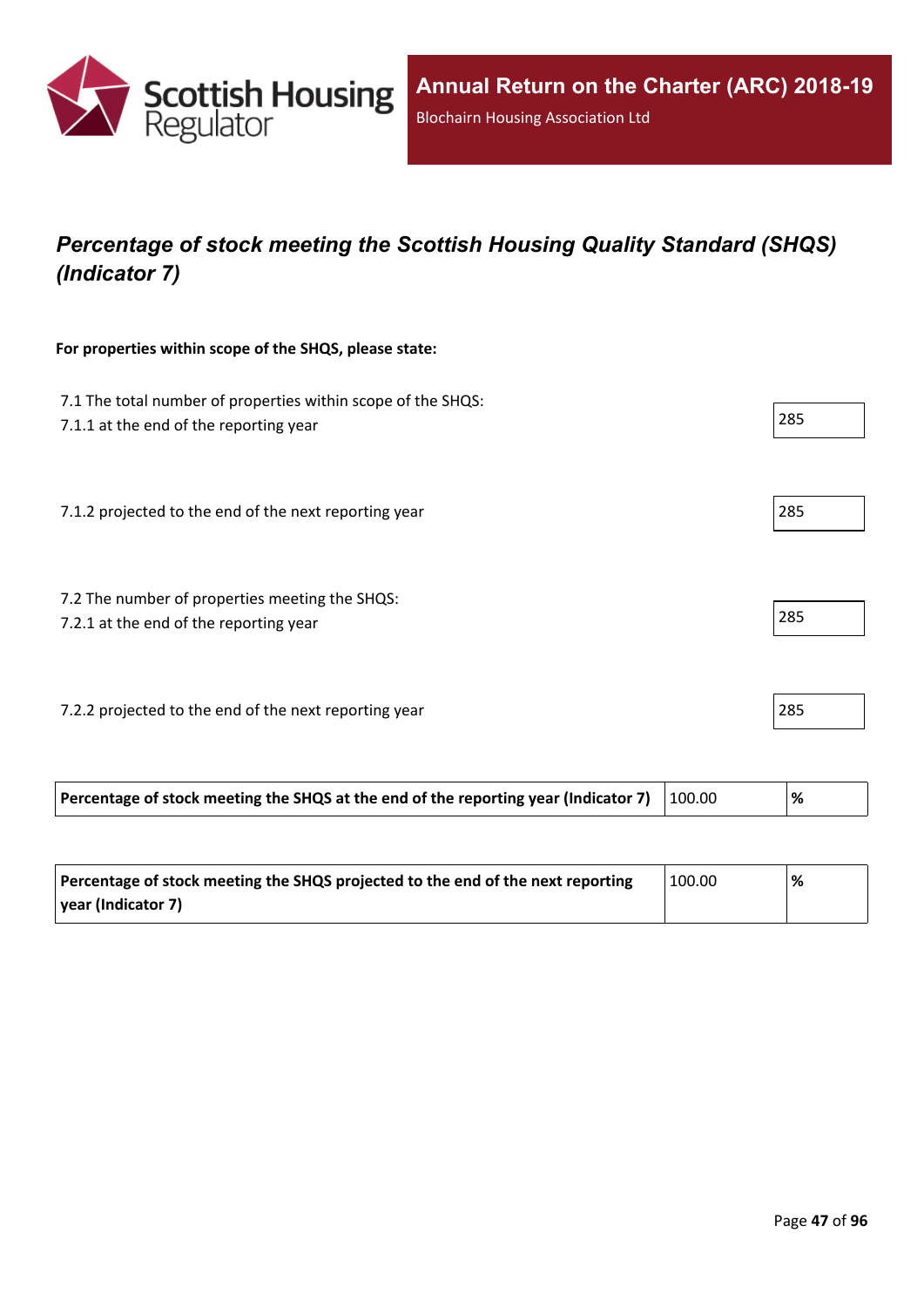

### *Percentage of properties at or above the appropriate NHER or SAP ratings specified in element 35 of the SHQS, as at 31 March each year (Indicator 8)*

| 8.1 The total number of properties within scope of the SHQS:<br>8.1.1 at the end of the reporting year           | 285 |
|------------------------------------------------------------------------------------------------------------------|-----|
|                                                                                                                  |     |
| 8.1.2 projected to the end of the next reporting year                                                            | 285 |
|                                                                                                                  |     |
| 8.2 The number of properties meeting the appropriate NHER or SAP ratings specified in element 35 of<br>the SHQS: |     |
| 8.2.1 at the end of the reporting year                                                                           | 285 |
|                                                                                                                  |     |
| 8.2.2 projected to the end of the next reporting year                                                            | 285 |
|                                                                                                                  |     |

| Percentage of properties at or above the appropriate NHER or SAP ratings specified in | 100.00 | % |
|---------------------------------------------------------------------------------------|--------|---|
| element 35 of the SHQS at the end of the reporting year (Indicator 8)                 |        |   |

| Percentage of properties at or above the appropriate NHER or SAP ratings specified in | 100.00 | $\frac{9}{6}$ |
|---------------------------------------------------------------------------------------|--------|---------------|
| element 35 of the SHQS projected to the end of the next reporting year(Indicator 8)   |        |               |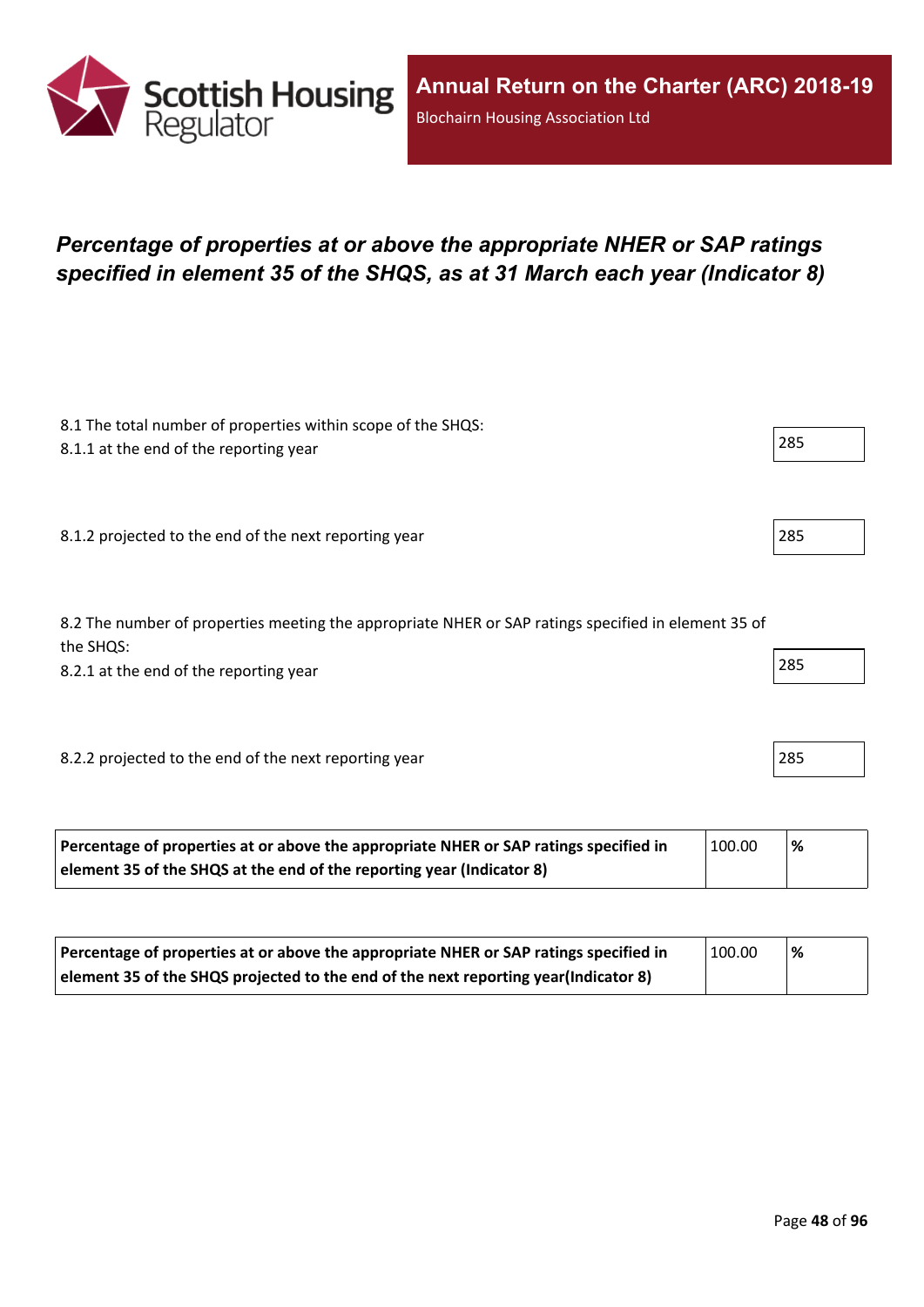

### *Percentage of tenants satisfied with the standard of their home when moving in (Indicator 9)*

In relation to tenant satisfaction with the standard of their home when moving in this year, please state:

9.1 Of the tenants who moved into their property in the last year, how many answered the question "Thinking about when you moved in, how satisfied or dissatisfied were you with the standard of your home?" 26

9.2 Of the tenants who answered, how many said that they were: **9.2.1 very satisfied** 21

**9.2.2 fairly satisfied** 4

**9.2.3 neither satisfied nor dissatisfied** 0

**9.2.4 fairly dissatisfied** 0

**9.2.5 very dissatisfied** 1

| Percentage of tenants satisfied with the standard of their home when moving in | 96.15 | % |
|--------------------------------------------------------------------------------|-------|---|
| $ $ (Indicator 9)                                                              |       |   |

26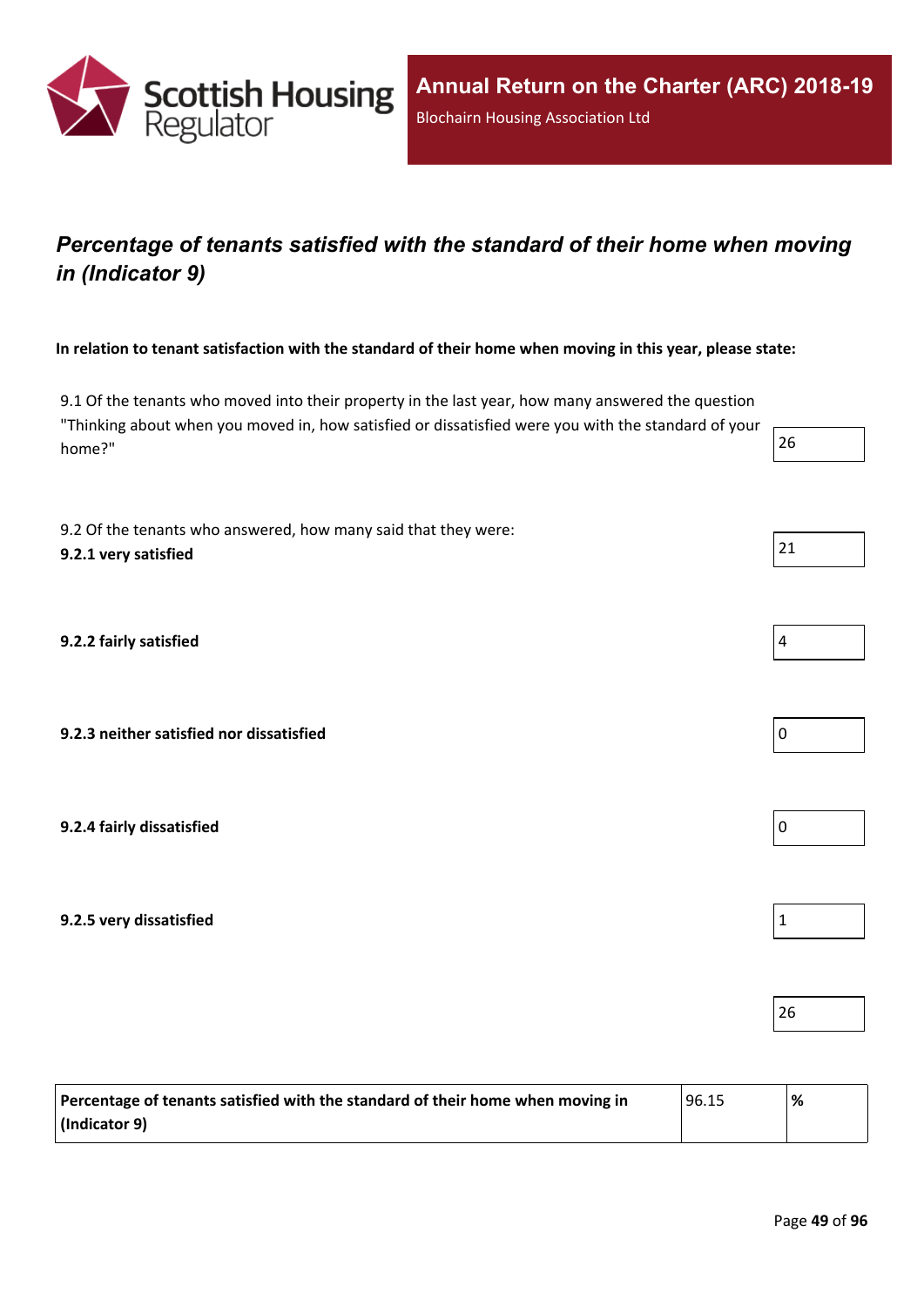

### *Percentage of tenants satisfied with the quality of their home (Indicator 10)*

#### **In relation to tenant satisfaction with the quality of their home, please state:**

10.1 How many tenants answered the question "Overall, how satisfied or dissatisfied are you with the quality of your home?" 164

| 10.2 Of the tenants who answered, how many said that they were:<br>10.2.1 very satisfied | 109            |
|------------------------------------------------------------------------------------------|----------------|
| 10.2.2 fairly satisfied                                                                  | 44             |
| 10.2.3 neither satisfied nor dissatisfied                                                | 8              |
| 10.2.4 fairly dissatisfied                                                               | $\overline{2}$ |
| 10.2.5 very dissatisfied                                                                 | 1              |

| Percentage of tenants satisfied with the quality of their home (Indicator 10) | 93.29 | '% |
|-------------------------------------------------------------------------------|-------|----|
|                                                                               |       |    |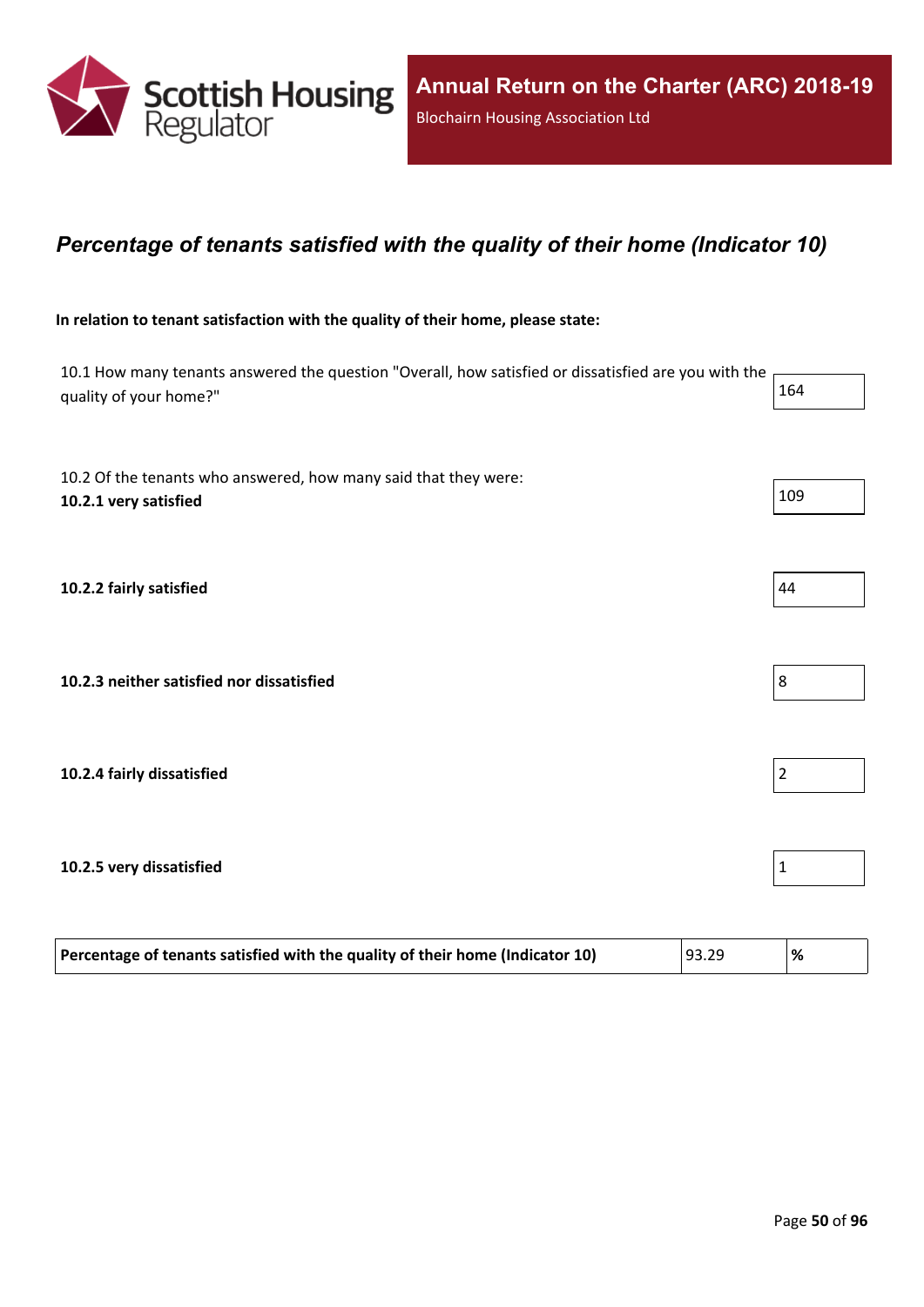

### *Repairs, Maintenance & Improvements*

The information you give us here will tell us about the quality and energy efficiency of the housing you provide **and the repairs service you offer.**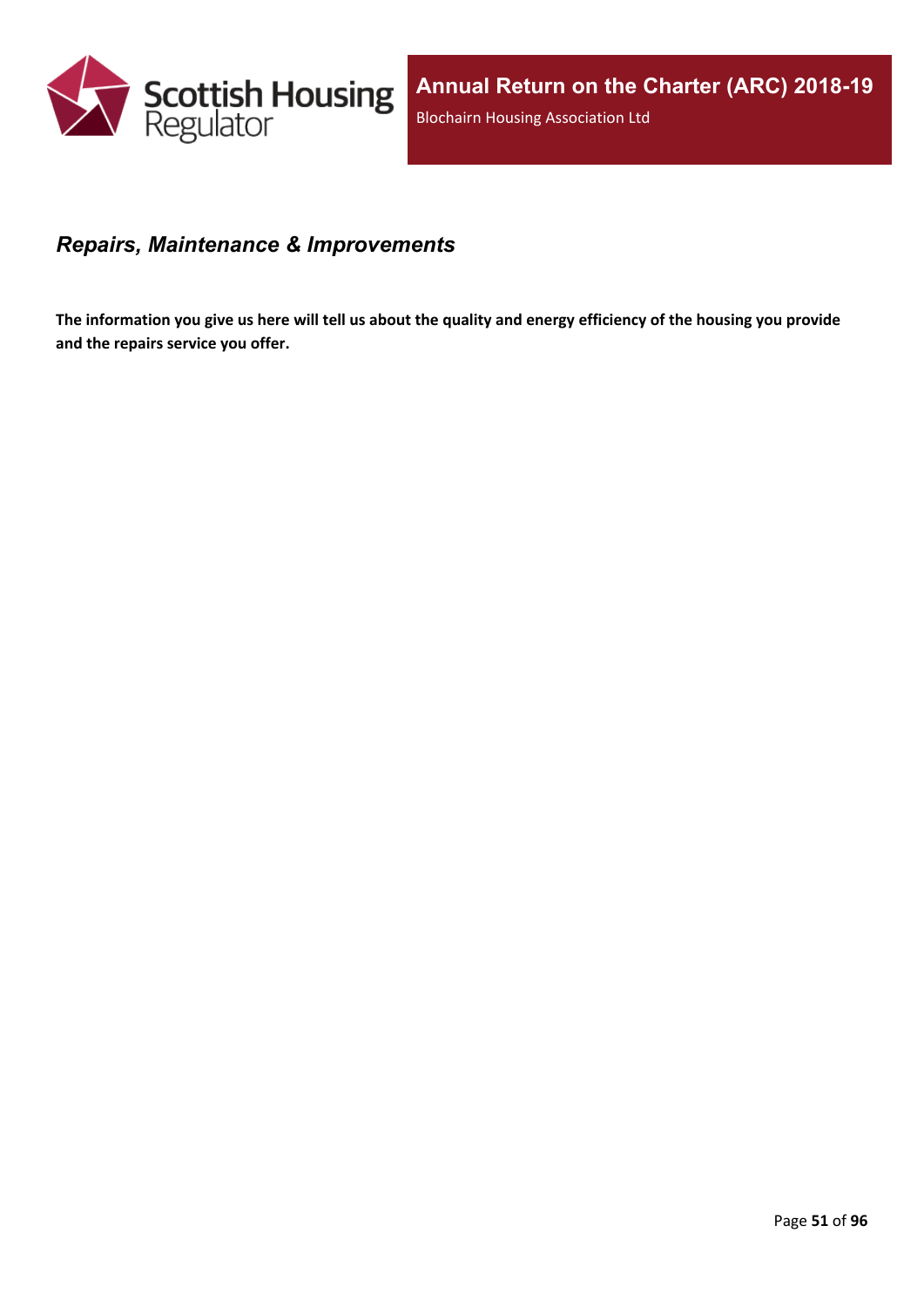

## *Average number of reactive repairs completed per occupied property (Indicator C13)*

**Please state:**

| C13.1 The total number of reactive repairs completed during the reporting year | 994.0 |
|--------------------------------------------------------------------------------|-------|
|                                                                                |       |
|                                                                                |       |
| C13.2 The number of occupied properties during the reporting year              | 285   |
|                                                                                |       |
|                                                                                |       |

**Average number of reactive repairs completed per occupied property (Indicator C13)** 3.49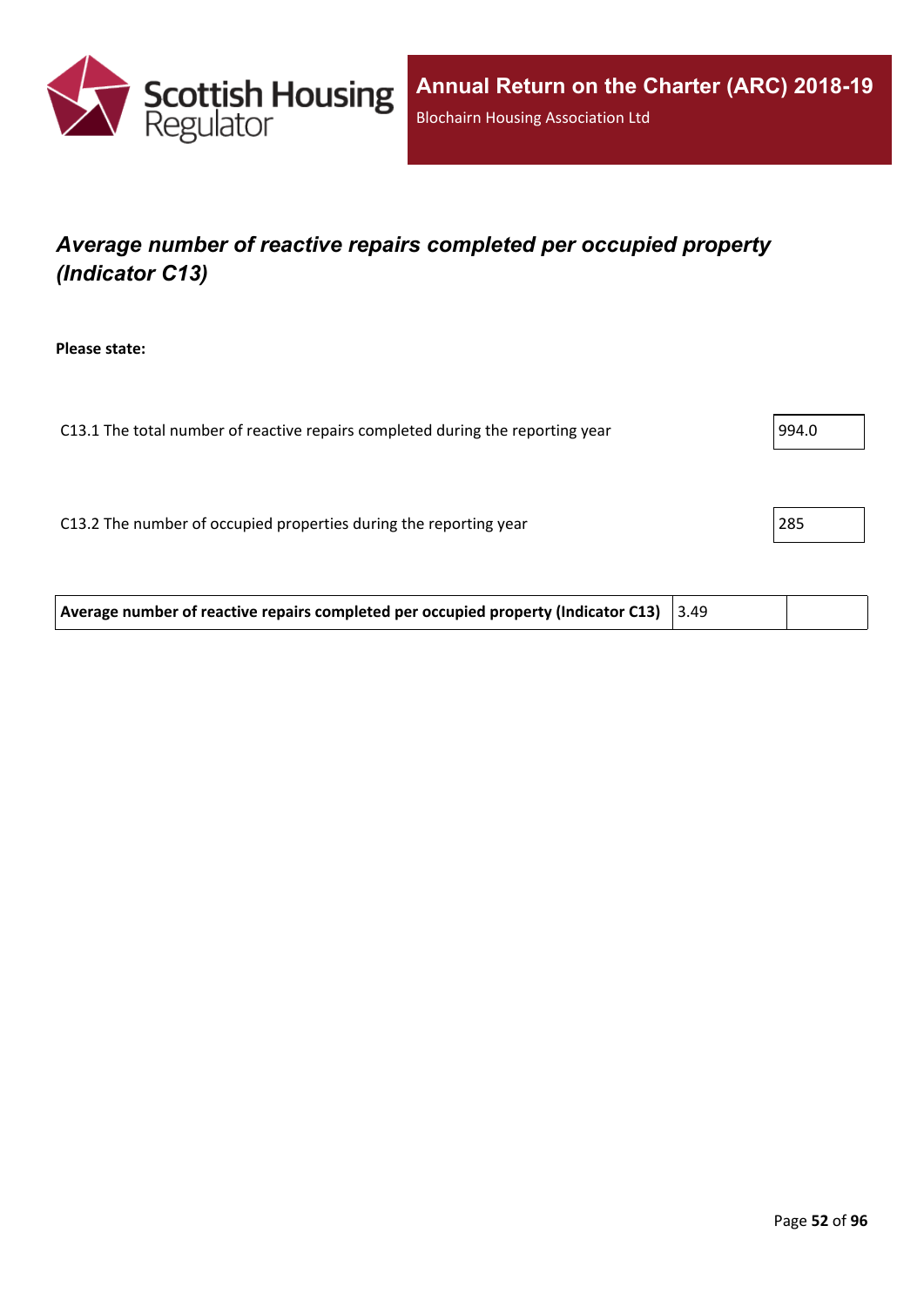

### *Average length of time taken to complete emergency repairs (Indicator 11)*

Emergency repairs are reactive repairs necessary to prevent serious damage to the building, danger to health, risk **to safety or risk of serious loss or damage to the occupier's property. Please state:**

| 11.1 The number of emergency repairs completed in the reporting year |  |
|----------------------------------------------------------------------|--|
|                                                                      |  |
| 11.2 The total number of hours taken to complete emergency repairs   |  |

| Average length of time taken to complete emergency repairs (Indicator 11) | 0.5 | hours |
|---------------------------------------------------------------------------|-----|-------|
|                                                                           |     |       |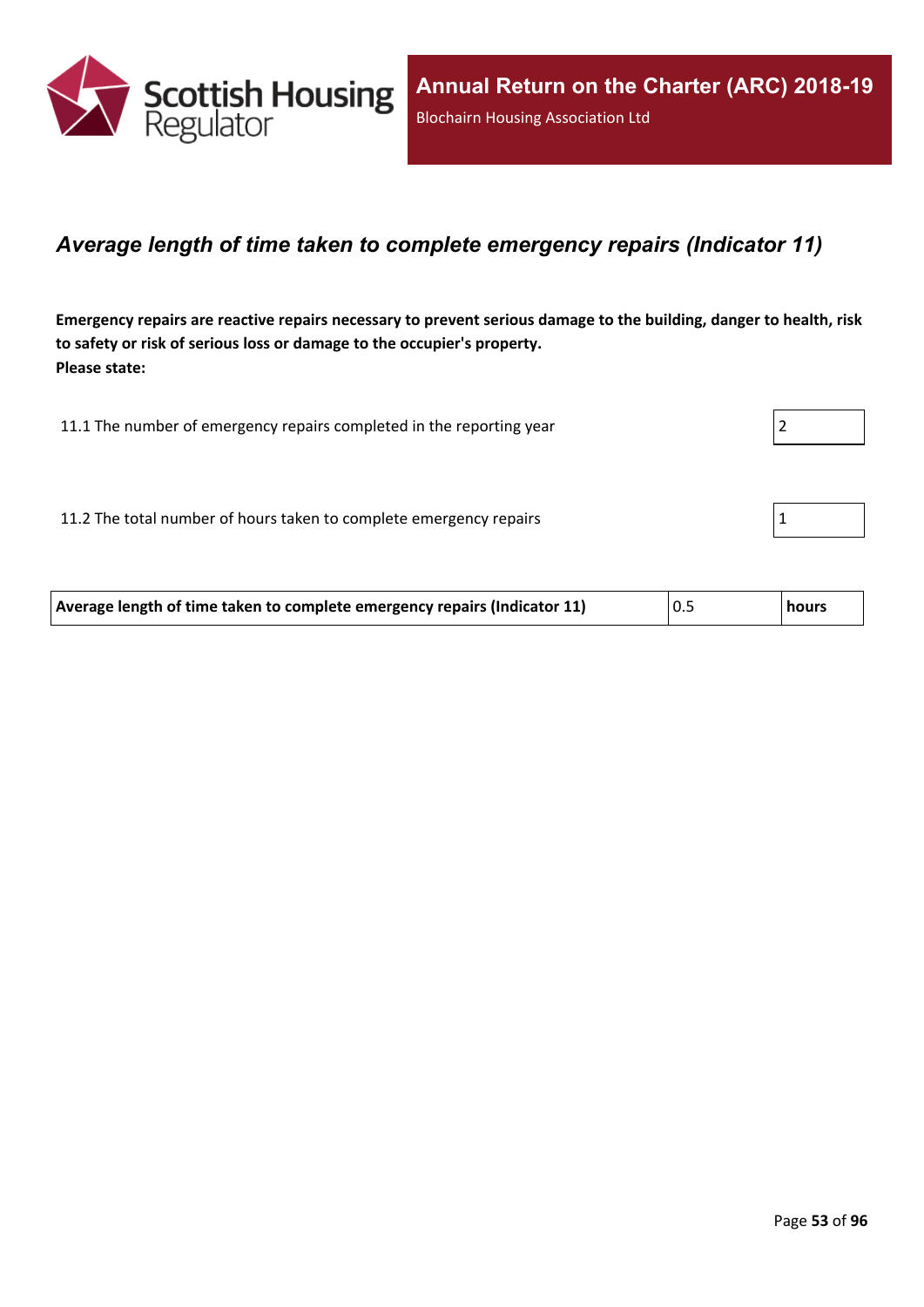

### *Average length of time taken to complete non-emergency repairs (Indicator 12)*

**Non-emergency repairs are reactive repairs that are not categorised as emergency. Please state:**

**Please state:**

**(i) The number of non-emergency repairs completed in the reporting year**

**(ii) The total number of working days taken to complete non-emergency repairs in the reporting year**

12.1 The total number of non-emergency repairs completed in the reporting year 992

12.2 The total number of working days taken to complete non-emergency repairs 2734

| Average length of time taken to complete non-emergency repairs (Indicator 12) | days |
|-------------------------------------------------------------------------------|------|
|                                                                               |      |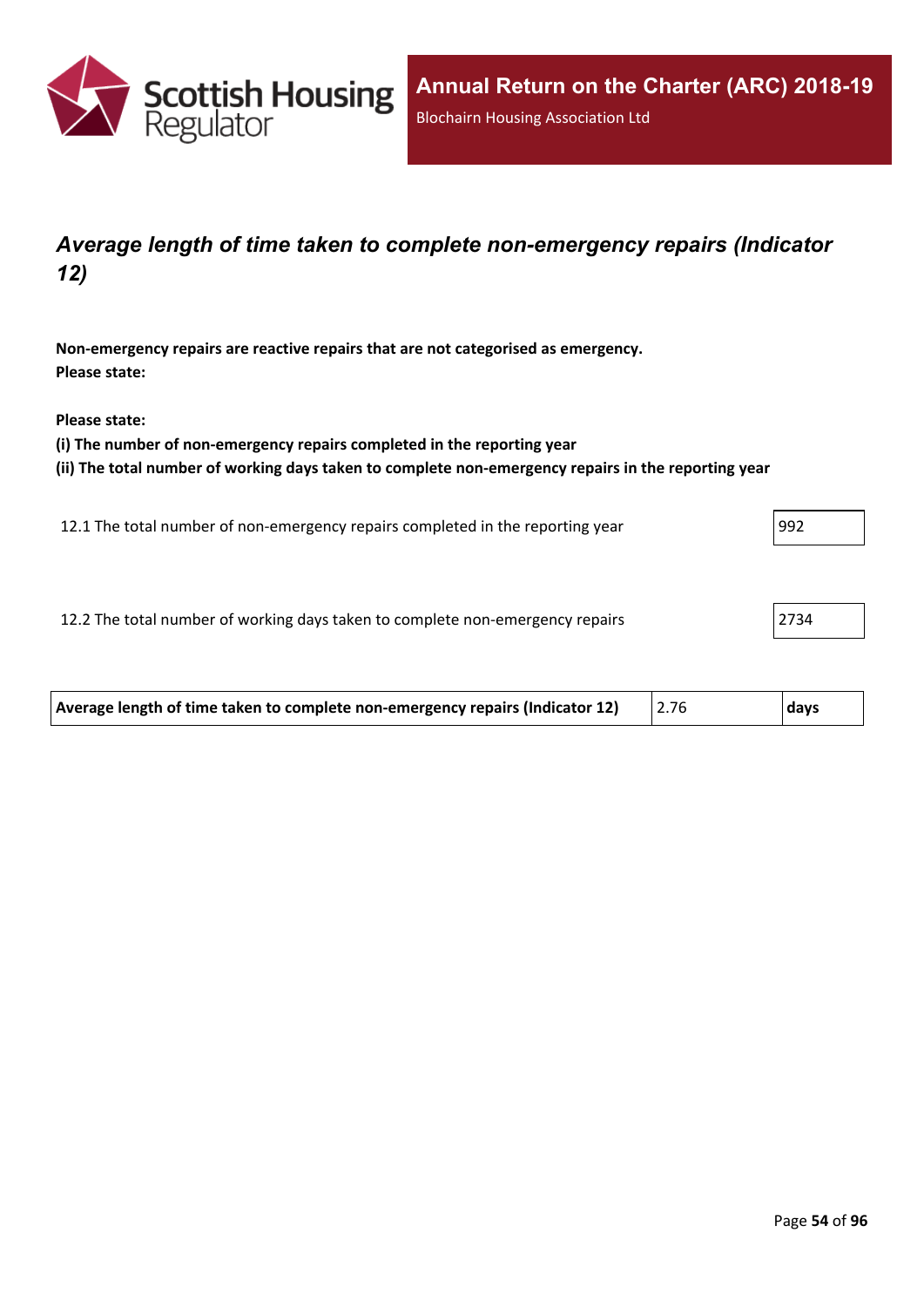

## *Percentage of reactive repairs carried out in the last year completed right first time (Indicator 13)*

**Please state:**

13.1 The number of reactive repairs completed right first time during the reporting year  $\vert$ 876

13.2 The total number of reactive repairs completed during the reporting year | 922

| Percentage of reactive repairs carried out in the last year completed right first time | 95.01 | % |
|----------------------------------------------------------------------------------------|-------|---|
| (Indicator 13)                                                                         |       |   |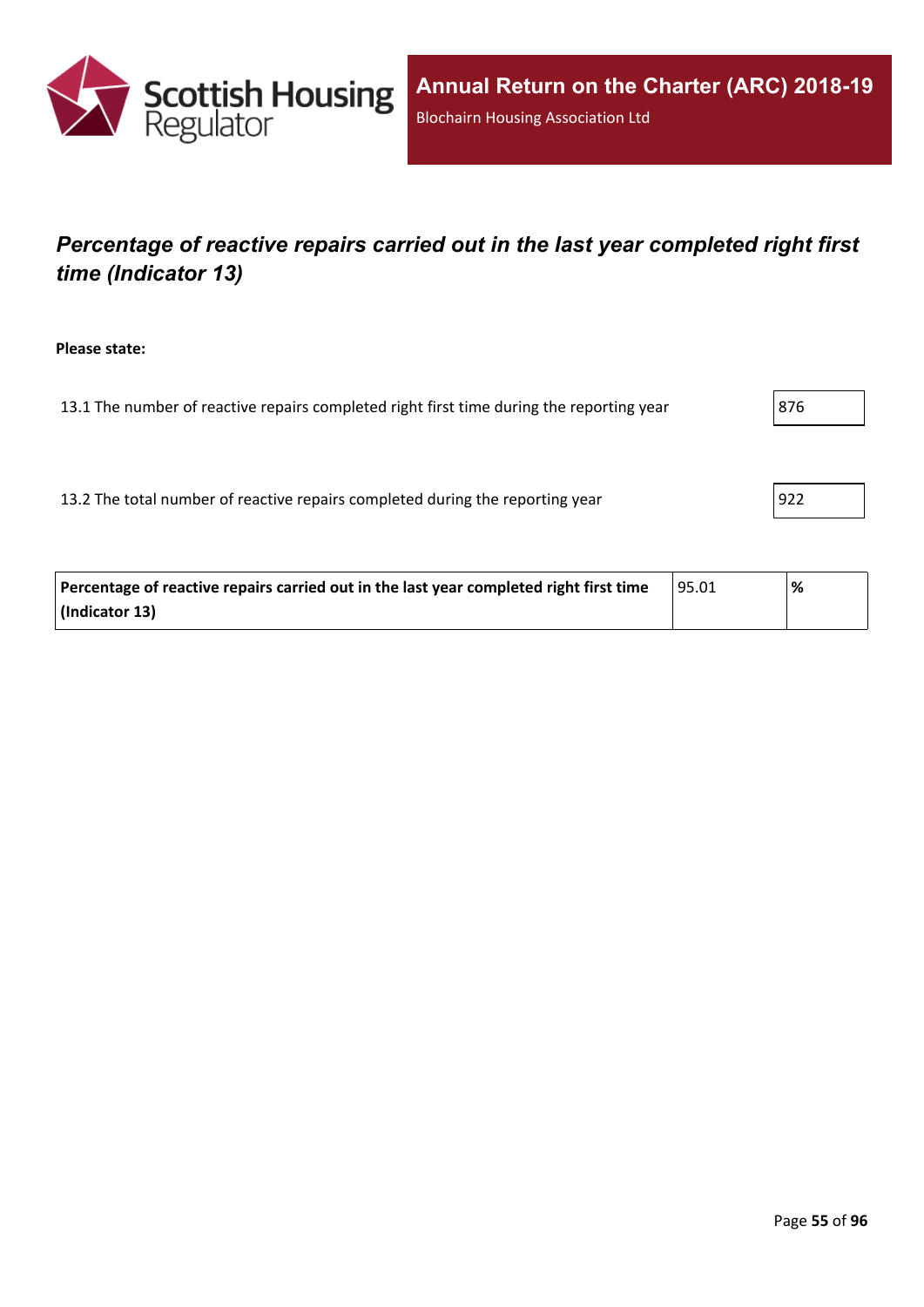

### *Percentage of repairs appointments kept (Indicator 14)*

#### **Please state:**

14.1 Does your organisation operate a repairs appointment system? Yes 14.2 The number of reactive repairs appointments made in the reporting year 760

14.3 The number of reactive repair appointments kept in the reporting year 750

| Percentage of repairs appointments kept (Indicator 14) | 98.68 | % |
|--------------------------------------------------------|-------|---|
|                                                        |       |   |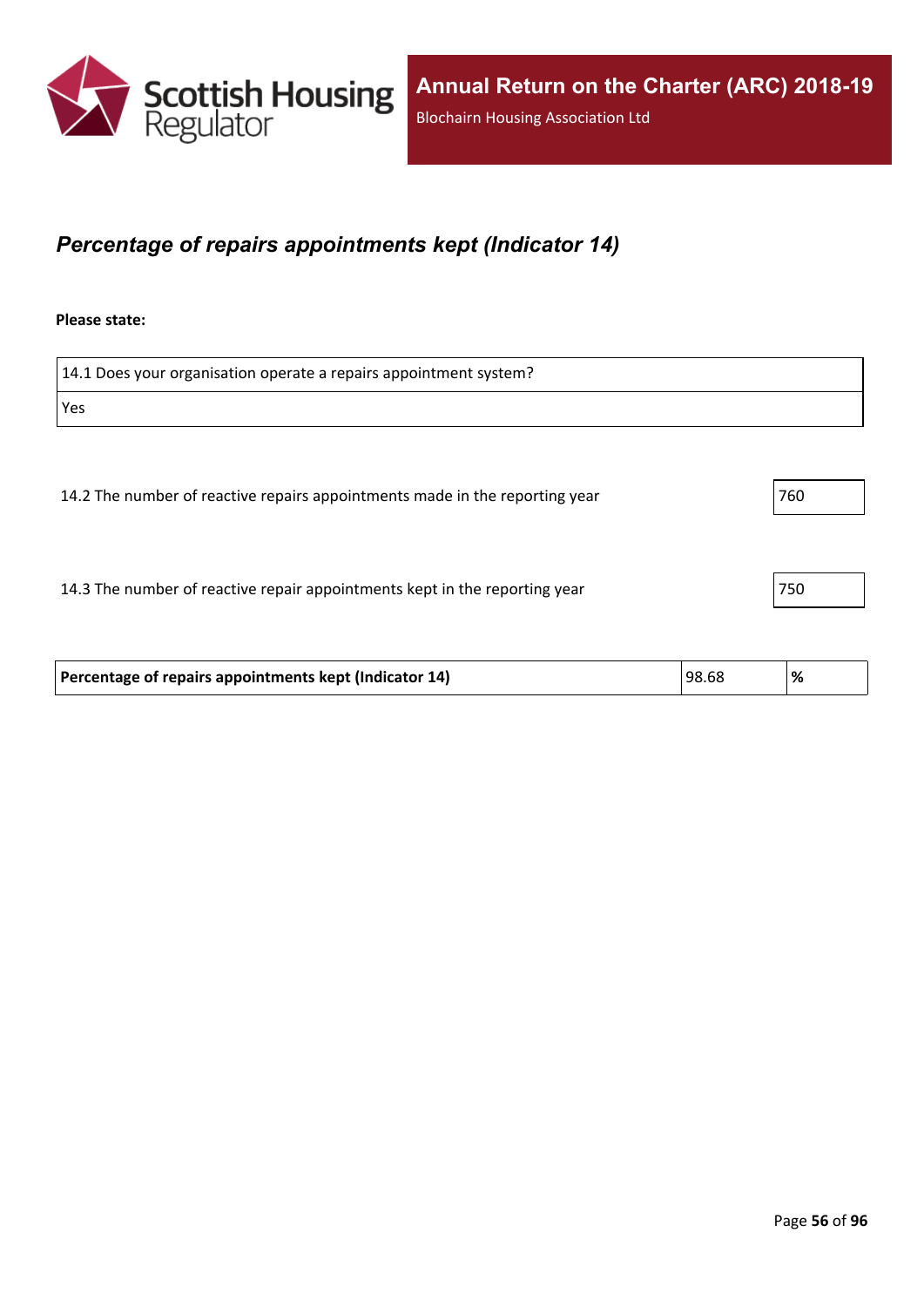

### *Percentage of properties that require a gas safety record which had a gas safety check and record completed by the anniversary date (Indicator 15)*

**Please state:**

15.1 As at the end of the reporting year, how many properties required gas safety records 285

15.2 For properties which had current gas safety records in place at the end of the reporting year, how many had been renewed by their anniversary dates 285

| Percentage of properties that require a gas safety record which had a gas safety check $\mid$ 100.00 | % |  |
|------------------------------------------------------------------------------------------------------|---|--|
| and record completed by the anniversary date (Indicator 15)                                          |   |  |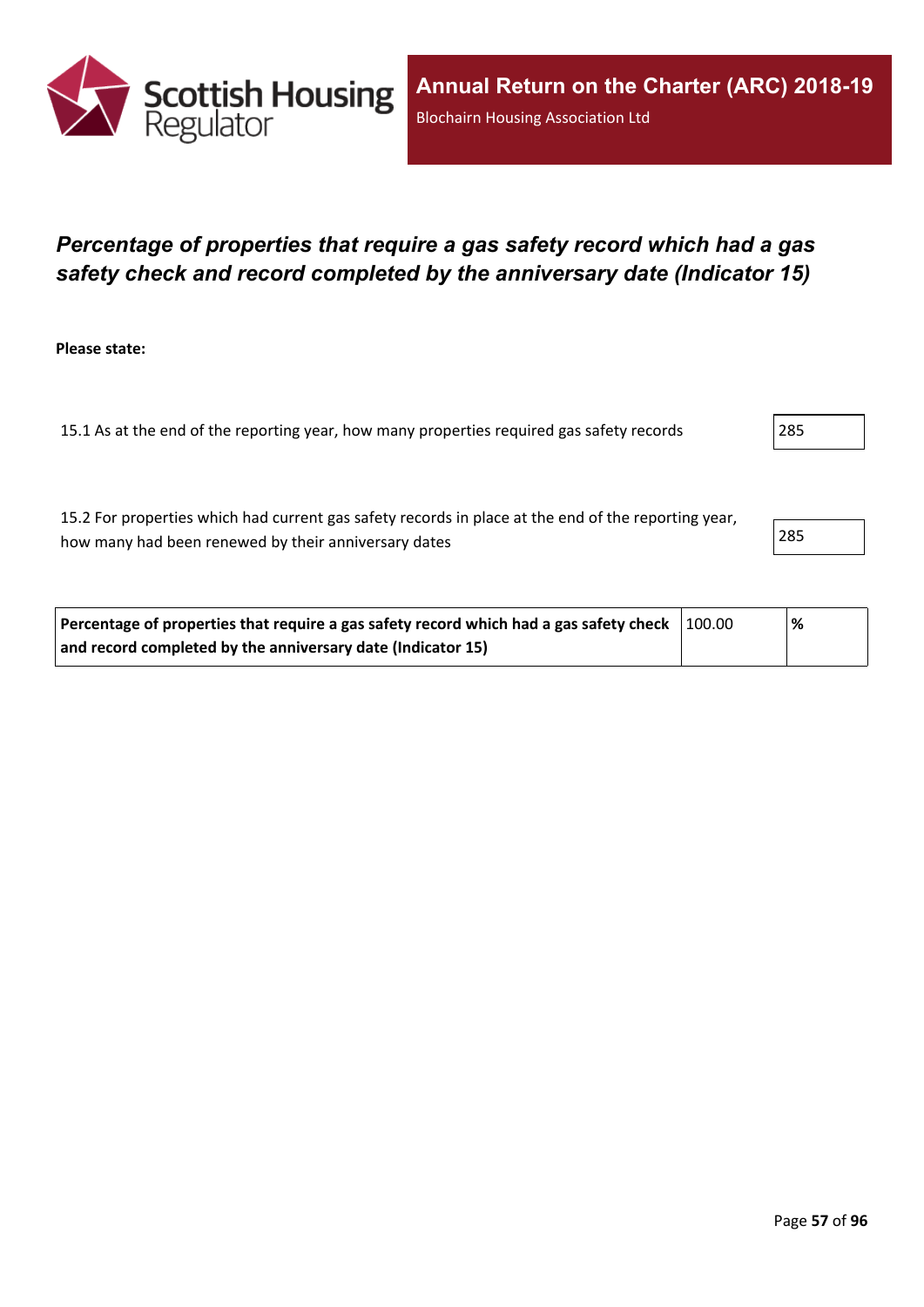

### *Percentage of tenants who have had repairs or maintenance carried out in last 12 months satisfied with the repairs and maintenance service (Indicator 16)*

In relation to tenant satisfaction with the repairs service provided for those with a repair carried out in the **reporting year, please state:**

16.1 Of the tenants who had repairs carried out in the last year, how many answered the question "Thinking about the LAST time you had repairs carried out, how satisfied or dissatisfied were you with the repairs service provided by your landlord?" The repairs service provided by your landlord?"

16.2 Of the tenants who answered, how many said that they were: **16.2.1 very satisfied** 63

**16.2.2 fairly satisfied** 

**16.2.3 neither satisfied nor dissatisfied** 0

**16.2.4 fairly dissatisfied** 1

#### **16.2.5 very dissatisfied** 1

| Percentage of tenants who have had repairs or maintenance carried out in last 12<br> 97.40 |  | % |
|--------------------------------------------------------------------------------------------|--|---|
| months satisfied with the repairs and maintenance service (Indicator 16)                   |  |   |

| 1<br>ຳ |  |  |  |
|--------|--|--|--|





| ℀<br>α |  |
|--------|--|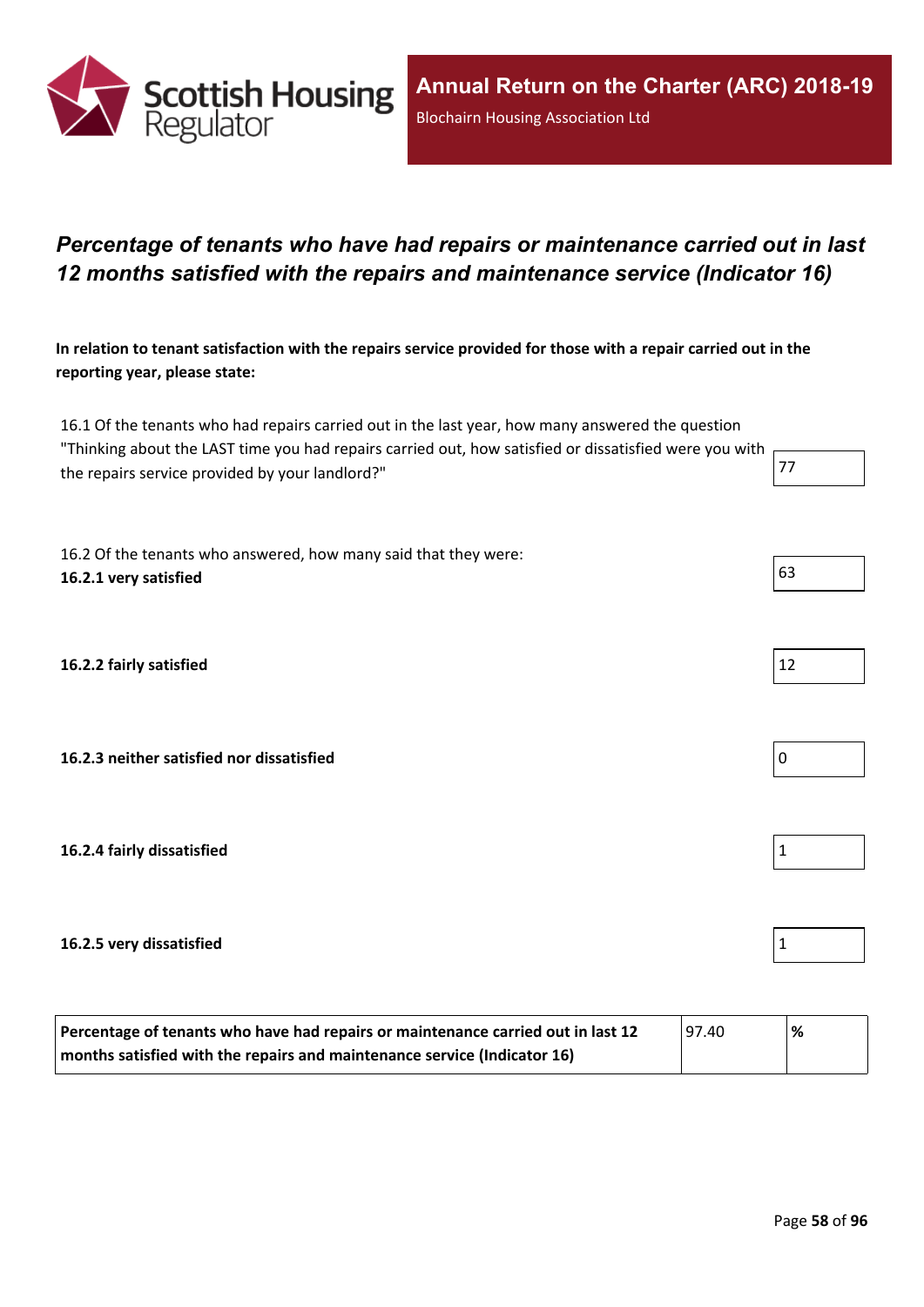

## *Comments (Housing quality and maintenance)*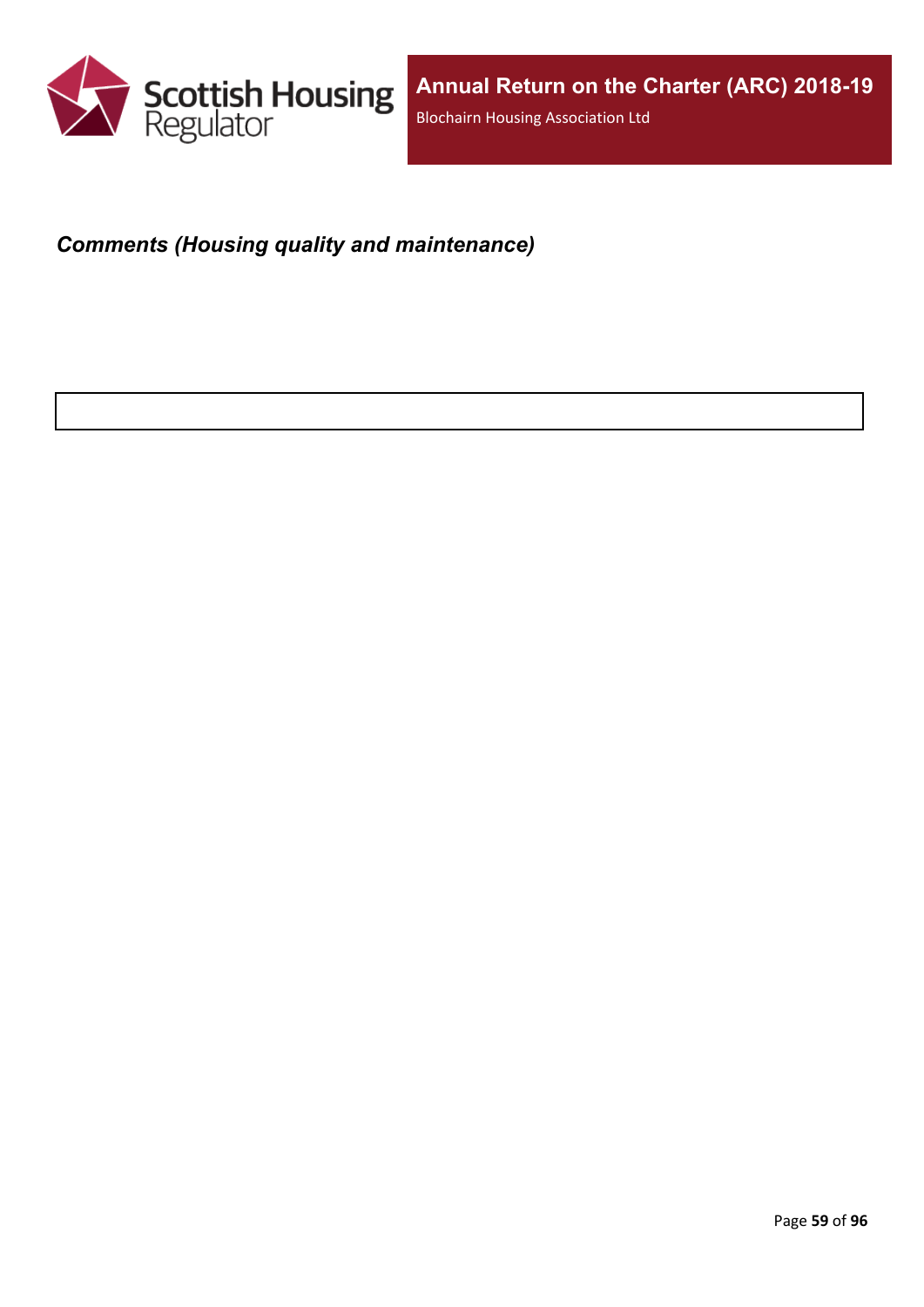

### *Neighbourhood and Community*

**The information you give us here will tell us about the neighbourhoods and communities you manage.**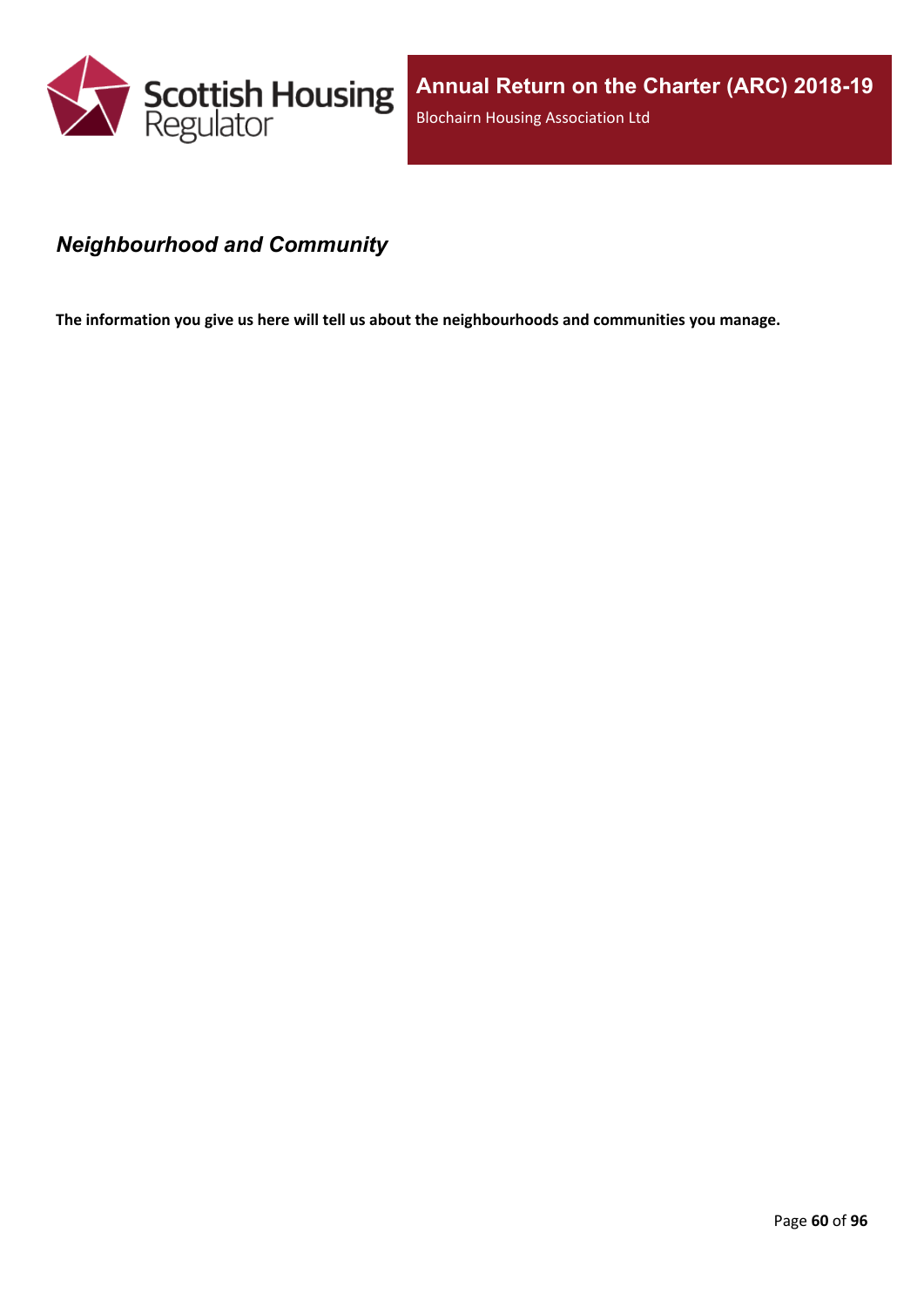

### *Estate Management, anti-social behaviour, neighbour nuisance and tenancy disputes*

**The information you give us here will tell us about the neighbourhoods and communities you manage.**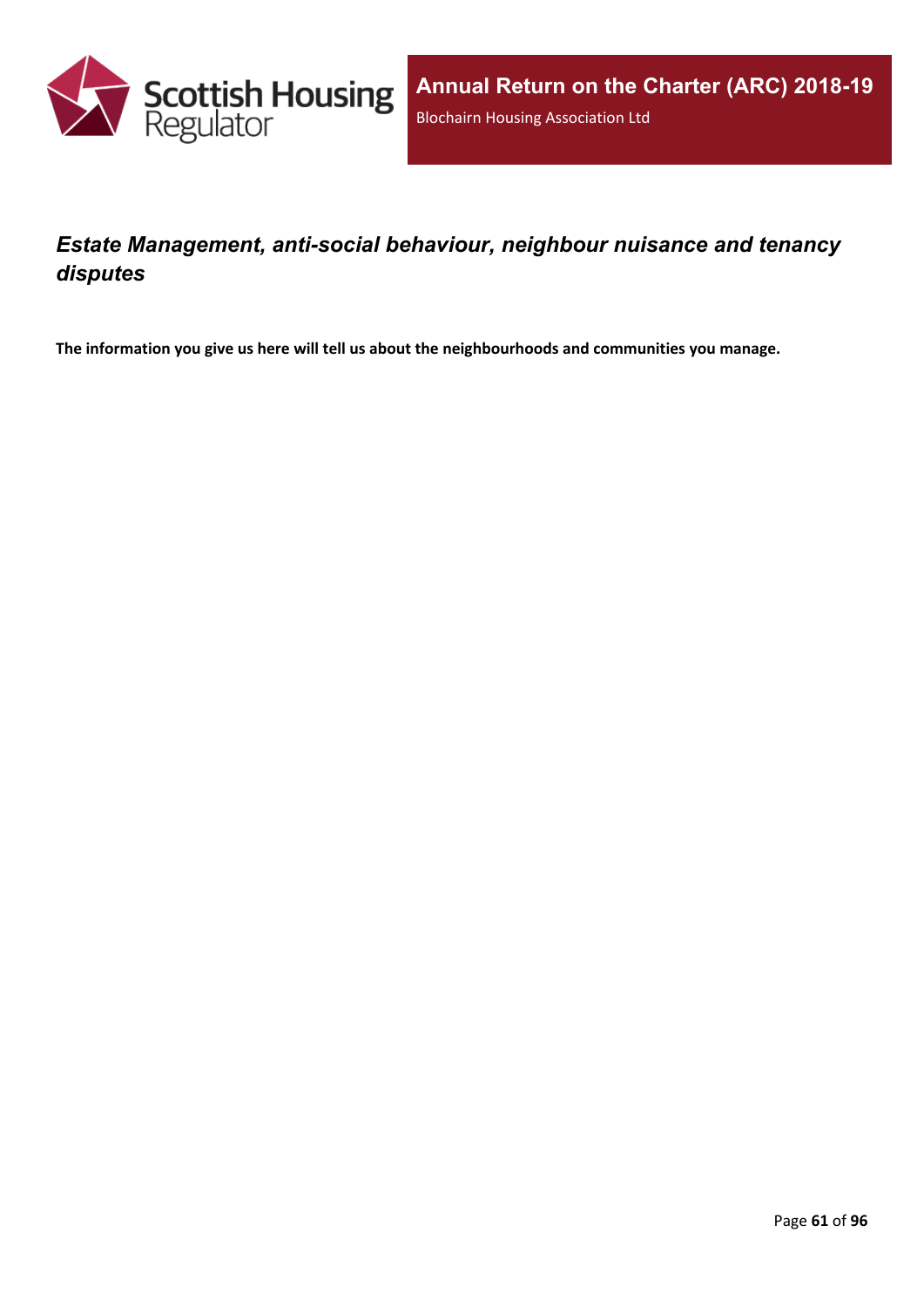

# *Percentage of 1st and 2nd stage complaints resolved by the landlord (Indicators 4 & 5)*

#### **Equalities related issues:**

|                                                                                                      | 4.1.1 1st Stage<br>complaints |            | 4.1.2 2nd Stage<br>complaints |            |
|------------------------------------------------------------------------------------------------------|-------------------------------|------------|-------------------------------|------------|
|                                                                                                      | Number                        | Percentage | Number                        | Percentage |
| Received in the reporting year                                                                       | $\Omega$                      | N/a        | 0                             | N/a        |
| Carried forward from the previous reporting<br>year                                                  | $\Omega$                      | N/a        | 0                             | N/a        |
| 4.1.3 Complaints responded to in full by the<br>landlord in the reporting year                       | $\Omega$                      | 0          | 0                             | 0          |
| 4.1.4 Complaints upheld by the landlord in<br>the reporting year                                     | 0                             | 0          | 0                             | 0          |
| 5.1 Complaints responded to in full within<br>the timescales set out in the SPSO Model<br><b>CHP</b> | $\Omega$                      | 0          | 0                             | $\Omega$   |

#### **Other issues:**

|                                                                                | 4.2.1 1st Stage<br>complaints |            | 4.2.2 2nd Stage<br>complaints |            |
|--------------------------------------------------------------------------------|-------------------------------|------------|-------------------------------|------------|
|                                                                                | Number                        | Percentage | Number                        | Percentage |
| Received in the reporting year                                                 | 1                             | N/a        |                               | N/a        |
| Carried forward from the previous reporting  <br>year                          | $\Omega$                      | N/a        | 0                             | N/a        |
| 4.2.3 Complaints responded to in full by the<br>landlord in the reporting year | $\mathbf{1}$                  | 100.0      | 2                             | 100.0      |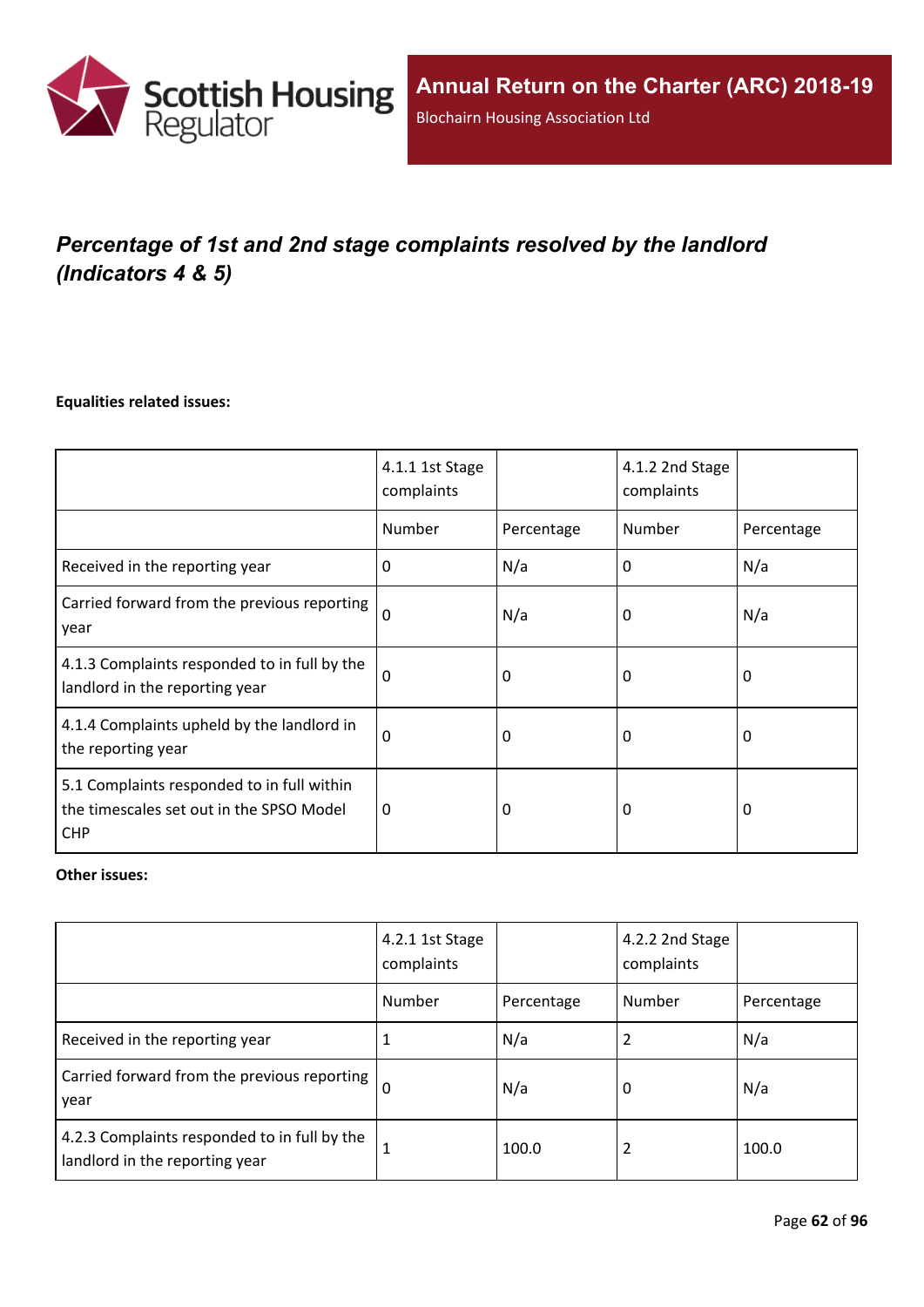

**Annual Return on the Charter (ARC) 2018-19**

Blochairn Housing Association Ltd

| 4.2.4 Complaints upheld by the landlord in<br>the reporting year                                     | 0.0   | 0.0   |
|------------------------------------------------------------------------------------------------------|-------|-------|
| 5.2 Complaints responded to in full within<br>the timescales set out in the SPSO Model<br><b>CHP</b> | 100.0 | 100.0 |

#### **All complaints:**

|                                                                                                      | 4.3.1 1st Stage<br>complaints |            | 4.3.2 2nd Stage<br>complaints |            |
|------------------------------------------------------------------------------------------------------|-------------------------------|------------|-------------------------------|------------|
|                                                                                                      | Number                        | Percentage | Number                        | Percentage |
| Received in the reporting year                                                                       | 1                             | N/a        | 2                             | N/a        |
| Carried forward from the previous reporting<br>year                                                  | $\Omega$                      | N/a        | 0                             | N/a        |
| 4.3.3 Complaints responded to in full by the<br>landlord in the reporting year                       | $\mathbf{1}$                  | 100.0      | 2                             | 100.0      |
| 4.3.4 Complaints upheld by the landlord in<br>the reporting year                                     | 0                             | 0.0        | 0                             | 0.0        |
| 5.3 Complaints responded to in full within<br>the timescales set out in the SPSO Model<br><b>CHP</b> | 1                             | 100.0      | 2                             | 100.0      |

| Percentage of 1st stage complaints on equalities issues responded to in full by the | % |
|-------------------------------------------------------------------------------------|---|
| landlord (Indicators 4 & 5)                                                         |   |

| Percentage of 1st stage complaints on other issues responded to in full by the landlord | 100.0 | % |
|-----------------------------------------------------------------------------------------|-------|---|
| (Indicators 4 & 5)                                                                      |       |   |

| Percentage of 1st stage complaints on equalities issues upheld by the landlord (Indicators $\vert$ 0 | % |
|------------------------------------------------------------------------------------------------------|---|
| (48.5)                                                                                               |   |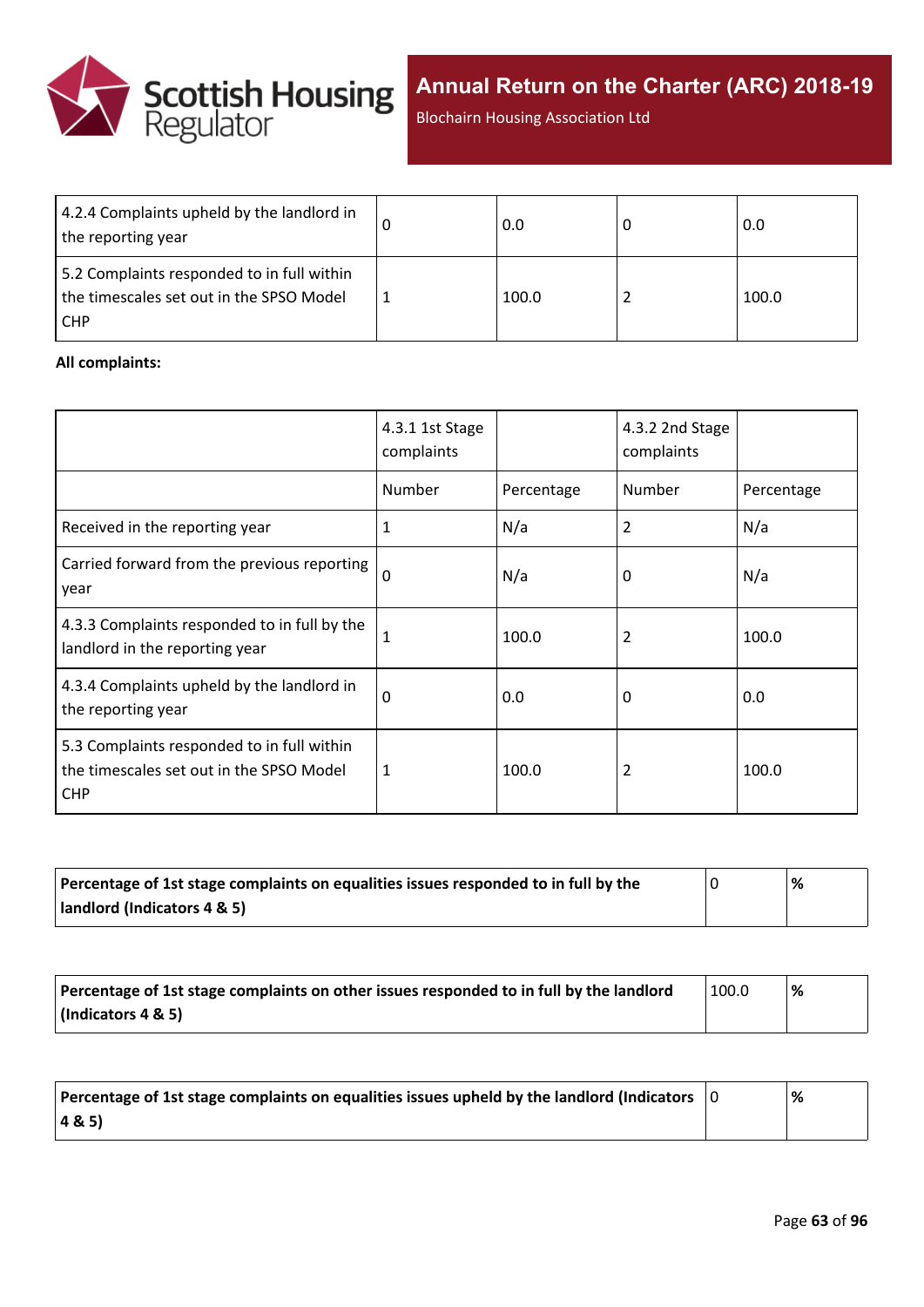

Blochairn Housing Association Ltd

|    | % |
|----|---|
| 5) |   |

| Percentage of 2nd stage complaints on equalities issues responded to in full by the | % |
|-------------------------------------------------------------------------------------|---|
| landlord (Indicators 4 & 5)                                                         |   |

| Percentage of 2nd stage complaints on other issues responded to in full by the landlord | 100.0 | '% |
|-----------------------------------------------------------------------------------------|-------|----|
| $\vert$ (Indicators 4 & 5)                                                              |       |    |

| Percentage of 2nd stage complaints on equalities issues upheld by the landlord (Indicators $ 0 $ | % |
|--------------------------------------------------------------------------------------------------|---|
| 4&5)                                                                                             |   |

| Percentage of 2nd stage complaints on other issues upheld by the landlord (Indicators 4 & $\vert$ 0.0 | '% |
|-------------------------------------------------------------------------------------------------------|----|
| 5)                                                                                                    |    |

| Percentage of 1st stage complaints on equalities issues responded to in full by the | % |
|-------------------------------------------------------------------------------------|---|
| landlord within SPSO CHP timescales (Indicators 4 & 5)                              |   |

| Percentage of 1st stage complaints on other issues responded to in full by the landlord | 100.0 | % |
|-----------------------------------------------------------------------------------------|-------|---|
| within SPSO CHP timescales (Indicators 4 & 5)                                           |       |   |

| Percentage of 2nd stage complaints on equalities issues responded to in full by the | '% |
|-------------------------------------------------------------------------------------|----|
| landlord within SPSO CHP timescales (Indicators 4 & 5)                              |    |

| Percentage of 2nd stage complaints on other issues responded to in full by the landlord | 100.0 | % |
|-----------------------------------------------------------------------------------------|-------|---|
| within SPSO CHP timescales (Indicators 4 & 5)                                           |       |   |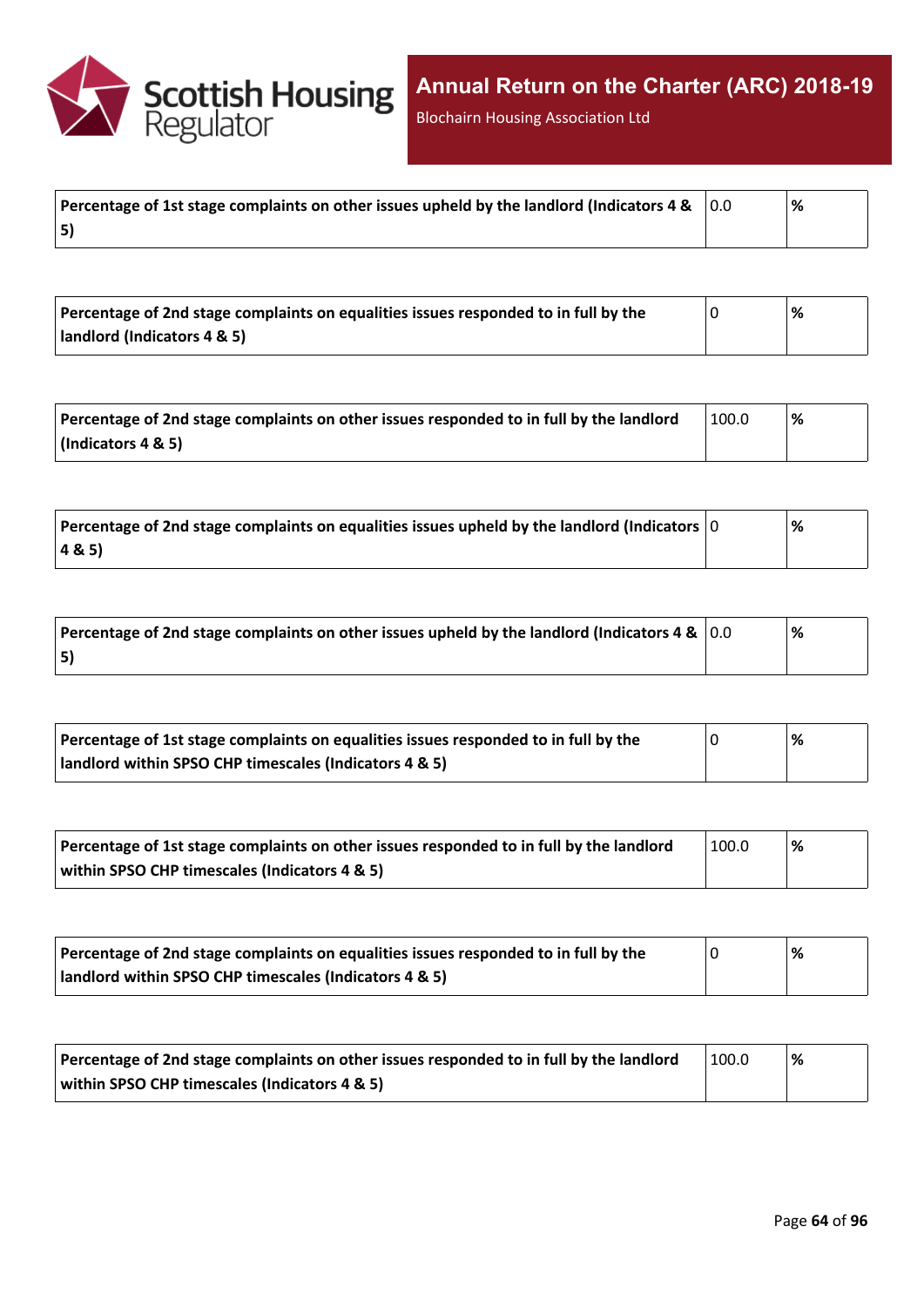

## *Percentage of tenants satisfied with the management of the neighbourhood they live in (Indicator 17)*

**In relation to tenant satisfaction with their landlord's management of the neighbourhood in which they live, please state:**

17.1 How many tenants answered the question "Overall, how satisfied or dissatisfied are you with your landlord's management of the neighbourhood you live in?" 161

17.2 Of the tenants who answered, how many said that they were: **17.2.1 very satisfied** 81

**17.2.2 fairly satisfied** 68

**17.2.3 neither satisfied nor dissatisfied** 8

**17.2.4 fairly dissatisfied** 2

**17.2.5 very dissatisfied** 2

| Percentage of tenants satisfied with the management of the neighbourhood they live $ 92.55 $ | '% |
|----------------------------------------------------------------------------------------------|----|
| $\vert$ in (Indicator 17)                                                                    |    |



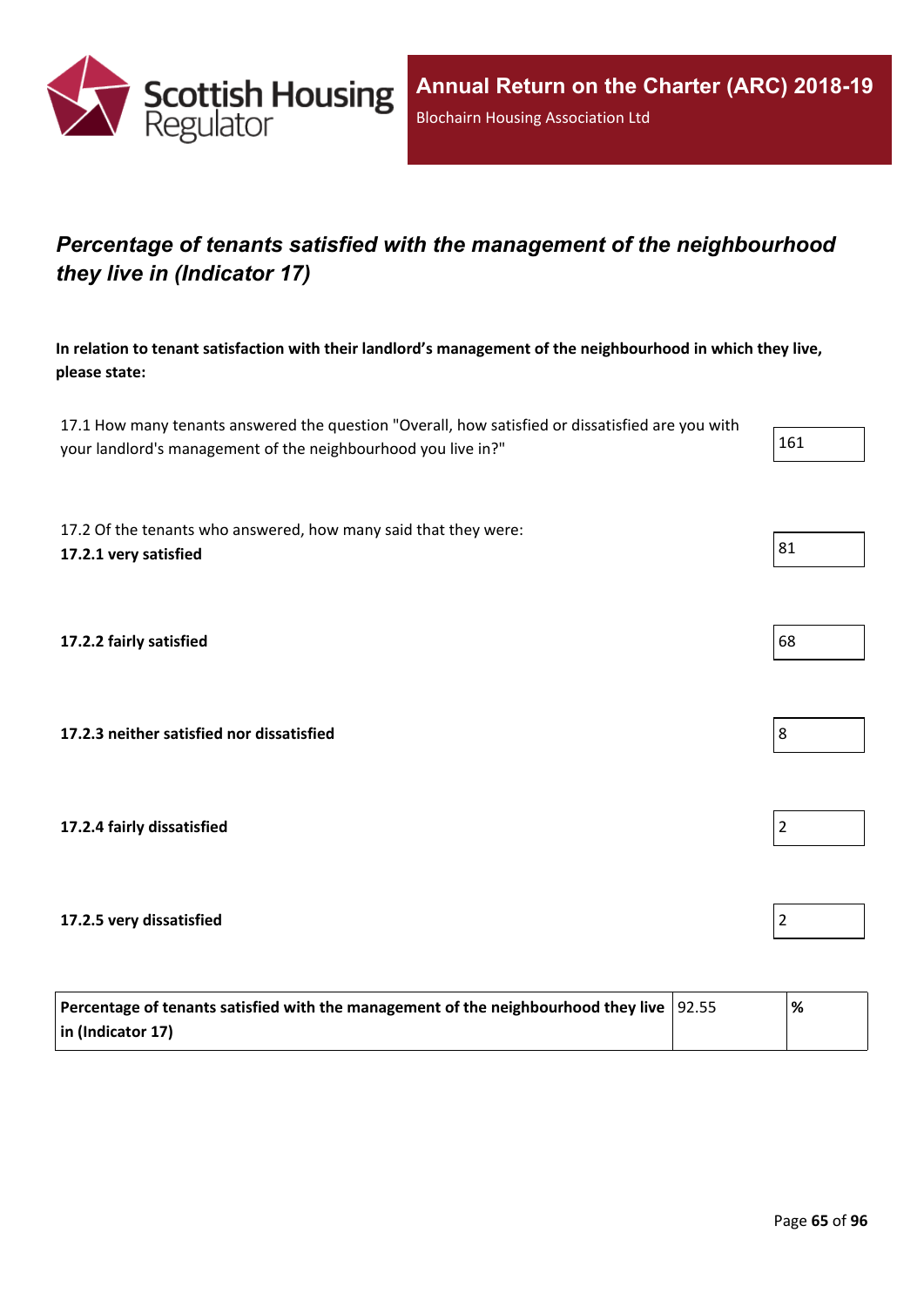

### *Percentage of tenancy offers refused during the year (Indicator 18)*

**Please state:**

18.1 The number of tenancy offers made during the reporting year 39 18.2 The number of tenancy offers that were refused 13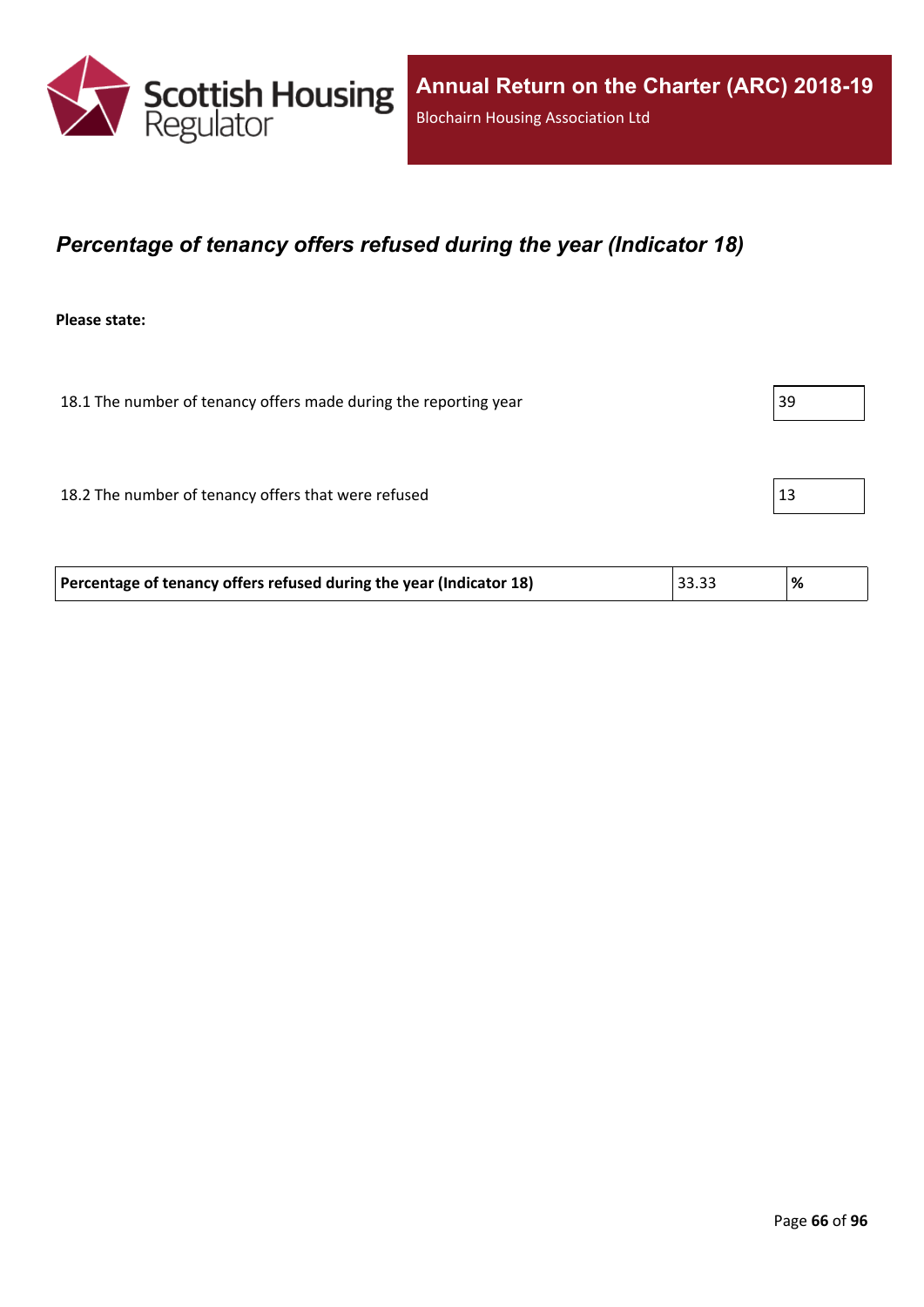

## *Percentage of anti-social behaviour cases reported in the last year which were resolved within locally agreed targets (Indicator 19)*

**Please state:**

19.1 The number of cases of anti-social behaviour reported in the reporting year 19

19.2 Of those at 19.1, the number of cases resolved in the reporting year 19

19.3 Of those at 19.1, the number of cases resolved within locally agreed targets in the reporting year  $|19$ 

| Percentage of anti-social behaviour cases reported in the last year which were | 100.00 | % |
|--------------------------------------------------------------------------------|--------|---|
| resolved within locally agreed targets (Indicator 19)                          |        |   |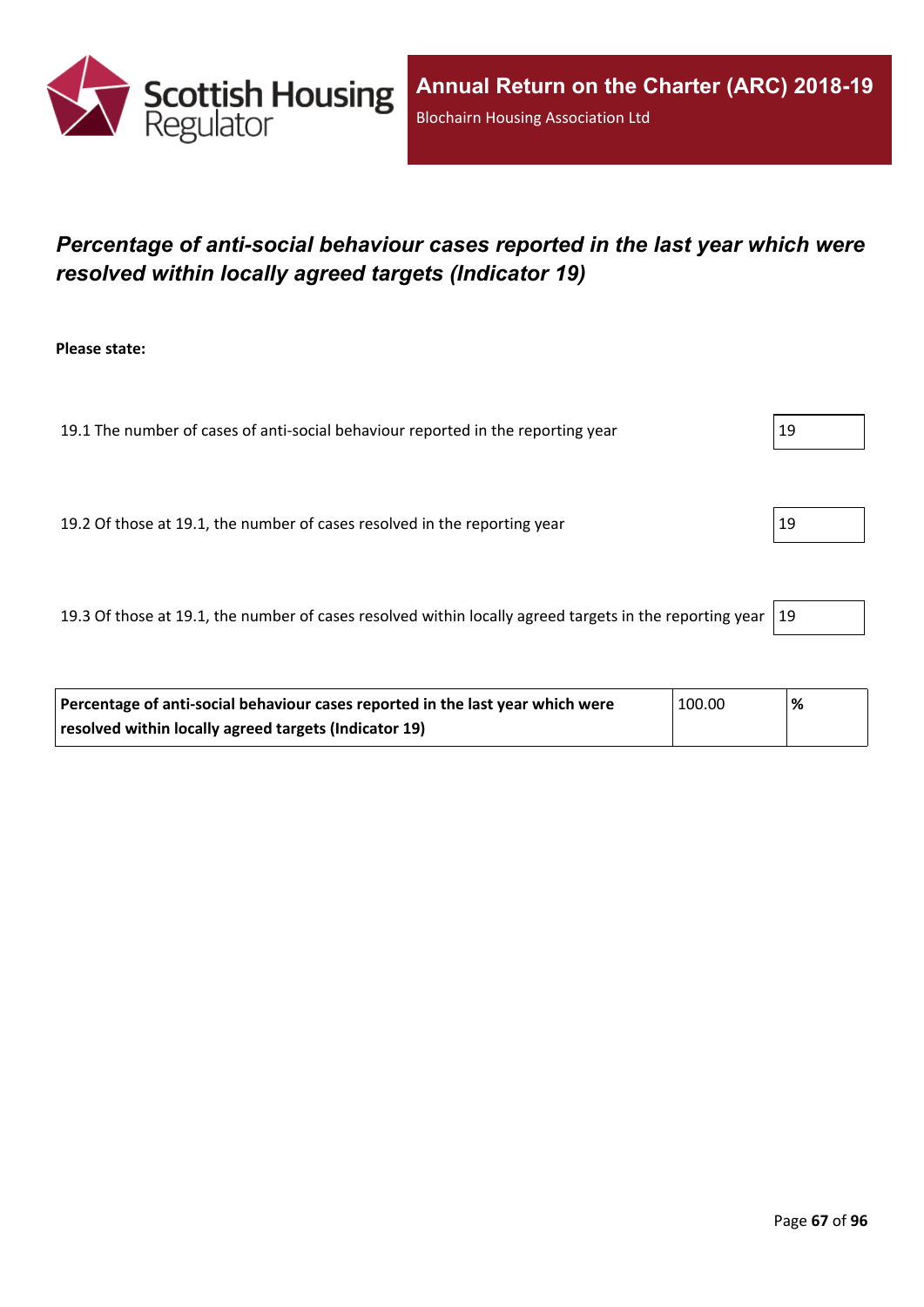

## *Percentage of the court actions initiated which resulted in eviction and the reasons for eviction (Indicator 24)*

Court actions are initiated by the landlord following the issue of a Notice of Proceedings and raising of a court **order.**

**Please state:**

24.1 The total number of court actions initiated during the reporting year  $\vert$  2

24.2 The number of properties recovered:

24.2.1 because rent had not been paid  $\vert 0 \vert$ 

24.2.2 because of anti-social behaviour  $\vert 0 \rangle$ 

#### 24.2.3 for other reasons  $\vert$  0

| Percentage of the court actions initiated which resulted in eviction because rent had | ℅ |
|---------------------------------------------------------------------------------------|---|
| not been paid (Indicator 24)                                                          |   |

| Percentage of the court actions initiated which resulted in eviction because of anti- | % |
|---------------------------------------------------------------------------------------|---|
| social behaviour (Indicator 24)                                                       |   |

| Percentage of the court actions initiated which resulted in eviction for other reasons | 0.0 | % |
|----------------------------------------------------------------------------------------|-----|---|
| (Indicator 24)                                                                         |     |   |

| Percentage of the court actions initiated which resulted in eviction (Indicator 24) |  |  |
|-------------------------------------------------------------------------------------|--|--|
|-------------------------------------------------------------------------------------|--|--|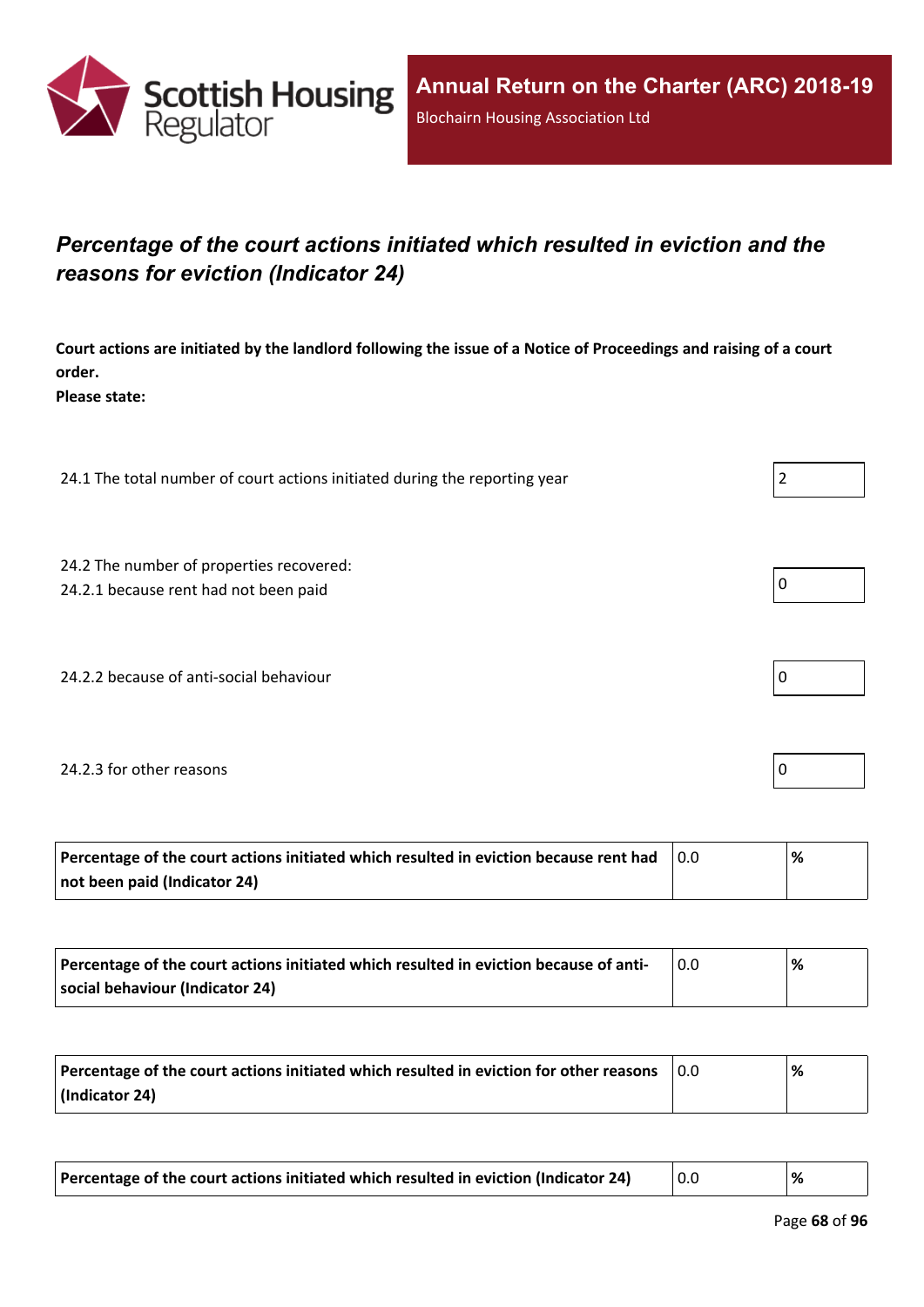

### *Abandoned properties (Indicator C11)*

**As defined by the Housing (Scotland) Act 2001, a property is abandoned where the landlord has reasonable grounds to believe that: the property is unoccupied; and the tenant does not intend to occupy the property as their home Please state:**

C11.1 The number of properties abandoned during the reporting year  $\vert 0 \vert$ 

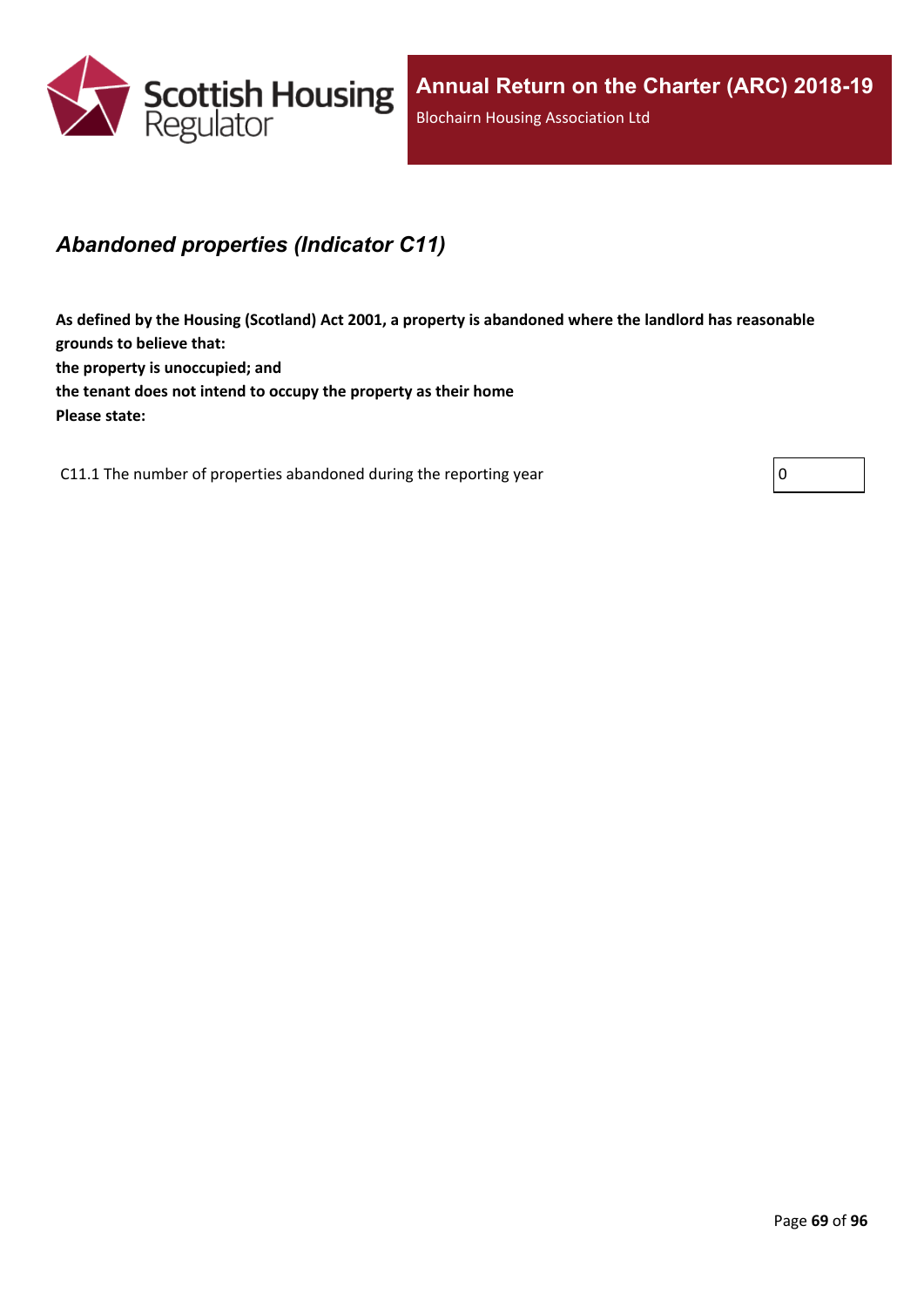

### *Number of notices of proceedings issued and court action initiated (Indicator C12)*

Notices of Proceedings are legal documents issued during the first stage in the process of evicting tenant. Orders for recovery of possession are issued by the court and give a landlord the right to repossess a property. **Please state:**

C12.1 The number of notices of proceedings issued during the reporting year  $12$ 

C12.2 The number of orders for recovery of possession granted during the reporting year  $\vert$  0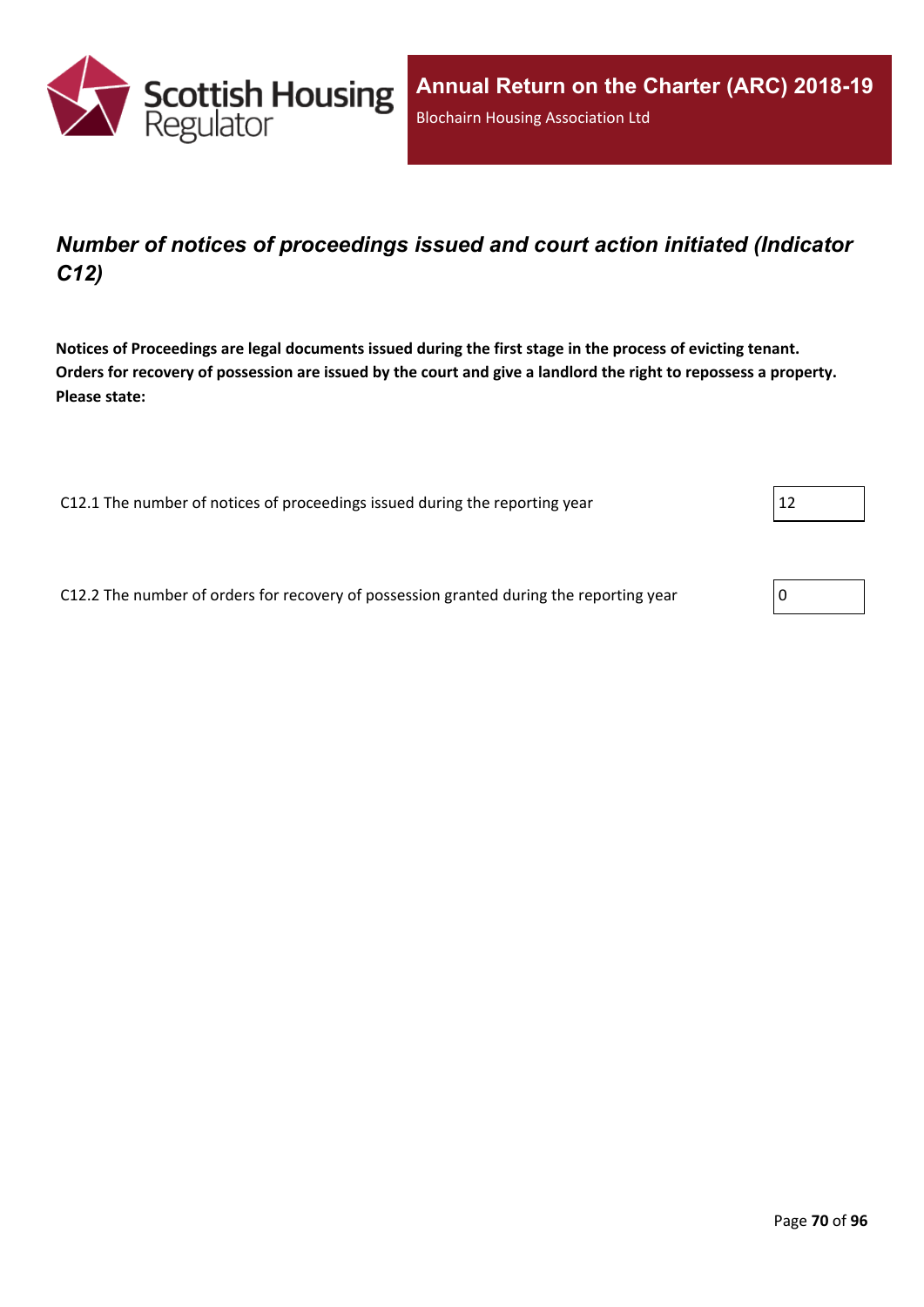

## *Comments (Neighbourhood & community)*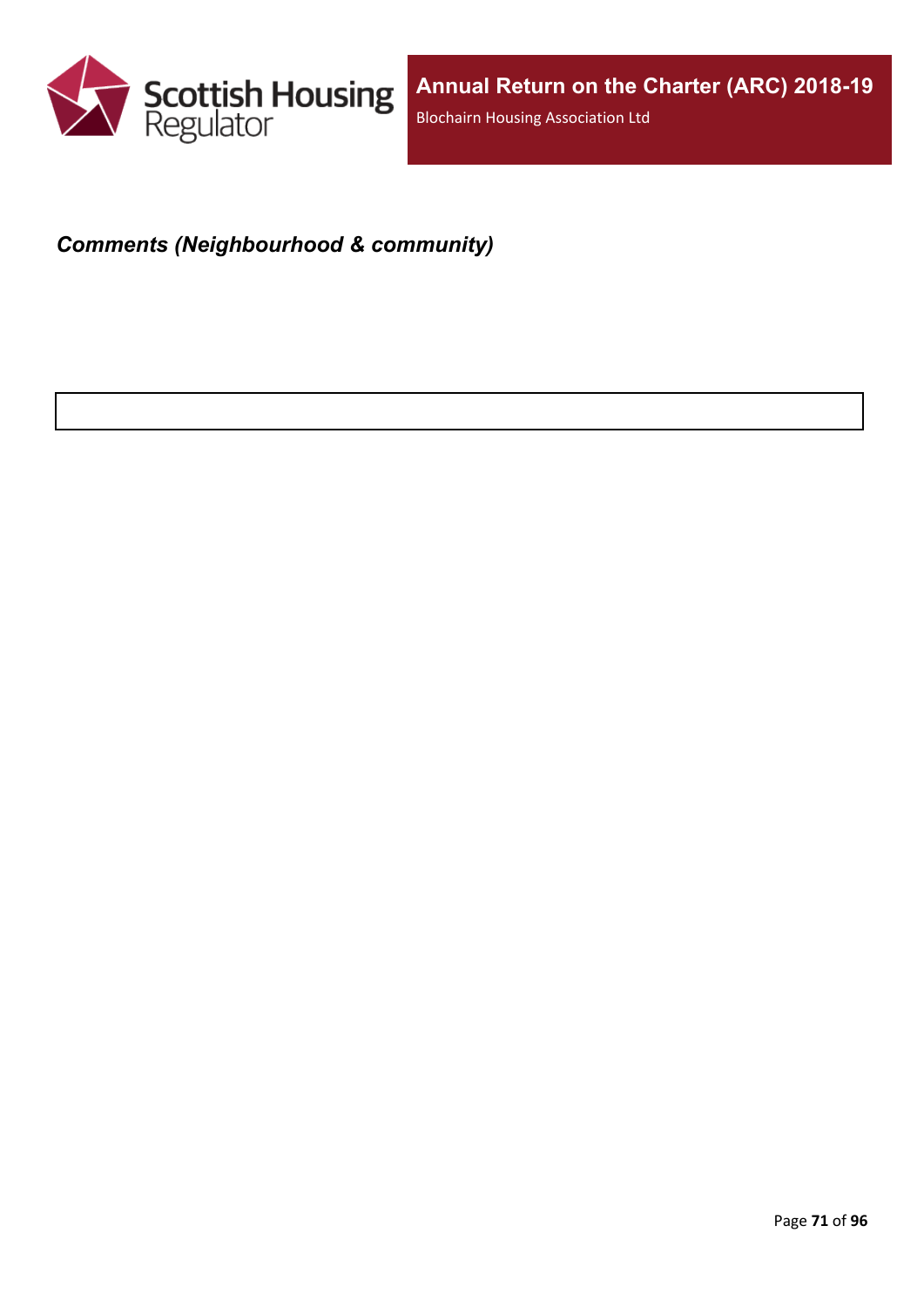

### *Access to housing and support*

The information you give us here will tell us about how people access your housing stock and how you support **new and existing tenants.**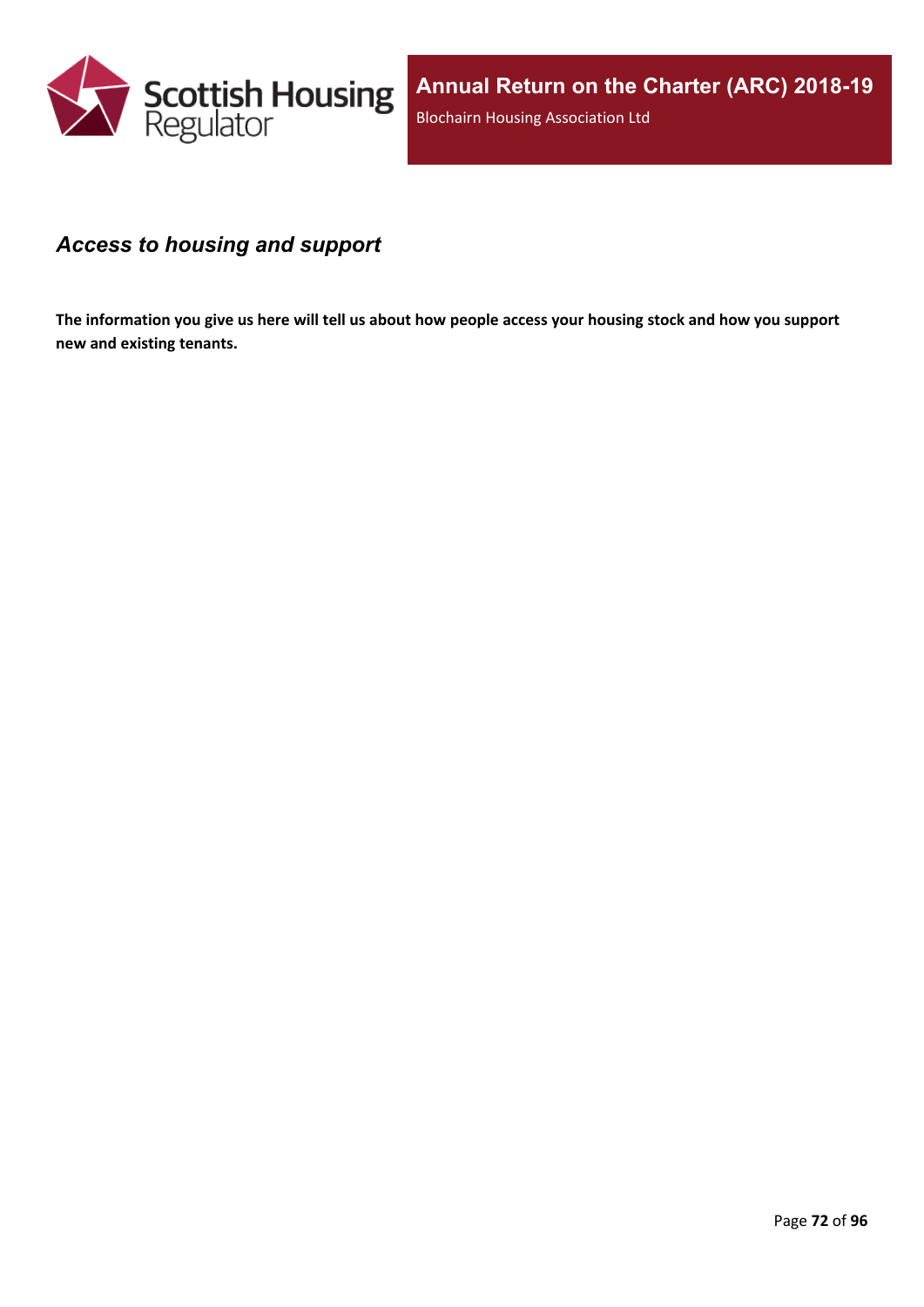

## *Housing Options and Access to Social Housing*

The information you give us here allows us to monitor the arrangements your organisation has for providing **service users access to its housing, and managing its re-lets.**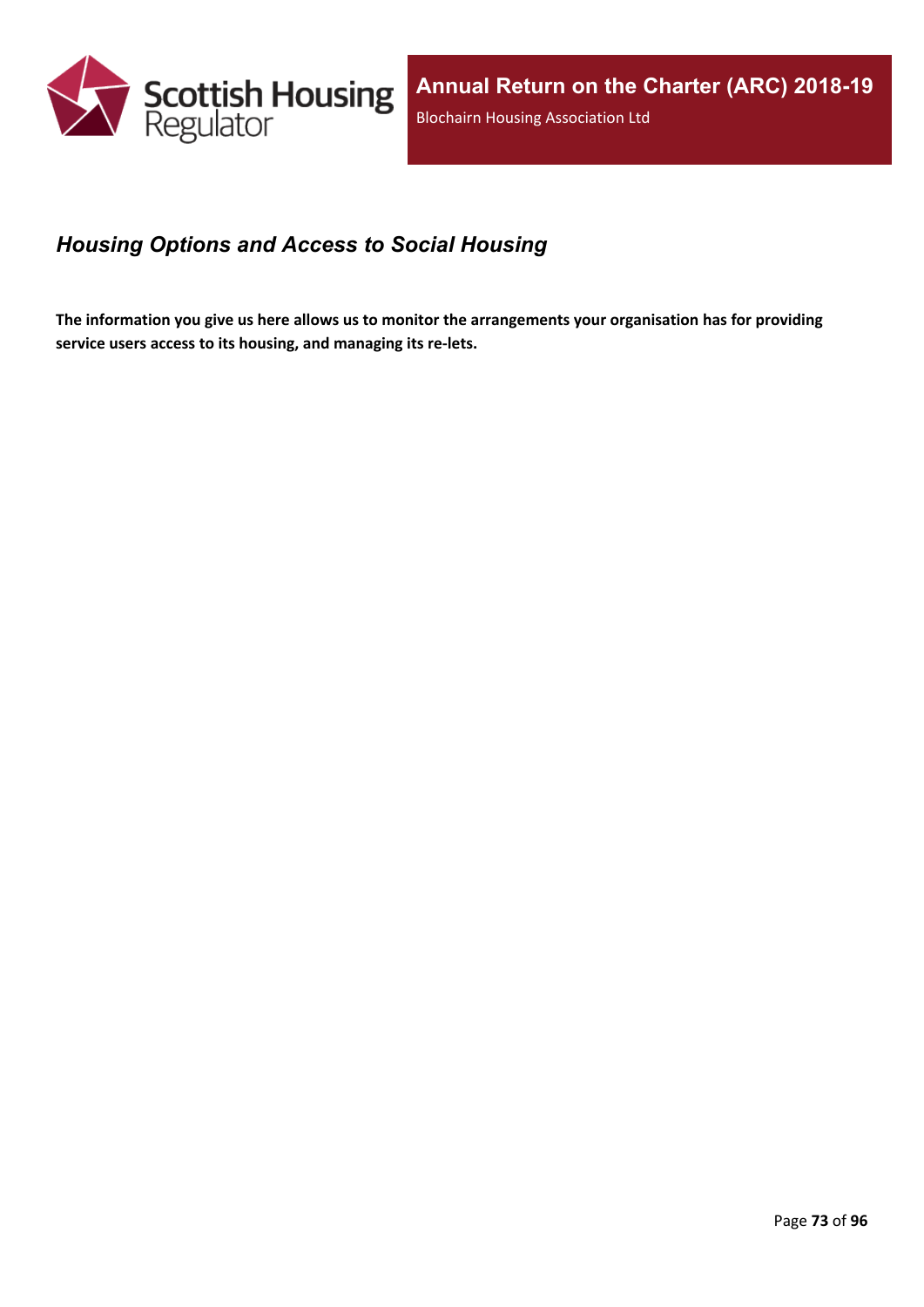

# *Percentage of lettable houses that became vacant in the last year (Indicator 21)*

**Please state:**

21.1 The number of empty dwellings that arose during the reporting year in self-contained lettable stock and the contract of  $\sim$  26

| Percentage of lettable houses that became vacant in the last year (Indicator 21) | 9.12 |  |
|----------------------------------------------------------------------------------|------|--|
|----------------------------------------------------------------------------------|------|--|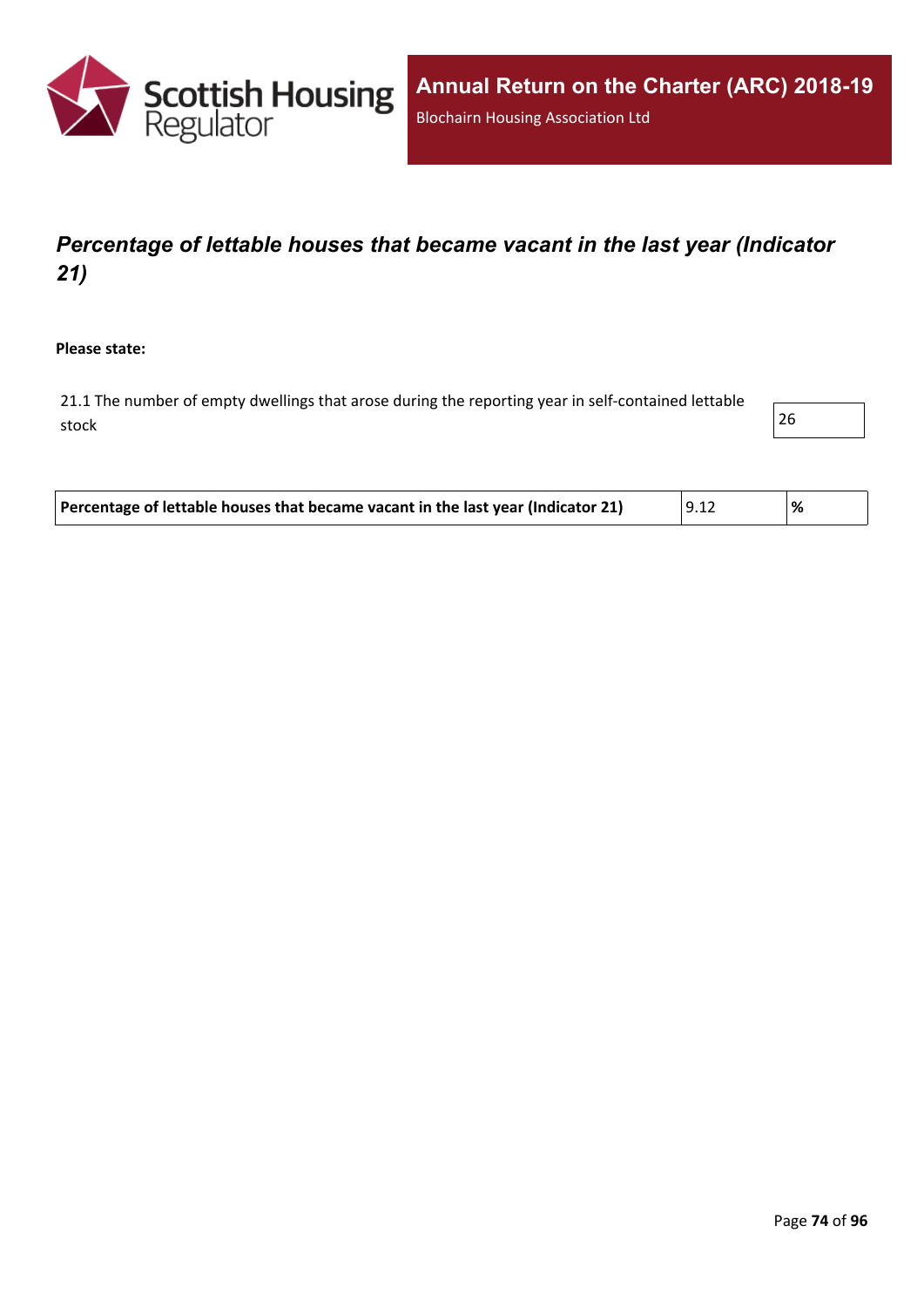

### *Average time to re-let properties in the last year (Indicator 35)*

**Please state:**

35.1 The total number of properties re-let in the reporting year 26

35.2 The total number of calendar days properties were empty  $116$ 

| 4.46<br>Average time to re-let properties in the last year (Indicator 35)<br>  days |
|-------------------------------------------------------------------------------------|
|-------------------------------------------------------------------------------------|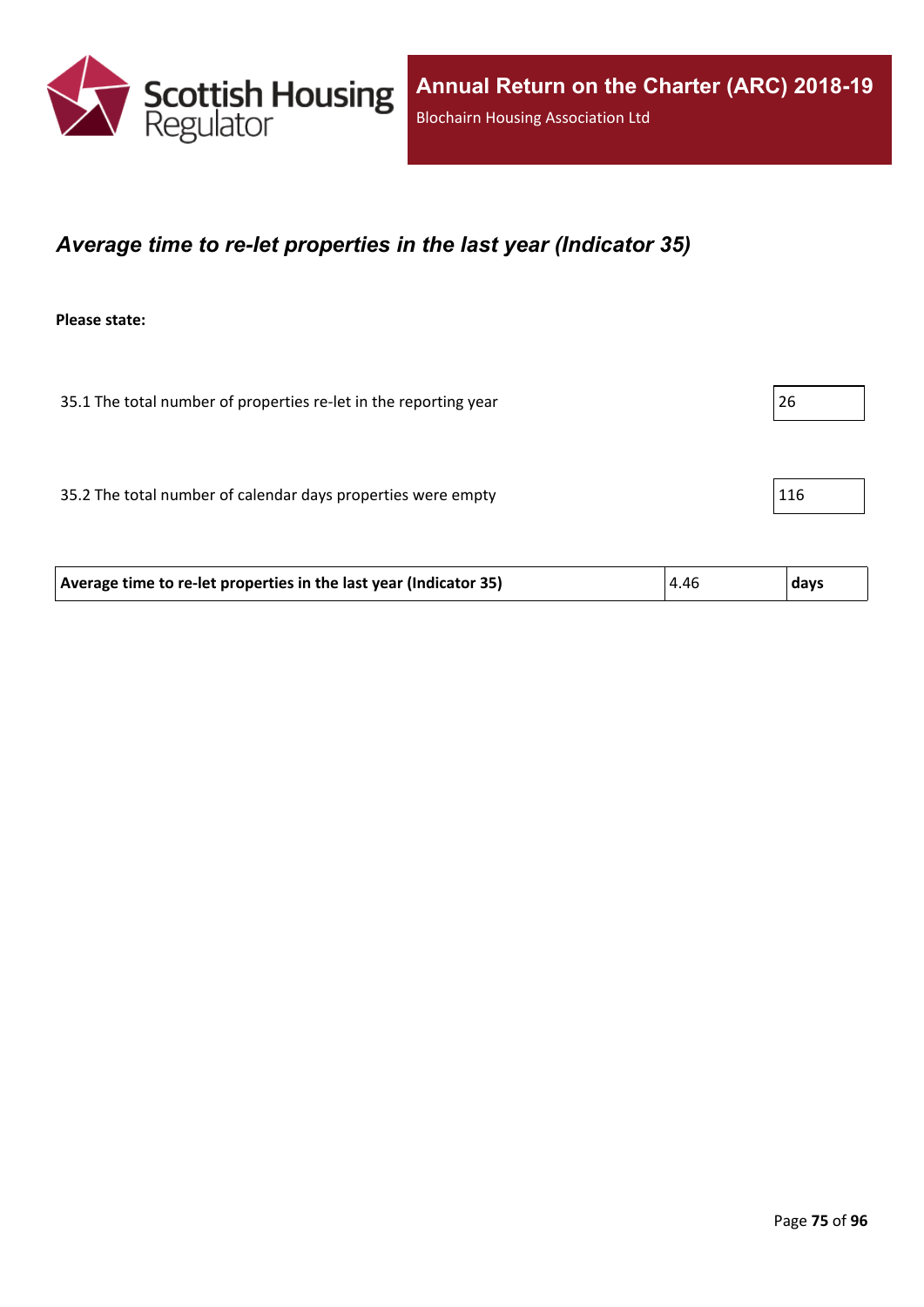

# *Percentage of approved applications for medical adaptations completed during the reporting year and the average time to complete applications (Indicators 22 & 23)*

A 'medical adaptation' is a collective term for a broad range of products (including assistive technology) and changes to the fabric of a building that enable people of all ages to carry out ordinary, daily activities that have **been affected by:**

- **impairment**
- **ill health**
- **traumatic injury**
- **ageing**

### **Please state:**

| 22.1 The number of approved applications on the list for medical adaptations at the start of the |    |
|--------------------------------------------------------------------------------------------------|----|
| reporting year plus any new, approved applications made during the reporting year                | 16 |

22.2 The number of approved applications completed between start and end of the reporting year  $16$ 

23.1 The total number of days taken to complete approved applications  $|321|$ 

23.2 The number of medical adaptations completed in the reporting year 16

| Percentage of approved applications for medical adaptations completed during the | 100.00 | % |
|----------------------------------------------------------------------------------|--------|---|
| reporting year (Indicator 22)                                                    |        |   |

| Average time to complete approved applications for medical adaptations in the | $^{\prime}$ 20.06 | days |
|-------------------------------------------------------------------------------|-------------------|------|
| reporting year (Indicator 23)                                                 |                   |      |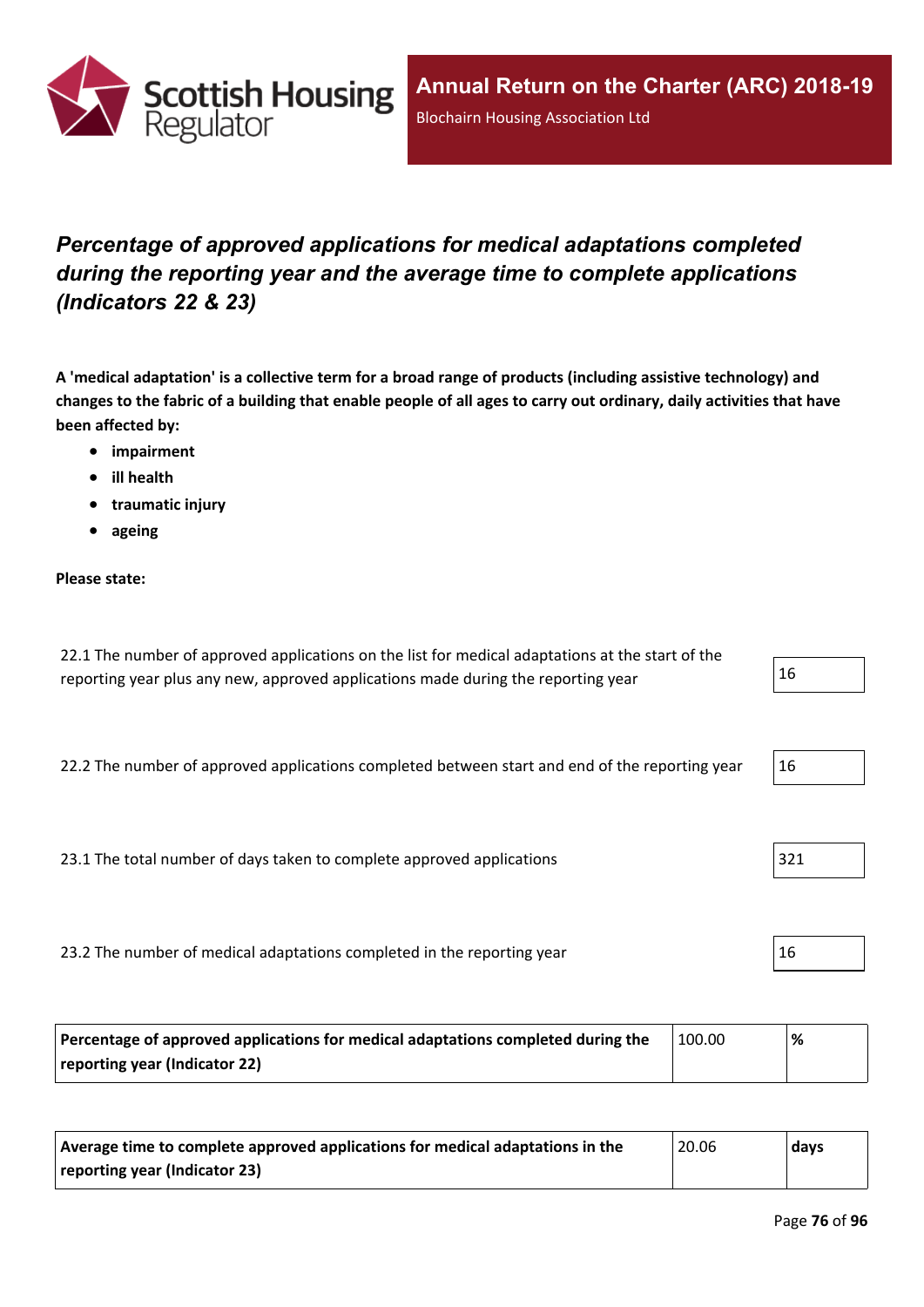

# *Percentage of new tenancies sustained for more than a year, by source of let (Indicator 20)*

**Please state:**

| 20.1 The number of tenancies which began in the previous reporting year by:<br>20.1.1 existing tenants               | $\overline{4}$ |
|----------------------------------------------------------------------------------------------------------------------|----------------|
| 20.1.2 applicants who were assessed as statutory homeless by the local authority                                     | 3              |
| 20.1.3 applicants from your organisation's housing list                                                              | 6              |
| 20.1.4 nominations from local authority                                                                              | 0              |
| 20.1.5 others                                                                                                        | $\pmb{0}$      |
| 20.2 The number of tenants at 20.1 who remained in their tenancy for more than a year by:<br>20.2.1 existing tenants | $\pmb{4}$      |
| 20.2.2 applicants who were assessed as statutory homeless by the local authority                                     | 3              |
| 20.2.3 applicants from your organisation's housing list                                                              | 5              |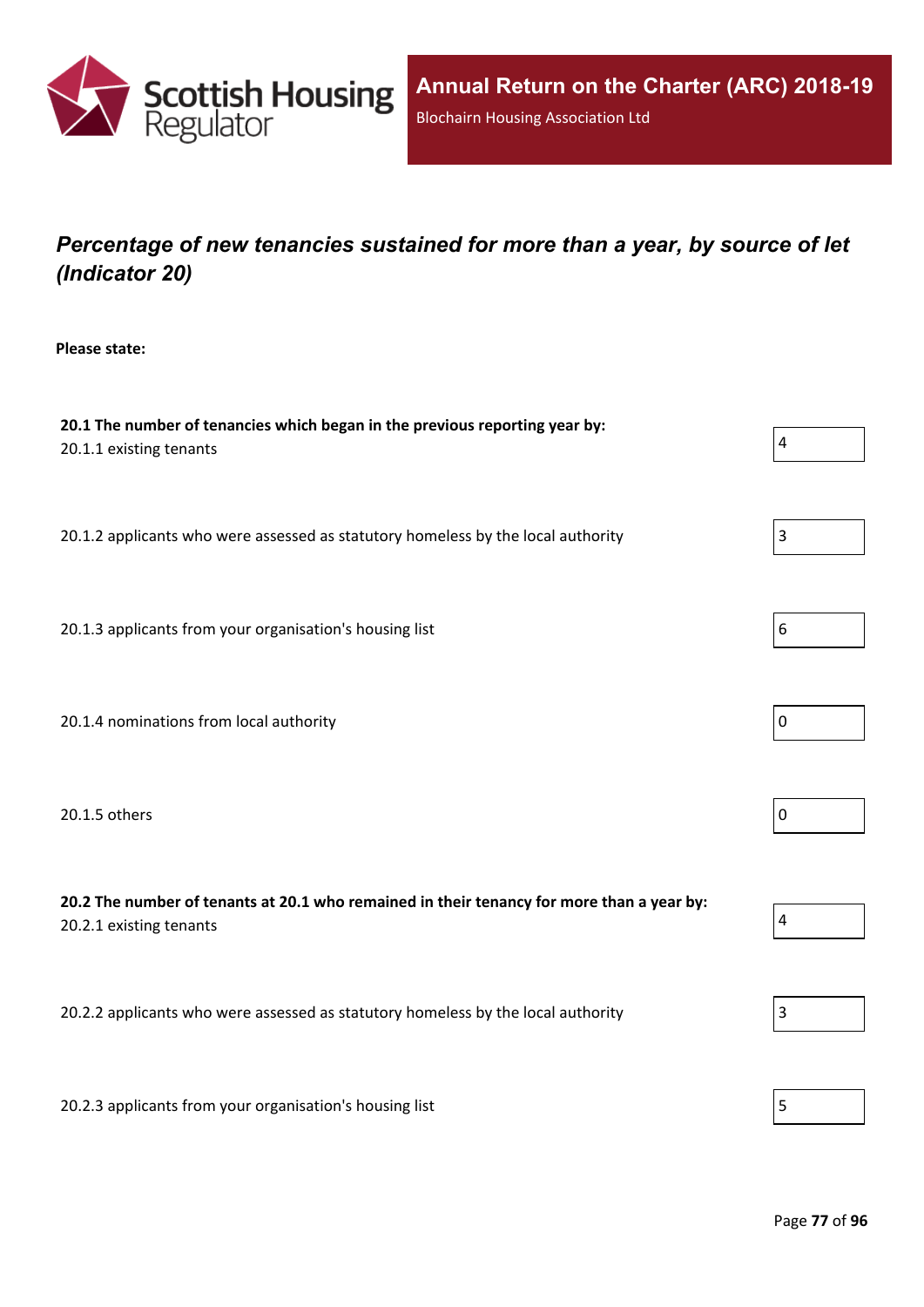

Blochairn Housing Association Ltd

### 20.2.4 nominations from local authority

20.2.5 others

|--|

| Percentage of new tenancies to existing tenants sustained for more than a year | 100.00 | % |
|--------------------------------------------------------------------------------|--------|---|
| (Indicator 20)                                                                 |        |   |

| Percentage of new tenancies to applicants who were assessed as statutory homeless | 100.00 | $\%$ |  |
|-----------------------------------------------------------------------------------|--------|------|--|
| by the local authority sustained for more than a year (Indicator 20)              |        |      |  |

| Percentage of new tenancies to applicants from the landlord's housing list sustained | $ 83.33\rangle$ | % |
|--------------------------------------------------------------------------------------|-----------------|---|
| for more than a year (Indicator 20)                                                  |                 |   |

| Percentage of new tenancies through nominations from local authority sustained for | $\overline{0.0}$ | % |
|------------------------------------------------------------------------------------|------------------|---|
| more than a year (Indicator 20)                                                    |                  |   |

| Percentage of new tenancies to others sustained for more than a year (Indicator 20) |  | % |
|-------------------------------------------------------------------------------------|--|---|
|-------------------------------------------------------------------------------------|--|---|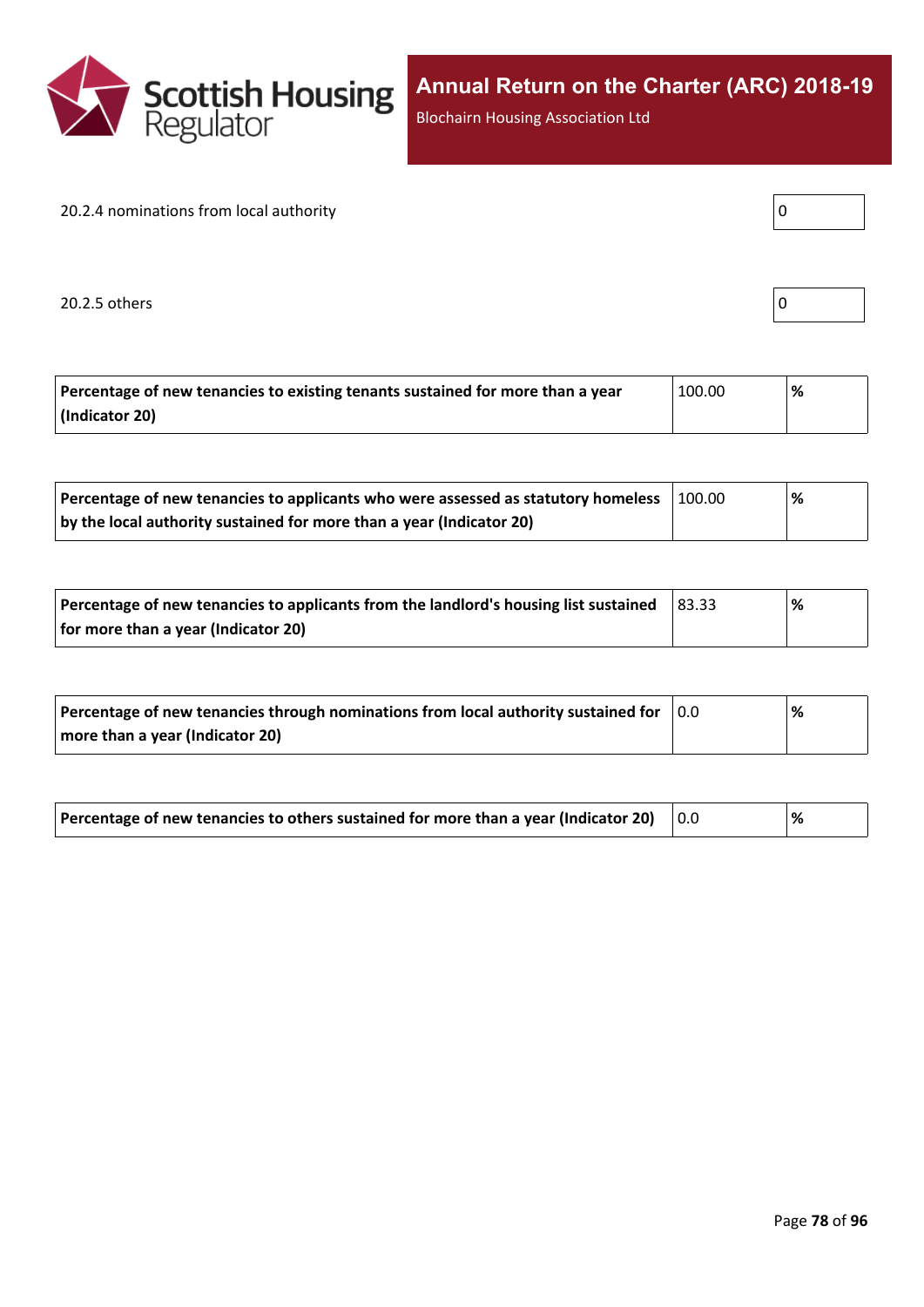

### *Comments (Access to housing and support)*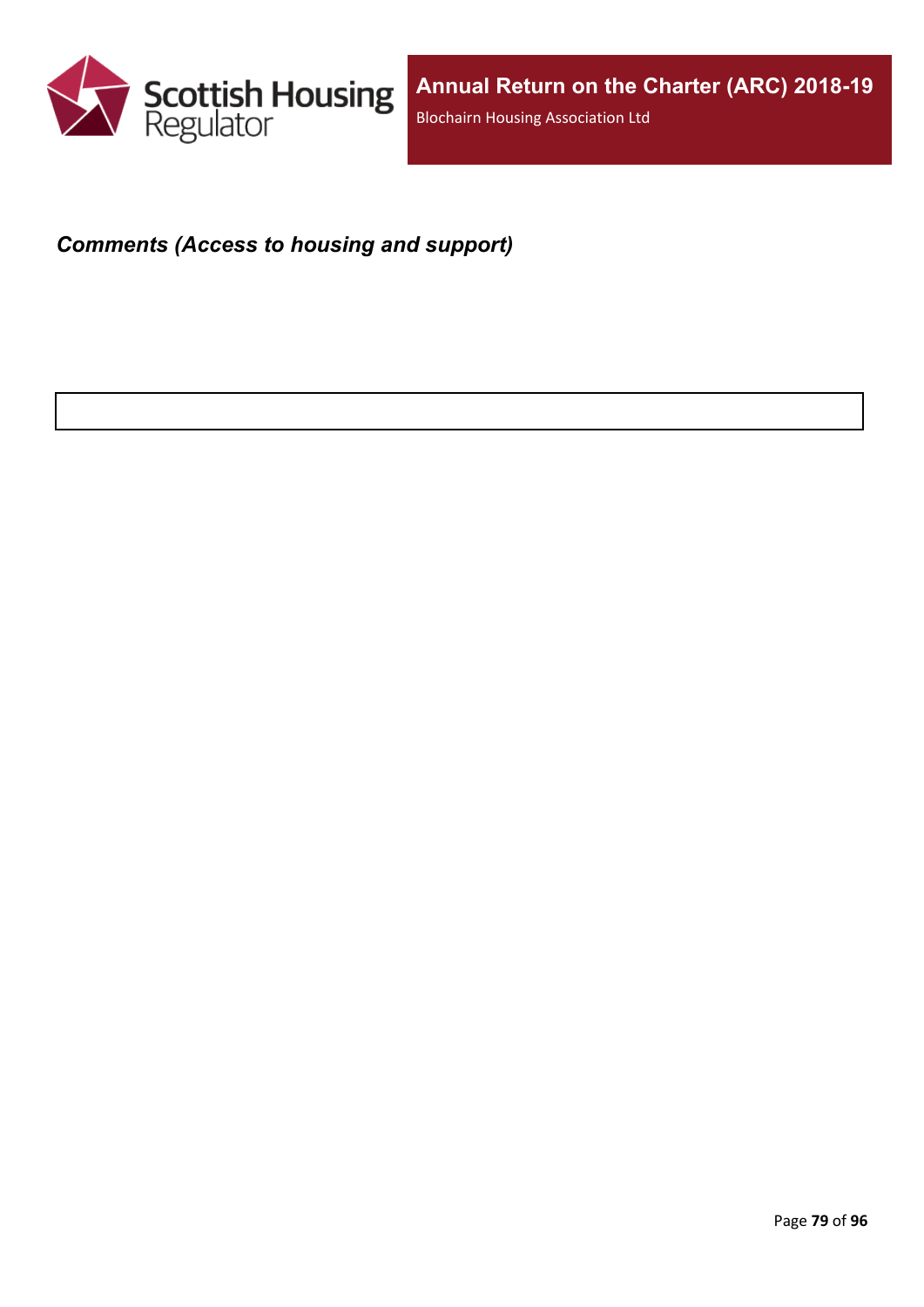

### *Getting good value from rents and service charges*

The information you give us here will tell us about your charges and the value for money you achieve.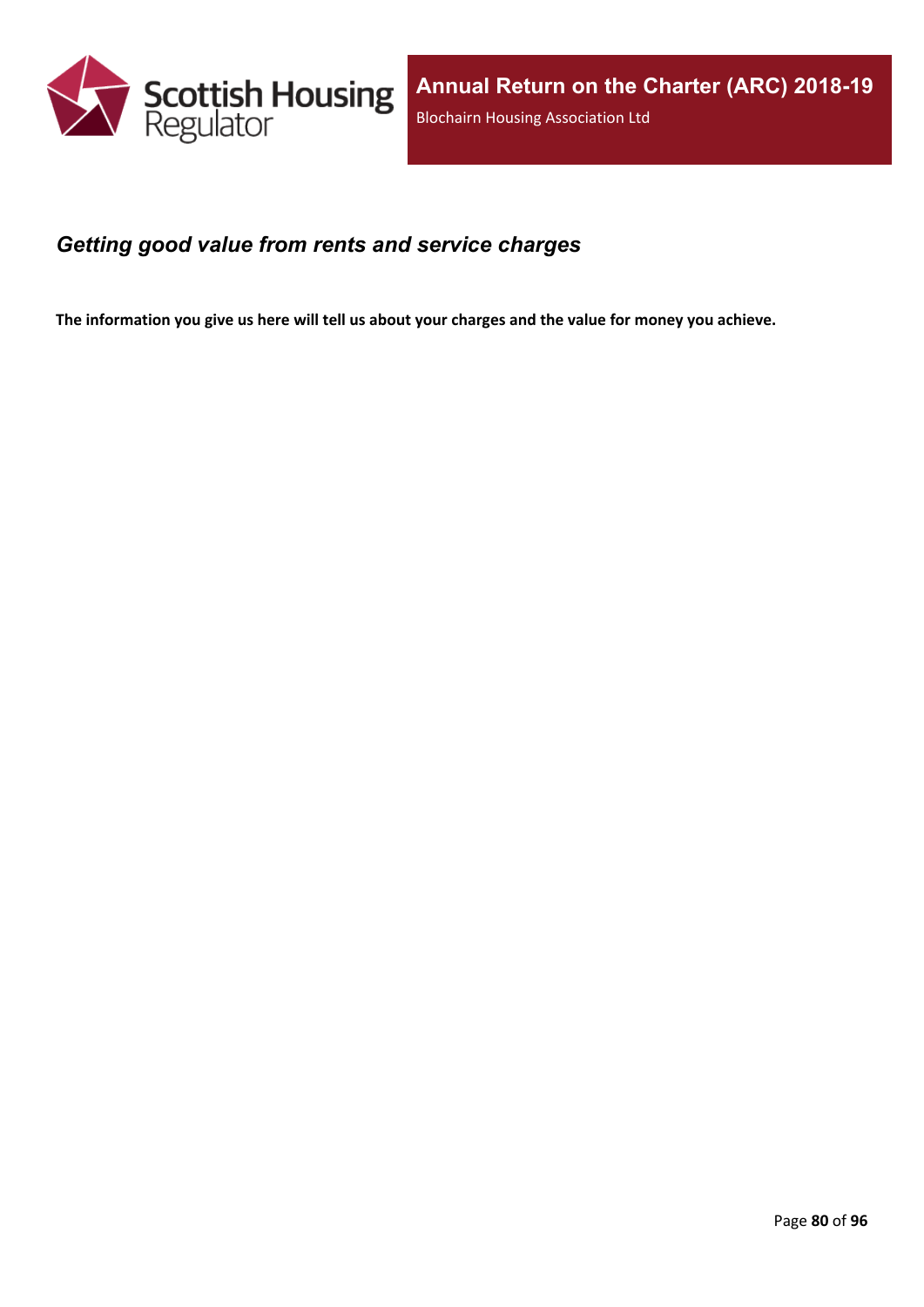

### *Value for money*

**The information you give us here will tell us about the value for money you achieve.**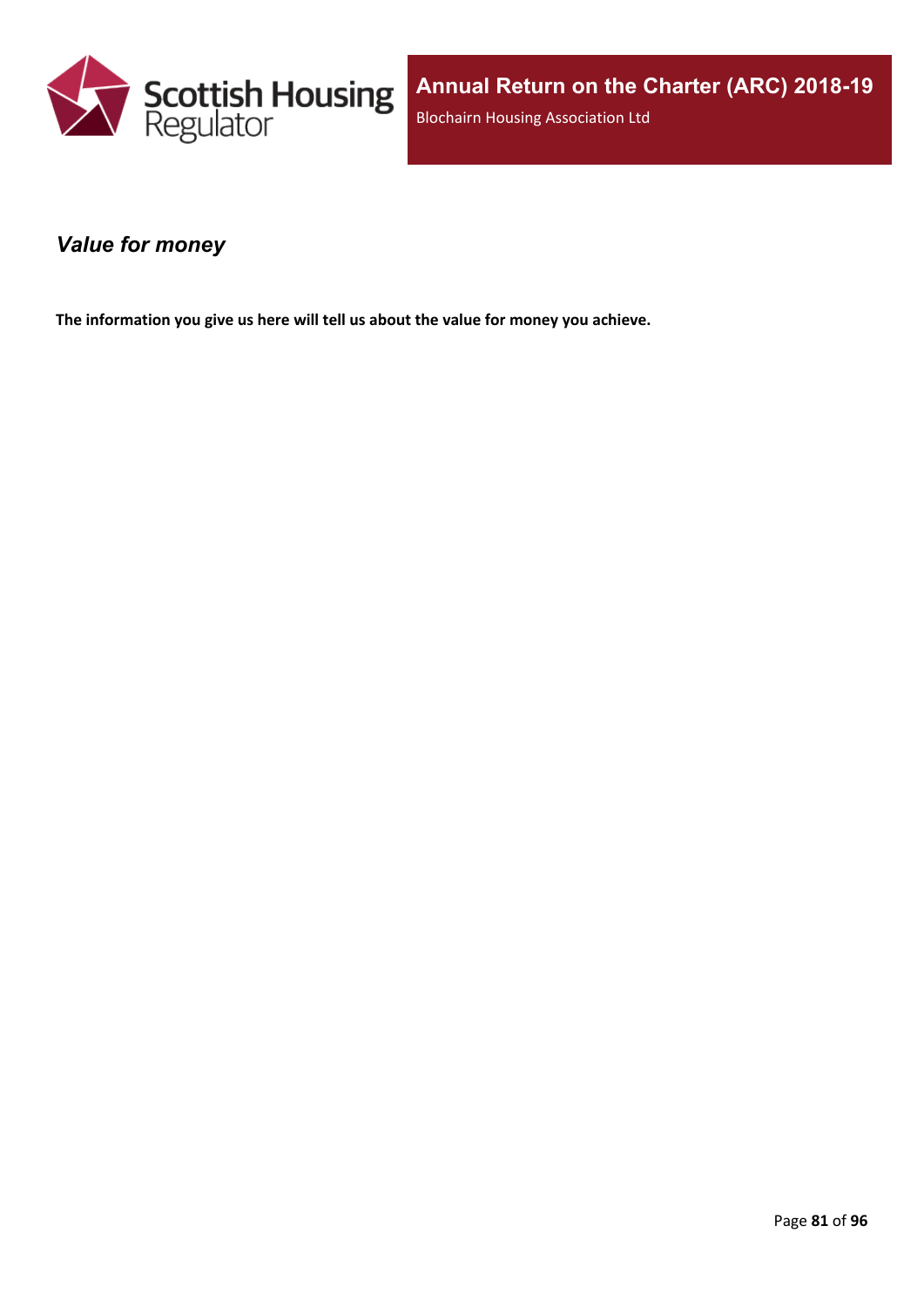

# *Percentage of tenants who feel that the rent for their property represents good value for money (Indicator 29)*

In relation to tenant satisfaction with the value for money provided by the rent they pay, please state:

29.1 How many tenants answered the question "Taking into account the accommodation and the services your landlord provides, do you think the rent for your property represents good or poor value for money?"

29.2 Of the tenants who answered, how many said that their rent represented: **29.2.1 very good value for money** 75

**29.2.2 fairly good value for money** 

**29.2.3 neither good nor poor value for money** 17

**29.2.4 fairly poor value for money** 1

**29.2.5 very poor value for money** 0

| Percentage of tenants who feel that the rent for their property represents good value   89.02 | '% |
|-----------------------------------------------------------------------------------------------|----|
| for money (Indicator 29)                                                                      |    |

| 2<br>'L<br>۰. |  |
|---------------|--|
|               |  |

| 71 |  |  |
|----|--|--|



| J |  |  |
|---|--|--|
|   |  |  |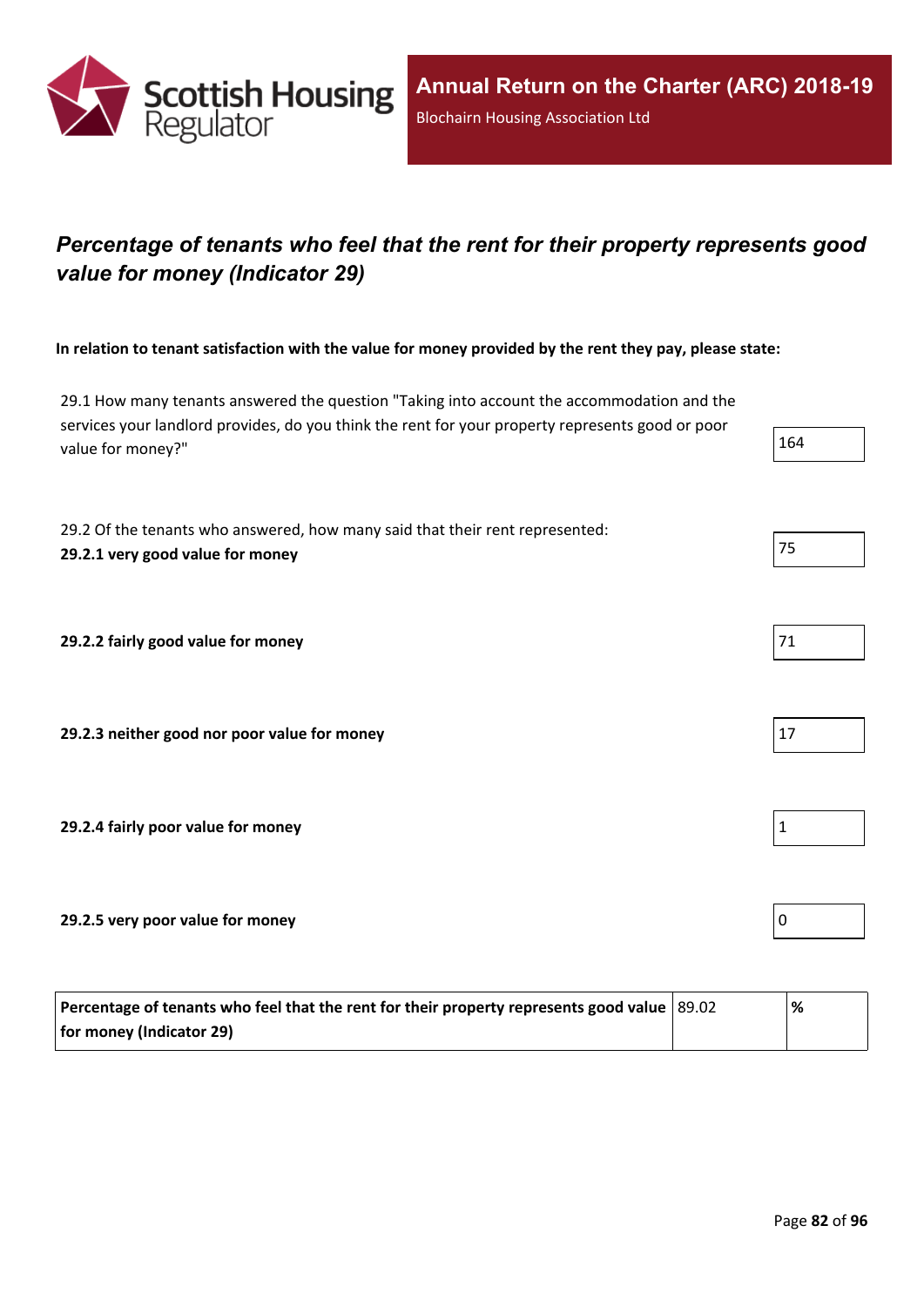

# *Percentage of factored owners satisfied with the factoring service they receive (Indicator 33)*

**In relation to tenant satisfaction with the factoring services provided, please state:**

33.1 How many factored owners answered the question "Taking everything into account, how satisfied or dissatisfied are you with the factoring services provided by your landlord?"

33.2 Of the factored owners who answered, how many said that they were: **33.2.1 very satisfied** 7

**33.2.2 fairly satisfied** 7

**33.2.3 neither satisfied nor dissatisfied** 2

**33.2.4 fairly dissatisfied** 1

#### **33.2.5 very dissatisfied** 0

| Percentage of factored owners satisfied with the factoring service they receive | 82.35 | % |
|---------------------------------------------------------------------------------|-------|---|
| (Indicator 33)                                                                  |       |   |



| 7 |  |  |  |
|---|--|--|--|
|   |  |  |  |



|--|

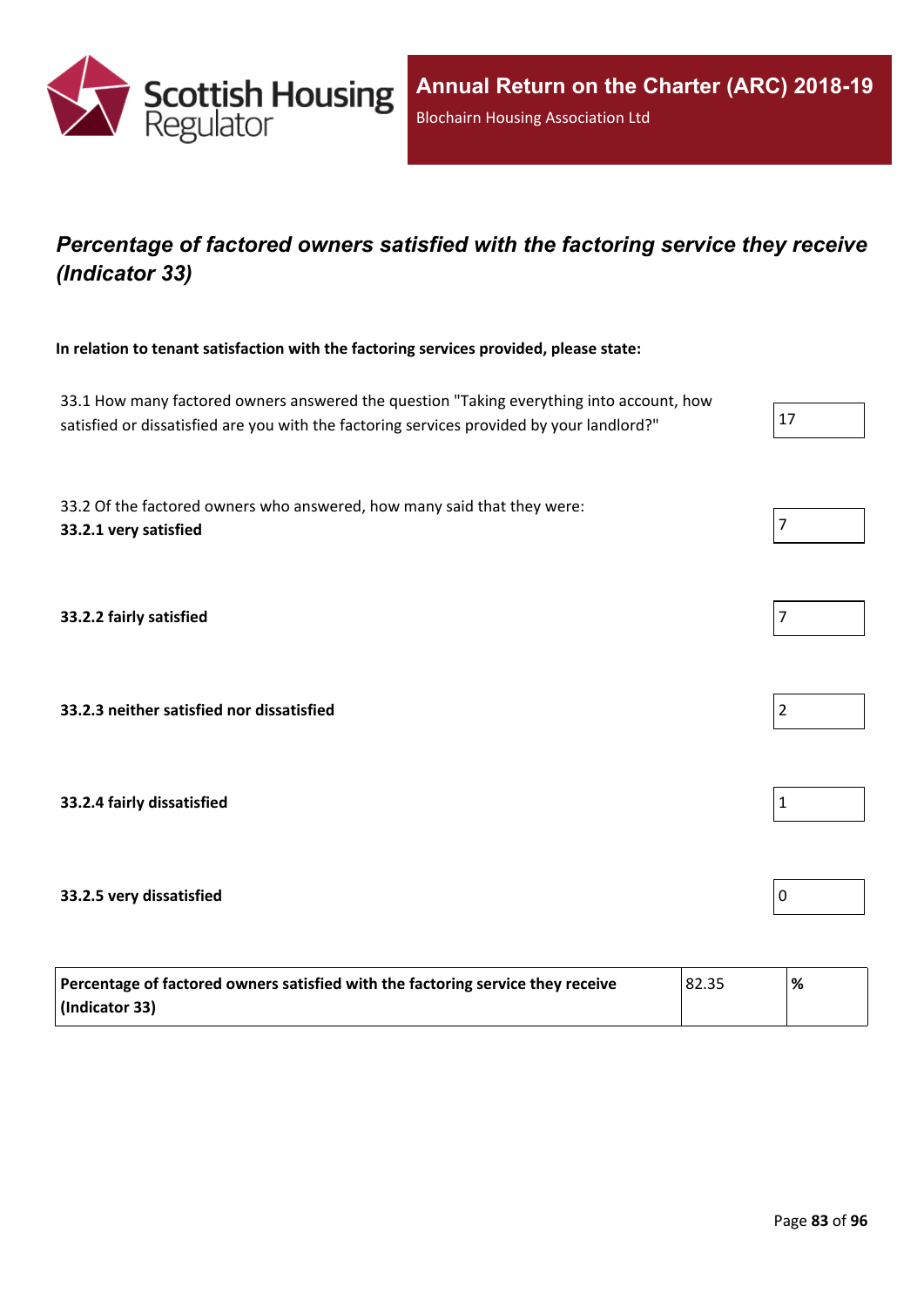

### *Rents and service charges*

**The information you give us here will tell us about how you maximise your income.**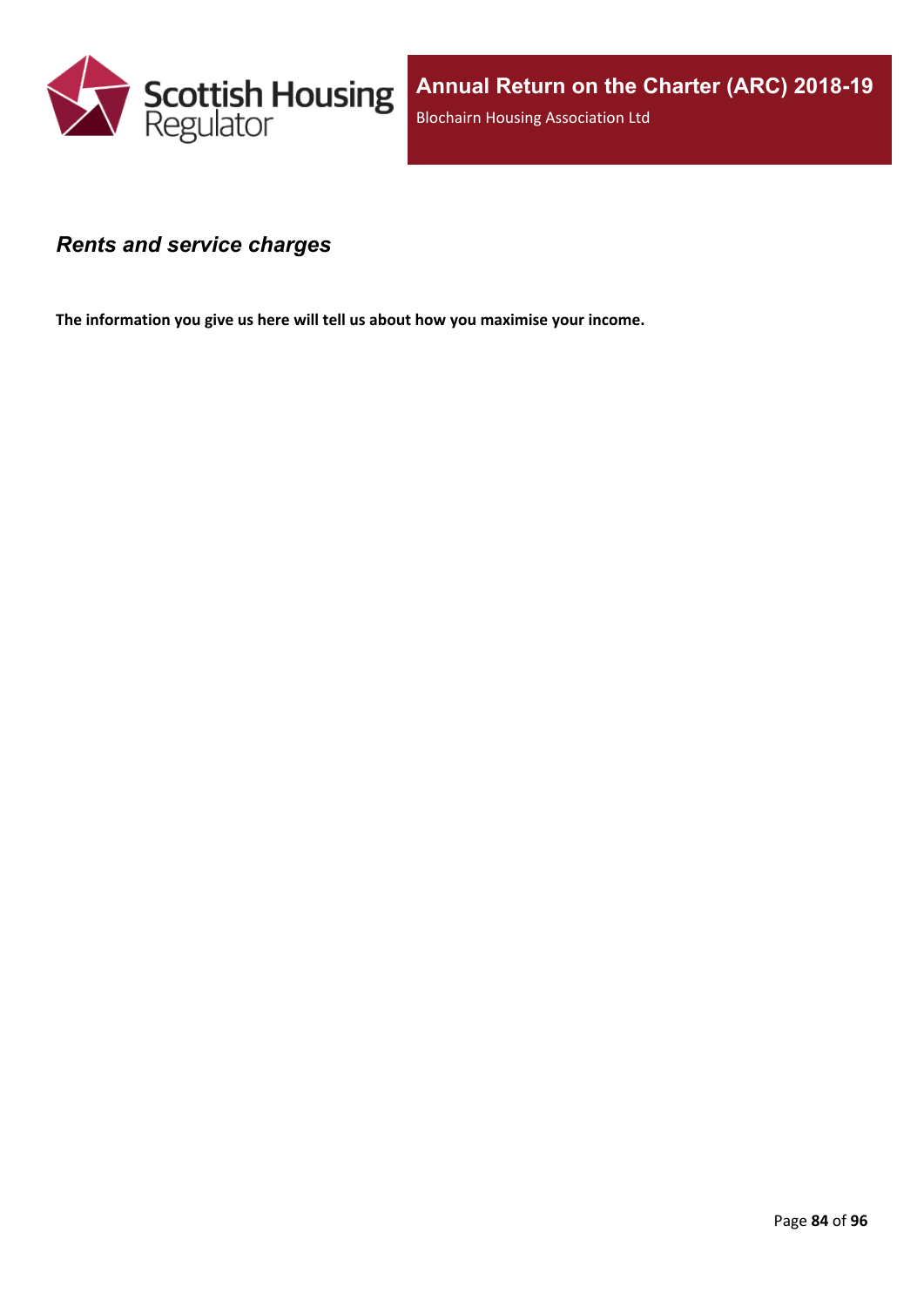

# *Rent collected as percentage of total rent due in the reporting year (Indicator 30)*

**Please state:**

| 1065369<br>30.1 The total amount of rent collected in the reporting year |
|--------------------------------------------------------------------------|
|--------------------------------------------------------------------------|

30.2 The total amount of rent due to be collected in the reporting year (annual rent debit) 1062456

| Rent collected as percentage of total rent due in the reporting year (Indicator 30) | 100.27 | '% |  |
|-------------------------------------------------------------------------------------|--------|----|--|
|-------------------------------------------------------------------------------------|--------|----|--|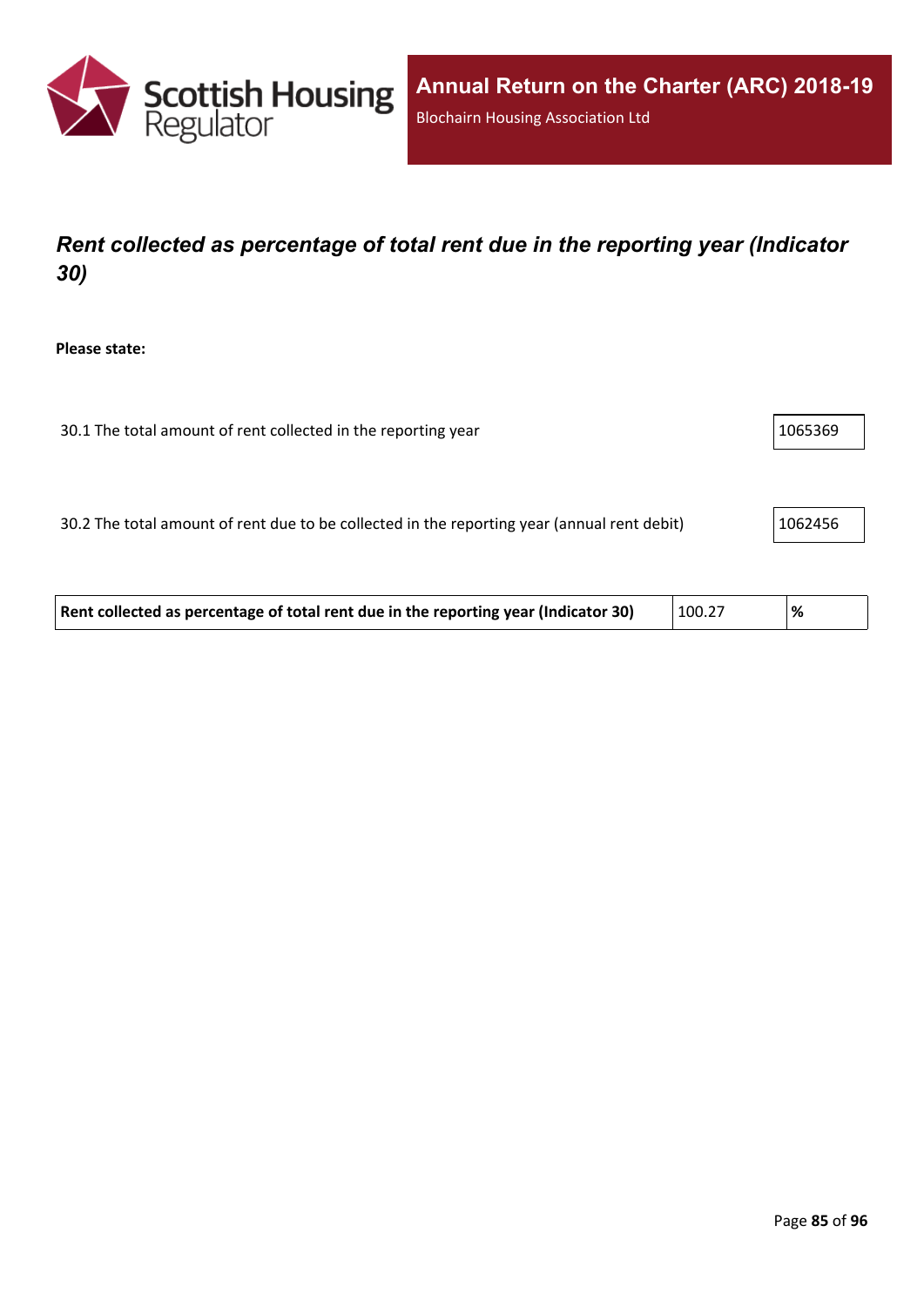

# *Gross rent arrears (all tenants) as at 31 March each year as a percentage of rent due for the reporting year (Indicator 31)*

**Please state:**

31.1 The total value ( $E$ ) of gross rent arrears as at the end of the reporting year  $15651$ 

31.2 The total rent due for the reporting year 1064321

| Gross rent arrears (all tenants) as at 31 March each year as a percentage of rent due $\vert$ 1.47 | % |  |
|----------------------------------------------------------------------------------------------------|---|--|
| for the reporting year (Indicator 31)                                                              |   |  |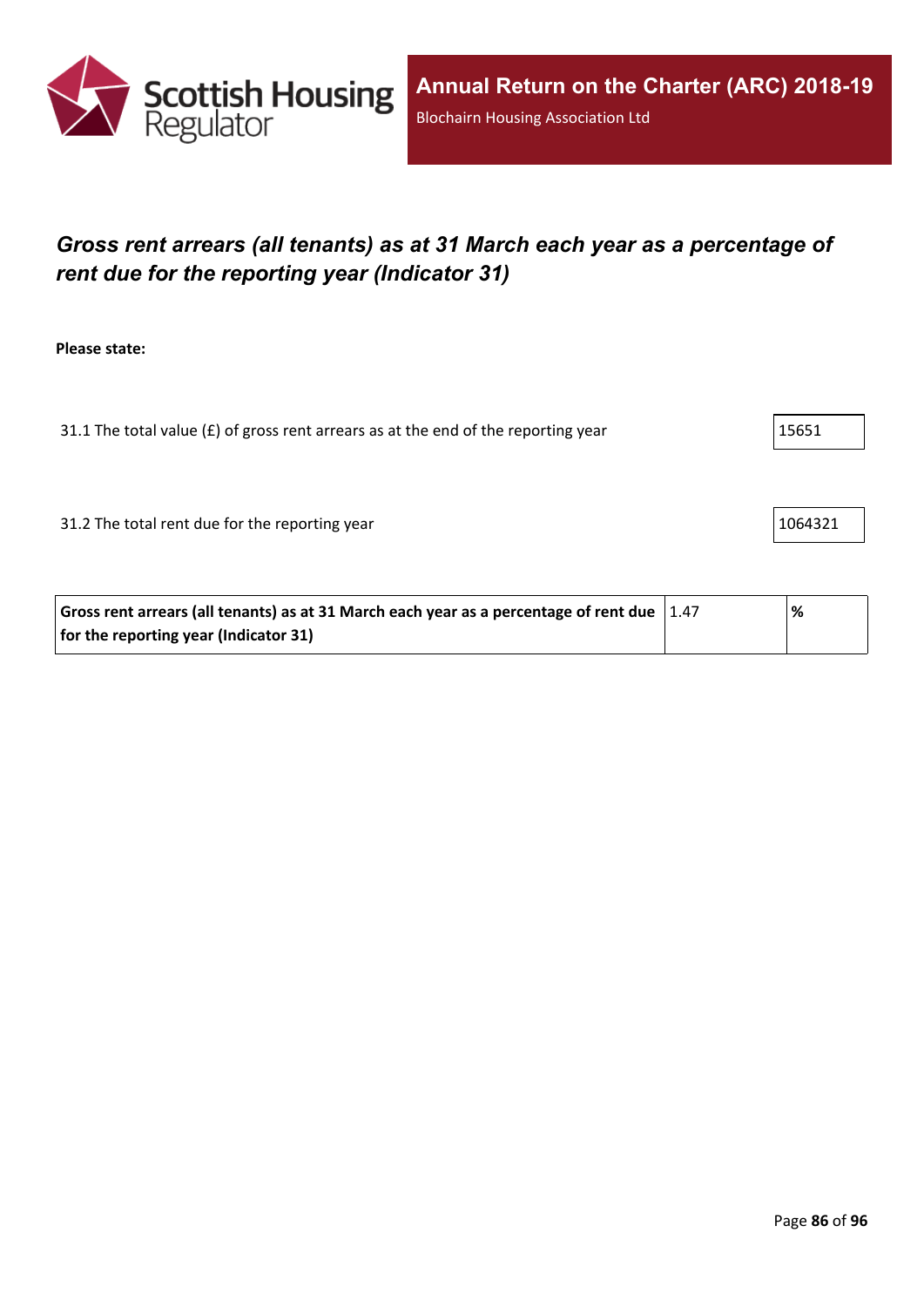

### *Average annual management fee per factored property (Indicator 32)*

A factored property is where a landlord is responsible for the delivery of a management service to the owner of **the property. Please state:**

32.1 The number of residential properties factored  $|40 \rangle$ 

| 7503  <br>32.2 The total value of management fees invoiced to factored owners in the reporting year |
|-----------------------------------------------------------------------------------------------------|
|-----------------------------------------------------------------------------------------------------|

| Average annual management fee per factored property (Indicator 32) |  | $\mathbf{E}$   187.58 |  |
|--------------------------------------------------------------------|--|-----------------------|--|
|                                                                    |  |                       |  |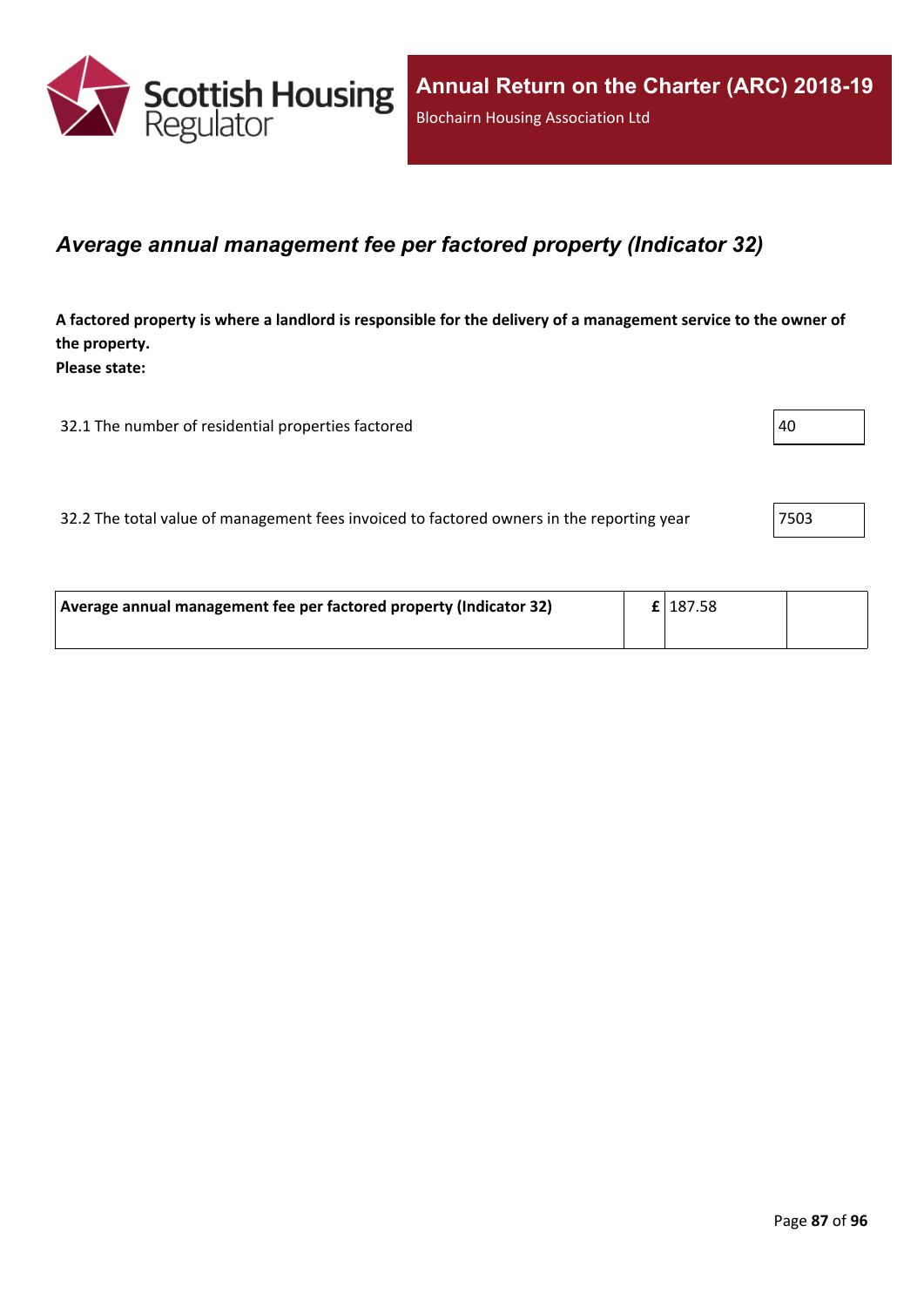

# *Percentage of rent due lost through properties being empty during the last year (Indicator 34)*

**Please state:**

34.1 The total amount of rent due for the reporting year 1064321.0

34.2 The total amount of rent lost through properties being empty during the reporting year 1165

| Percentage of rent due lost through properties being empty during the last year | $^{\shortmid}$ 0.11 | % |
|---------------------------------------------------------------------------------|---------------------|---|
| (Indicator 34)                                                                  |                     |   |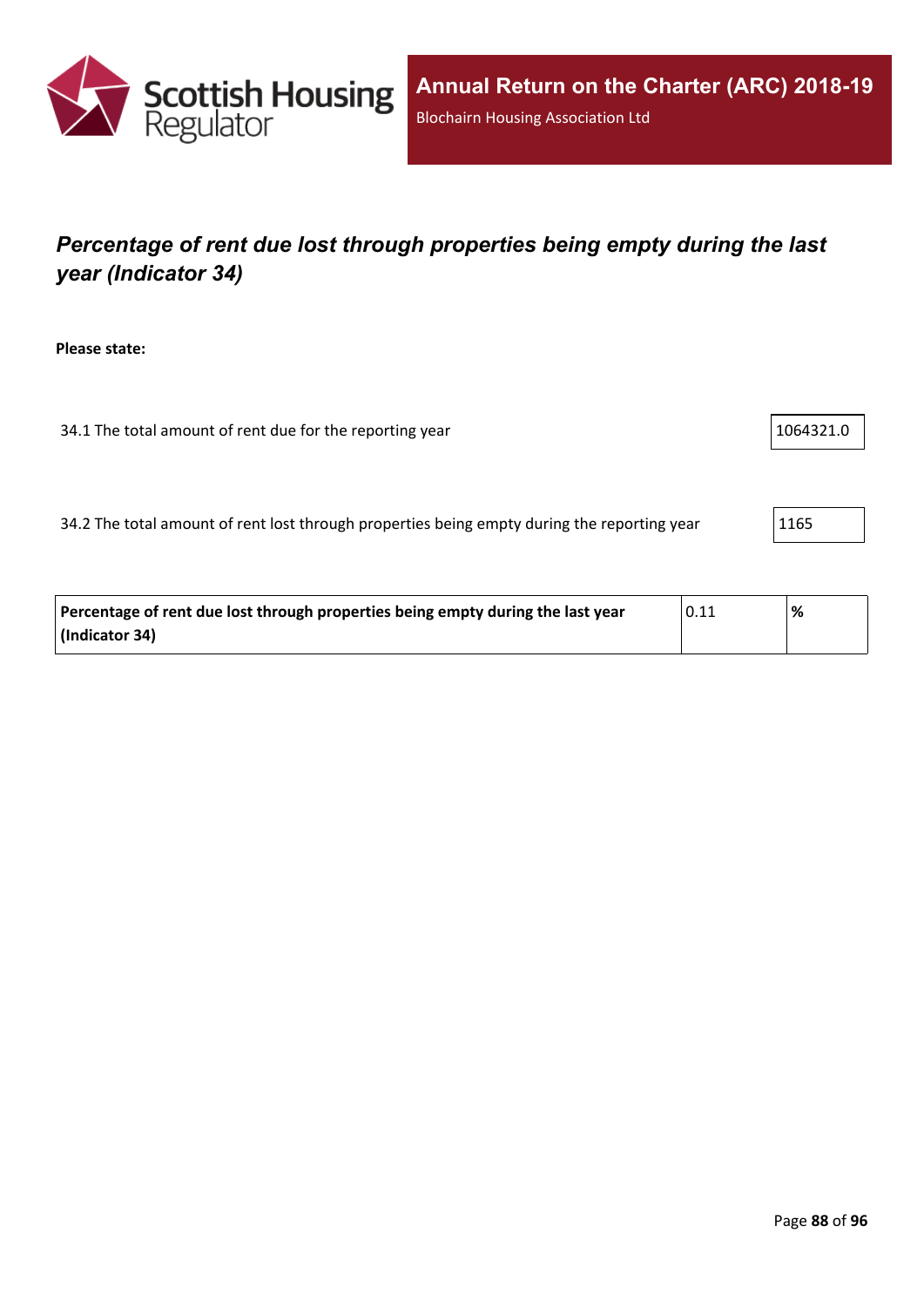

### *Rent increase (Indicator C21)*

**Please state:**

C21.1 The percentage average weekly rent increase to be applied in the next reporting year  $\vert$  4.2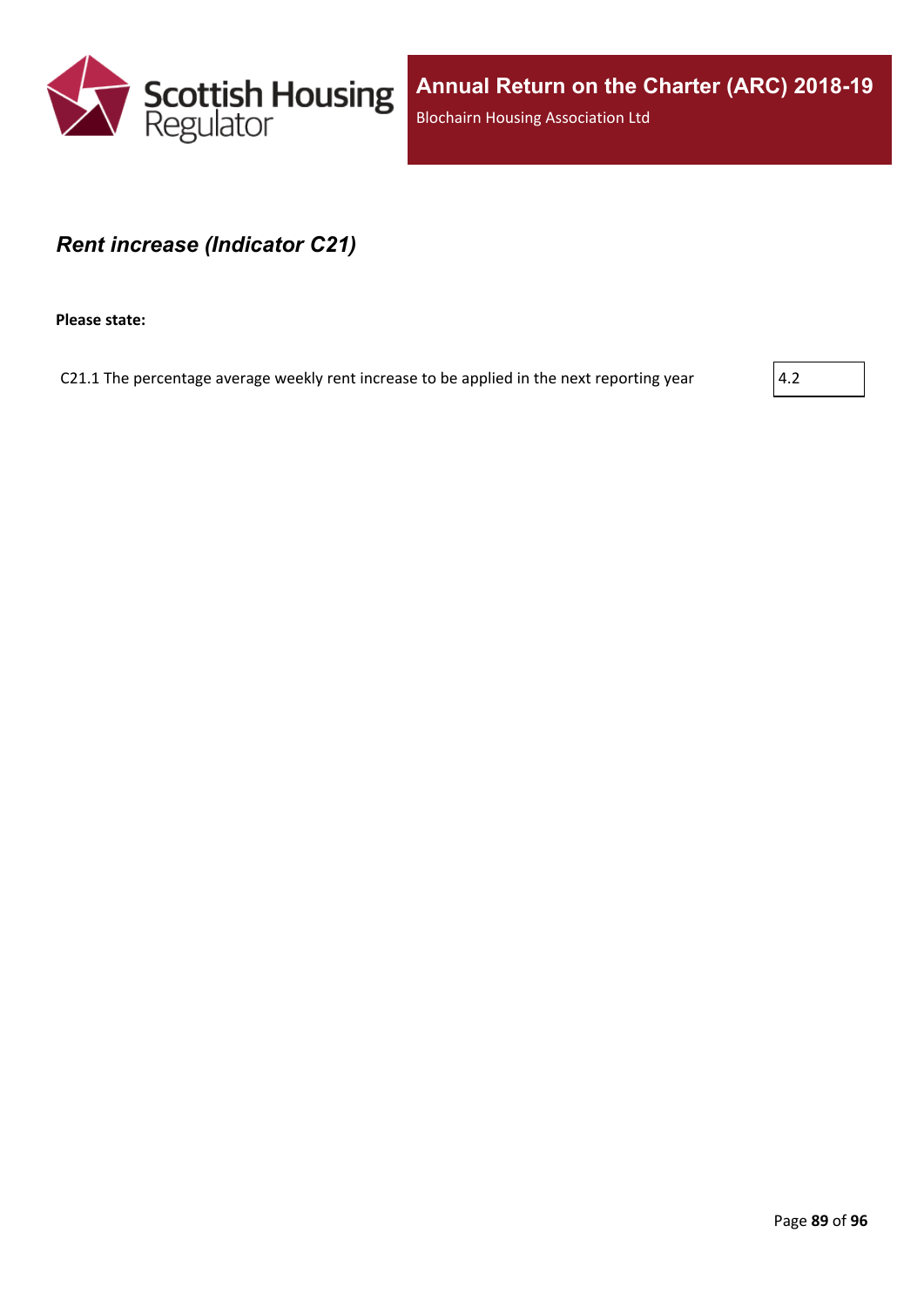

# *The number of households for which landlords are paid housing costs directly and the total value of payments received in the reporting year (Indicator C22)*

**Please state:**

C22.1 The number of households the landlord received housing costs directly for during the reporting year  $\vert$  132  $\vert$ 

C22.2 The value of direct housing cost payments received during the reporting year  $\vert$ 495577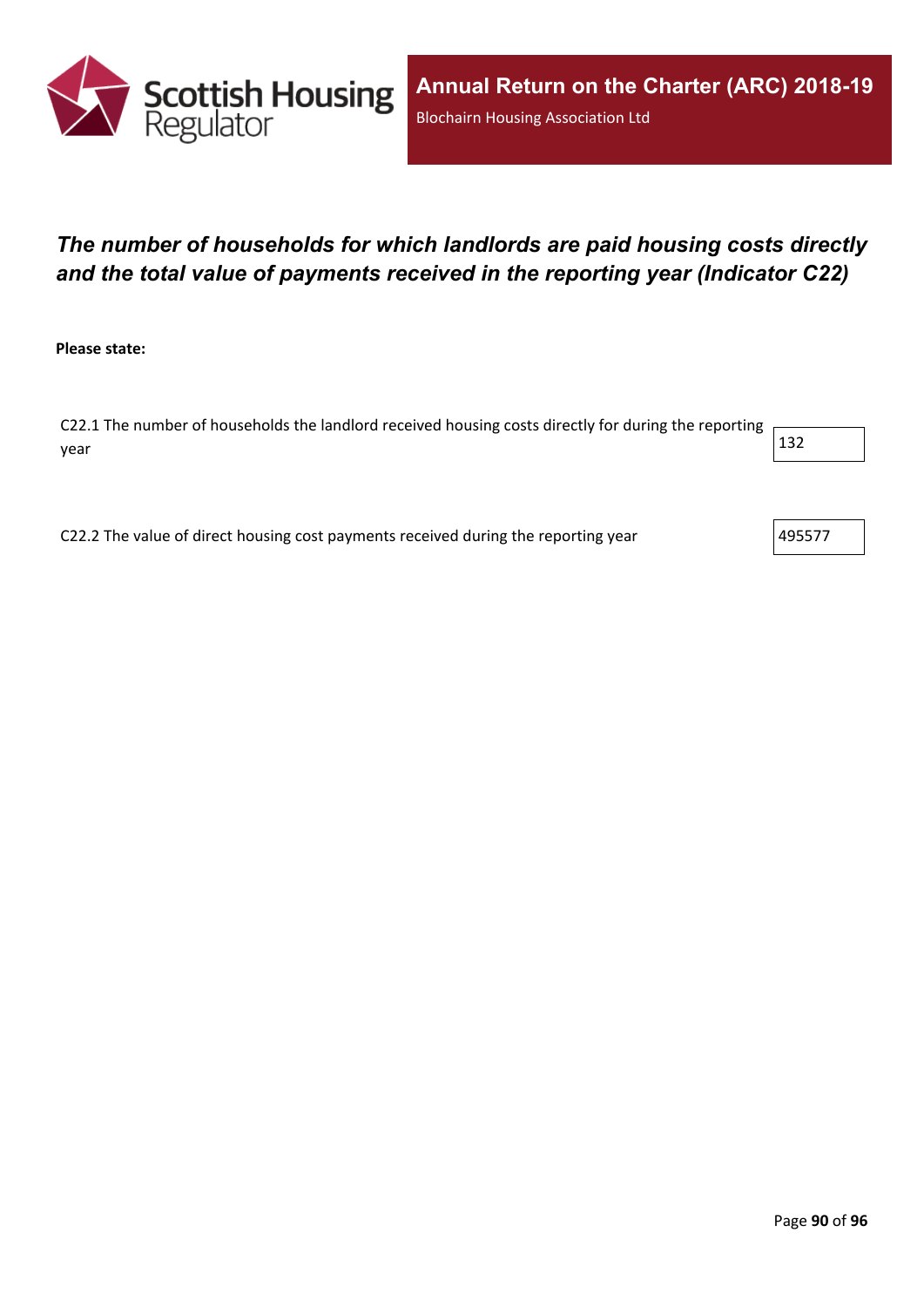

## *Amount and percentage of former tenant rent arrears written off at the year end (Indicator C23)*

**Please state:**

C23.1 The total value of former tenant arrears at year end  $\vert$  5933

C23.2 The total value of former tenant arrears written off at year end 3768

| Amount and percentage of former tenant rent arrears written off at the year end | 163.51 | % |
|---------------------------------------------------------------------------------|--------|---|
| (Indicator C23)                                                                 |        |   |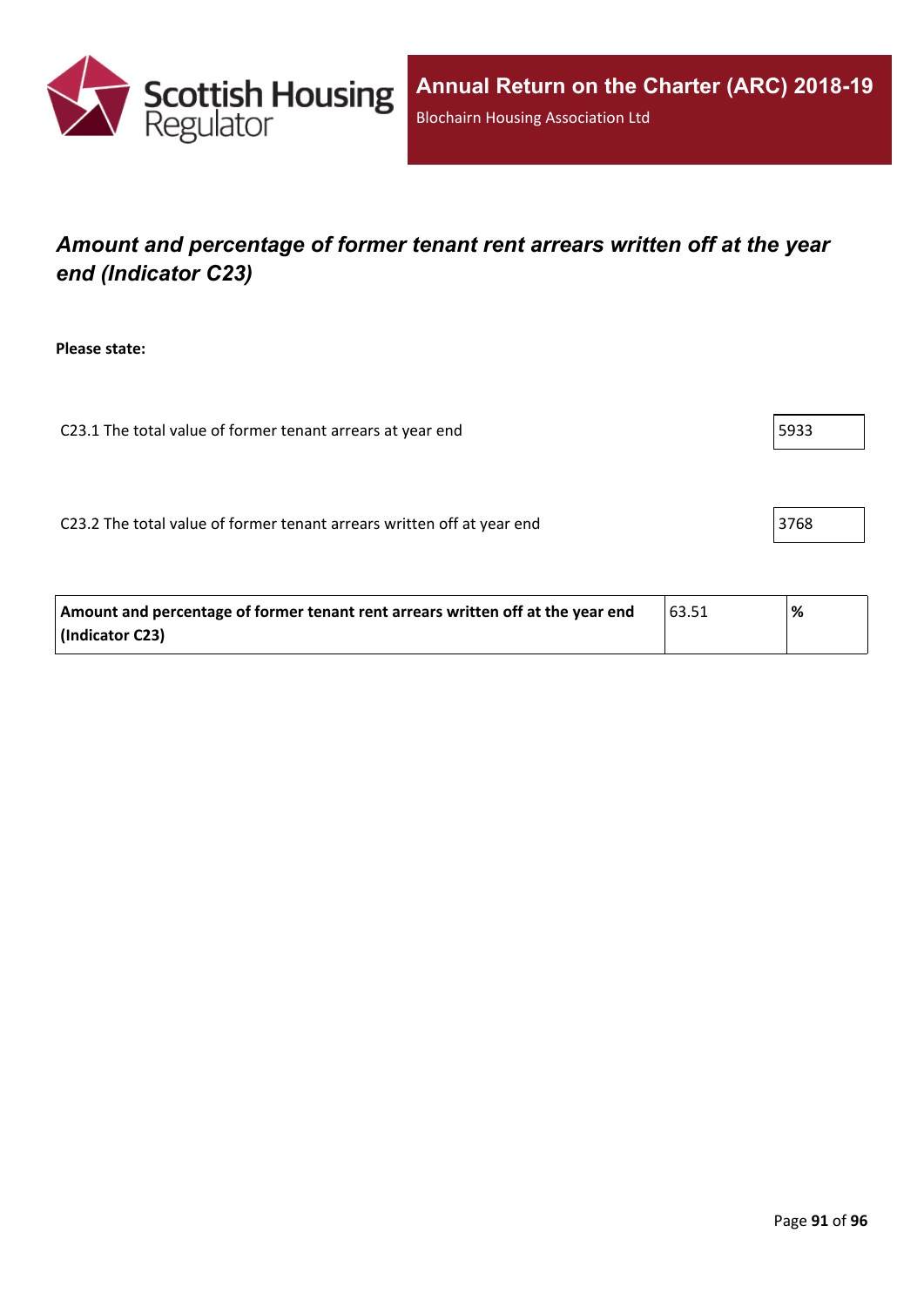

*Comments (Getting good value from rents and service charges)*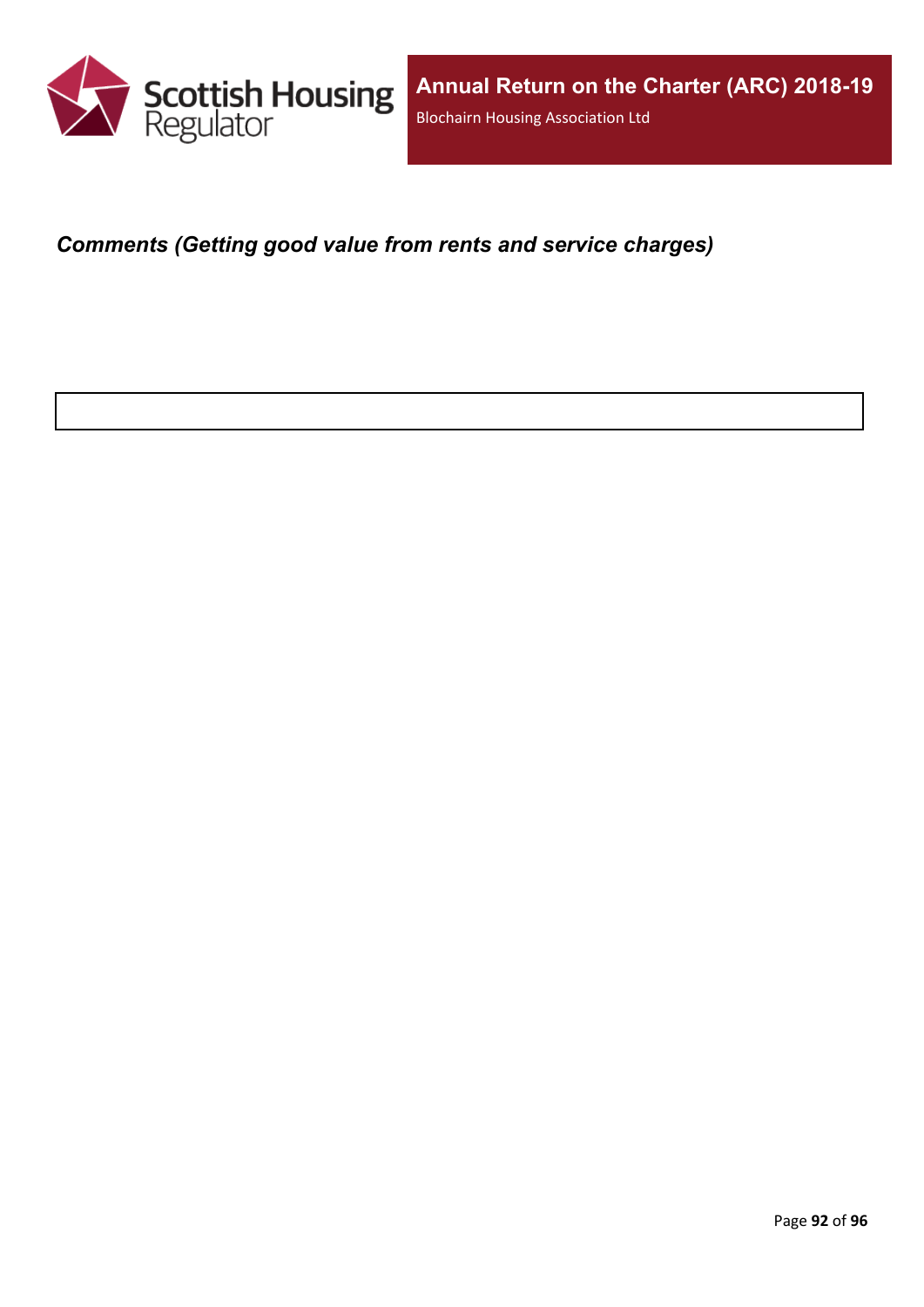

### *Other Customers*

**The information you give us here will tell us about the services you offer to Gypsies/Travellers.**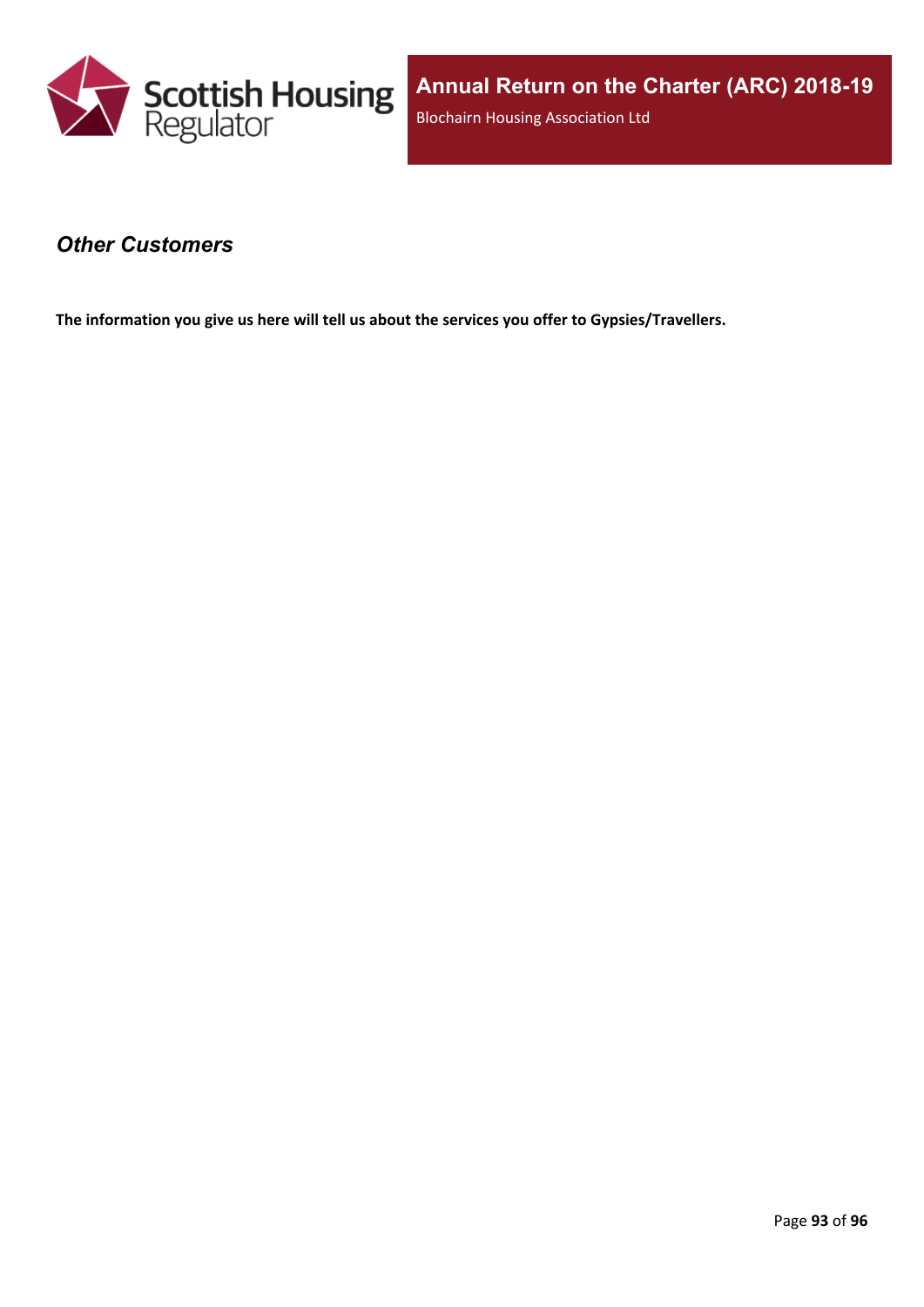

### *Gypsies/travellers – Average weekly rent per pitch (Indicator 36)*

A pitch is a defined serviced area provided by a landlord for mainly Gypsies and Travellers to place their homes. **Please state:**

36.1 The total amount of rent set for all pitches during the reporting year

 $36.2$  The total number of pitches  $\boxed{0}$ 

| Gypsies/travellers - Average weekly rent per pitch (Indicator 36) | £ 0.0 |  |
|-------------------------------------------------------------------|-------|--|
|                                                                   |       |  |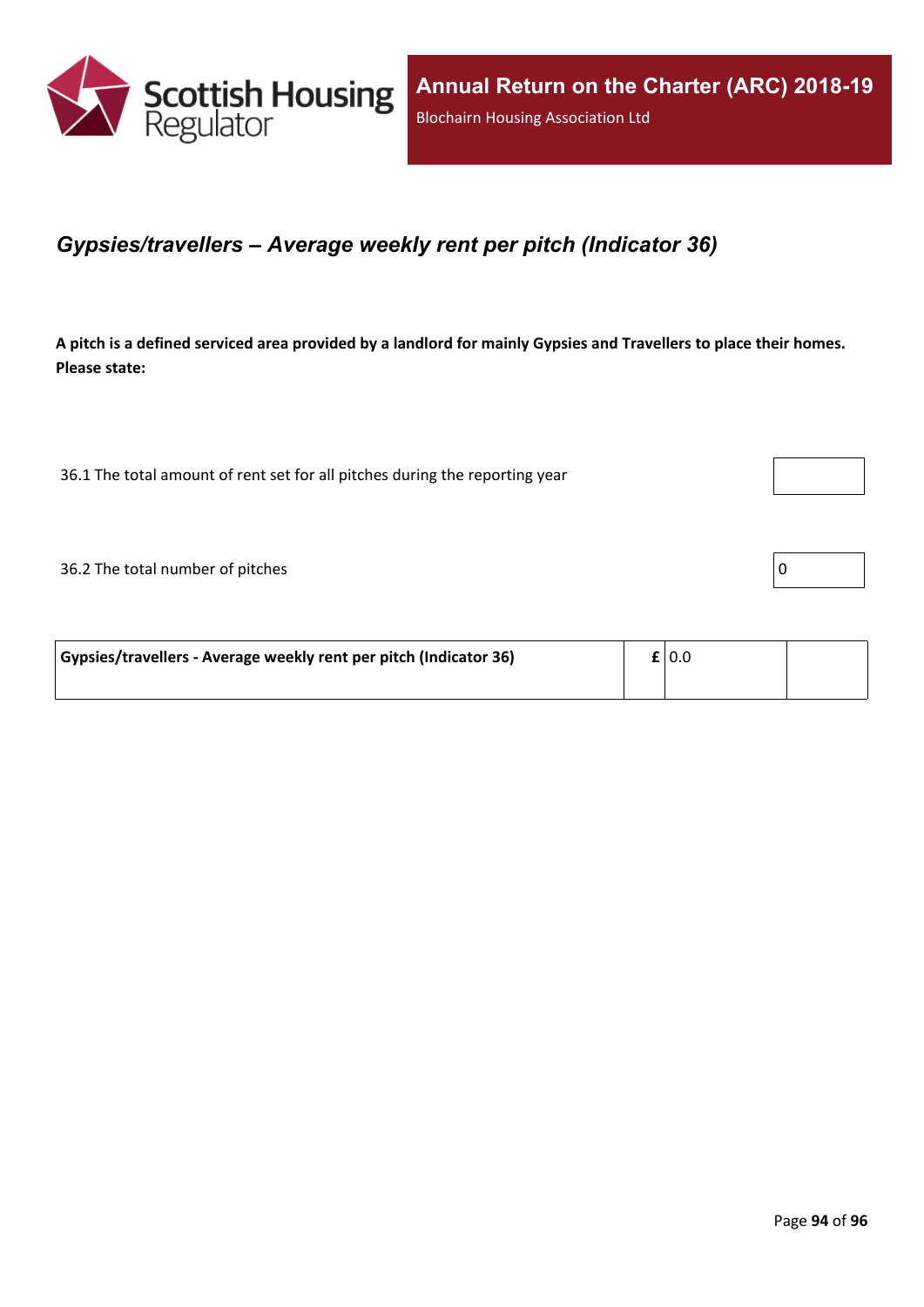

# *For those who provide sites – percentage of gypsies/travellers satisfied with the landlord's management of the site (Indicator 37)*

In relation to the satisfaction question on the management of sites provided to gypsies/travellers, please state:

37.1 How many Gypsies/Travellers answered the question "How satisfied or dissatisfied are you with your landlord's management of your site?"

37.2 Of the Gypsies/Travellers who answered, how many said that they were: **37.2.1 very satisfied**

**37.2.2 fairly satisfied**

**37.2.3 neither satisfied nor dissatisfied**

**37.2.4 fairly dissatisfied**

**37.2.5 very dissatisfied**

| For those who provide sites – percentage of gypsies/travellers satisfied with the | 0.0 | % |
|-----------------------------------------------------------------------------------|-----|---|
| I landlord's management of the site (Indicator 37)                                |     |   |